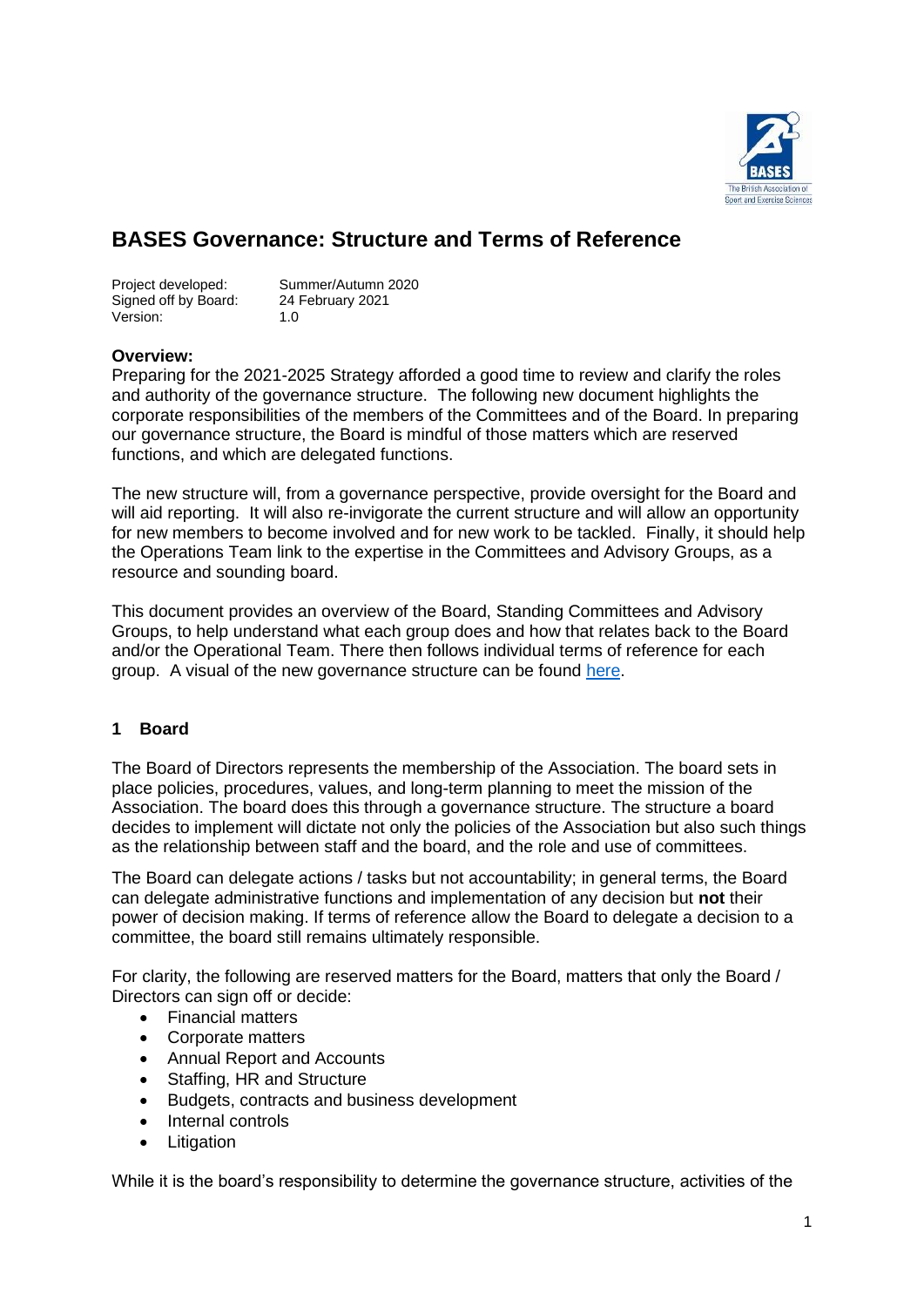Association are carried out by board members, staff, and committees. The Board will reserve some items for Board decision only, other matters may be delegated to a committee.

**Article 6 (1) (a)**: 'Subject to the articles, the directors may delegate any of the powers which are conferred on them under the articles to such person or committee as they think fit.' And **7 (1)**: 'Committees to which the directors delegate any of their powers must follow procedures which are based as far as they are applicable on those provisions of the articles which govern the taking of decisions by directors.'

| <b>Terms of Reference</b> | <b>Board</b>       |
|---------------------------|--------------------|
|                           | <b>BASES Board</b> |

## **2 Standing Committees**

Standing committees have specific areas of focus / concern that they monitor, report on, and provide advice about to the board on an ongoing basis. The specifics about the committees, including frequency and timing of meetings, are included in the actual Terms of Reference.

| <b>Terms of Reference</b> | <b>Standing committee</b>                                    |  |
|---------------------------|--------------------------------------------------------------|--|
| <b>Appendix SC1</b>       | Division Committee - Biomechanics and Motor Behaviour        |  |
| <b>Appendix SC2</b>       | Division Committee - Physical Activity for Health            |  |
| <b>Appendix SC3</b>       | Division Committee - Physiology and Nutrition                |  |
| <b>Appendix SC4</b>       | Division Committee - Psychology                              |  |
| <b>Appendix SC5</b>       | Division Committee - Sport and Performance                   |  |
| <b>Appendix SC6</b>       | Human Resources, Remuneration and Appointments Committee     |  |
|                           | new                                                          |  |
|                           | (to replace current Appointments and Remuneration Committee) |  |
| <b>Appendix SC7</b>       | Finance and Risk Committee new                               |  |
| <b>Appendix SC8</b>       | Governance Committee new                                     |  |
| <b>Appendix SC9</b>       | Learning and Development Committee new                       |  |
| <b>Appendix SC10</b>      | Professional Standards Committee new                         |  |
| <b>Appendix SC11</b>      | <b>Stakeholder Committee new</b>                             |  |

#### **3 Advisory Groups**

Advisory groups are put in place to deal with specific, time-limited issues. They are established to bring together experts who can provide particular advice on specific matters of interest to the Executive Director or board. When the purpose or goal of the advisory group has been accomplished, the advisory group will disband.

| <b>Terms of</b><br><b>Reference</b> | <b>Advisory Group</b>                        | <b>Feeds into</b>             |
|-------------------------------------|----------------------------------------------|-------------------------------|
| <b>Appendix AP1</b>                 | Public and External Affairs Advisory Panel   | The Board                     |
|                                     | new                                          |                               |
| <b>Appendix AG2</b>                 | Equity, Diversity & Inclusion Advisory Group | Governance Committee          |
| <b>Appendix AG3</b>                 | <b>Integrity Advisory Group new</b>          | <b>Professional Standards</b> |
|                                     | (to replace the current Safeguarding and     | Committee                     |
|                                     | Welfare Advisory Group, aiming to look at    |                               |
|                                     | Safeguarding, Welfare, Duty of Care,         |                               |
|                                     | Ethics, Clean Sport, Whistleblowing, etc.)   |                               |
| <b>Appendix AG4</b>                 | <b>Accreditation Advisory Group</b>          | <b>Professional Standards</b> |
|                                     |                                              | Committee                     |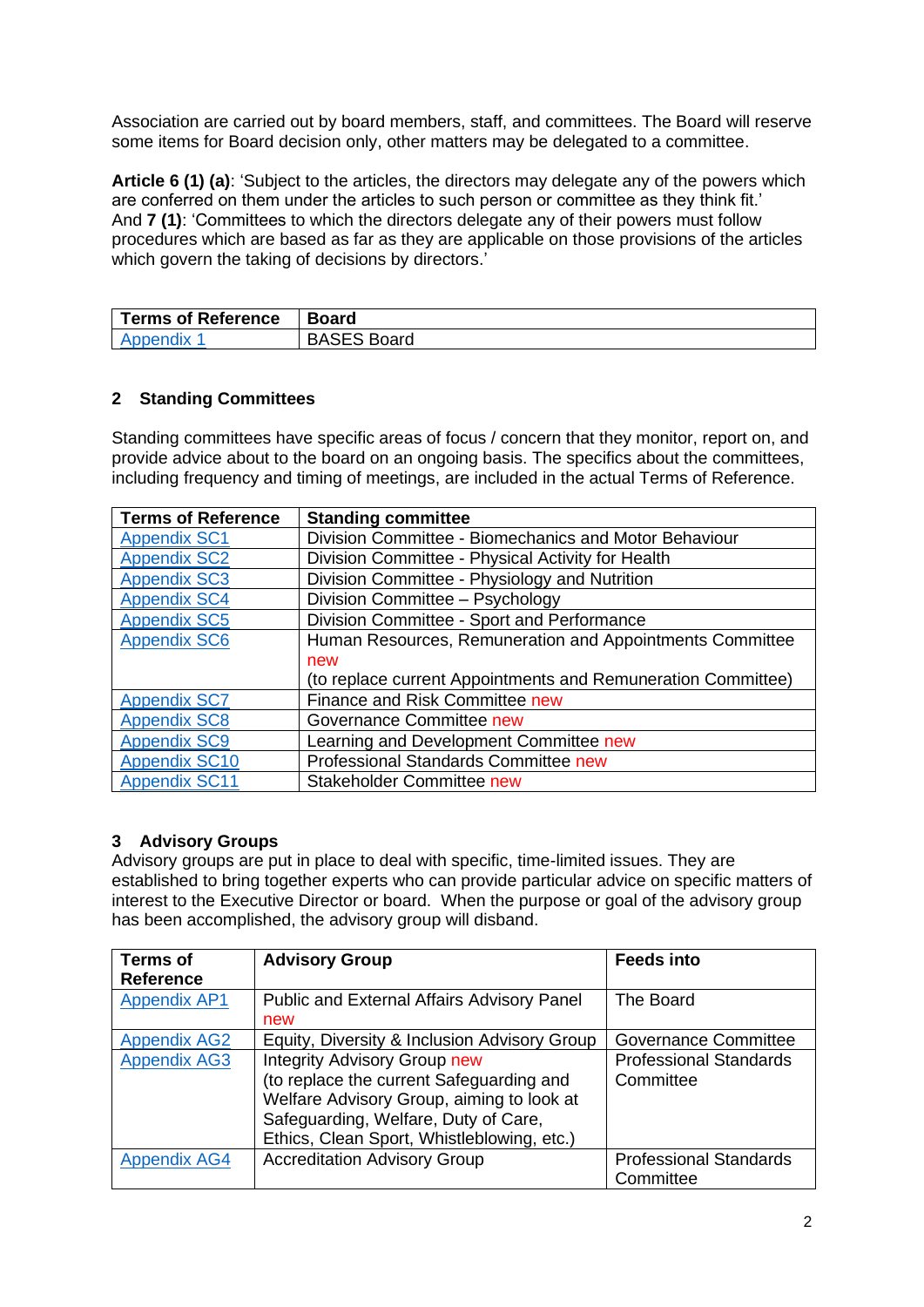| Sport & Exercise Psychology Accreditation    | <b>Professional Standards</b> |
|----------------------------------------------|-------------------------------|
| <b>Route Advisory Group</b>                  | Committee                     |
| <b>SEPAR Criminal Convictions and</b>        | <b>Professional Standards</b> |
| <b>Applications Advisory Panel</b>           | Committee                     |
| <b>HE Endorsement Scheme Advisory Group</b>  | <b>Professional Standards</b> |
| new (formerly the BASES Undergraduate        | Committee                     |
| <b>Endorsement Scheme Review Panel)</b>      |                               |
| Laboratory Accreditation Advisory Group      | <b>Professional Standards</b> |
|                                              | Committee                     |
| <b>Student Advisory Group new</b>            | <b>Stakeholder Committee</b>  |
| <b>Heads of Department Advisory Group</b>    | <b>Stakeholder Committee</b>  |
| The Sport and Exercise Scientist Editorial   | Learning and                  |
| Group                                        | <b>Development Committee</b>  |
| <b>BASES Conference Planning Group</b>       | Learning and                  |
| (formerly the Scientific Programme           | <b>Development Committee</b>  |
| Committee)                                   |                               |
| <b>CPD Advisory Group</b>                    | Learning and                  |
|                                              | <b>Development Committee</b>  |
| <b>BASES Expert Statement Advisory Group</b> | Learning and                  |
|                                              | <b>Development Committee</b>  |
| <b>Awards Advisory Group</b>                 | <b>Finance and Risk</b>       |
|                                              | Committee                     |
| <b>Commercial Advisory Group new</b>         | <b>Finance and Risk</b>       |
|                                              | Committee                     |
|                                              |                               |

# **4 Special Interest Groups**

Separate, and in addition to the above, BASES has a number of [Special Interest Groups](https://members.bases.org.uk/page-special_interest_groups.html) (SIGs). These are member-led and provide an active forum for networking, discussion, activities, knowledge sharing and debate among BASES members who share an interest in an identified area. Each SIG would align to one of the Committees or Advisory Groups, to formally feed into the work of the Association.

| <b>Special Interest Group</b>                 | <b>Feeds into</b>                                 |
|-----------------------------------------------|---------------------------------------------------|
| <b>BASES COVID-19</b>                         | <b>Public and External Affairs Advisory Panel</b> |
| Biomechanics Interest Group (BIG)             | Division Committee - Biomechanics and             |
|                                               | Motor Behaviour                                   |
| Clean Sport (CSIG)                            | <b>Integrity Advisory Group</b>                   |
| <b>Clinical Exercise Science and Practice</b> | Division Committee - Physical Activity for        |
|                                               | Health                                            |
| <b>Education and Teaching</b>                 | Learning and Development Committee                |
| <b>Molecular Exercise Physiology</b>          | Division Committee - Physiology and               |
|                                               | <b>Nutrition</b>                                  |
| <b>Paediatric Exercise Science</b>            | Division Committee - Physiology and               |
|                                               | <b>Nutrition</b>                                  |
| Sport, Exercise and Health Analytics          | Division Committee - Physiology and               |
|                                               | <b>Nutrition</b>                                  |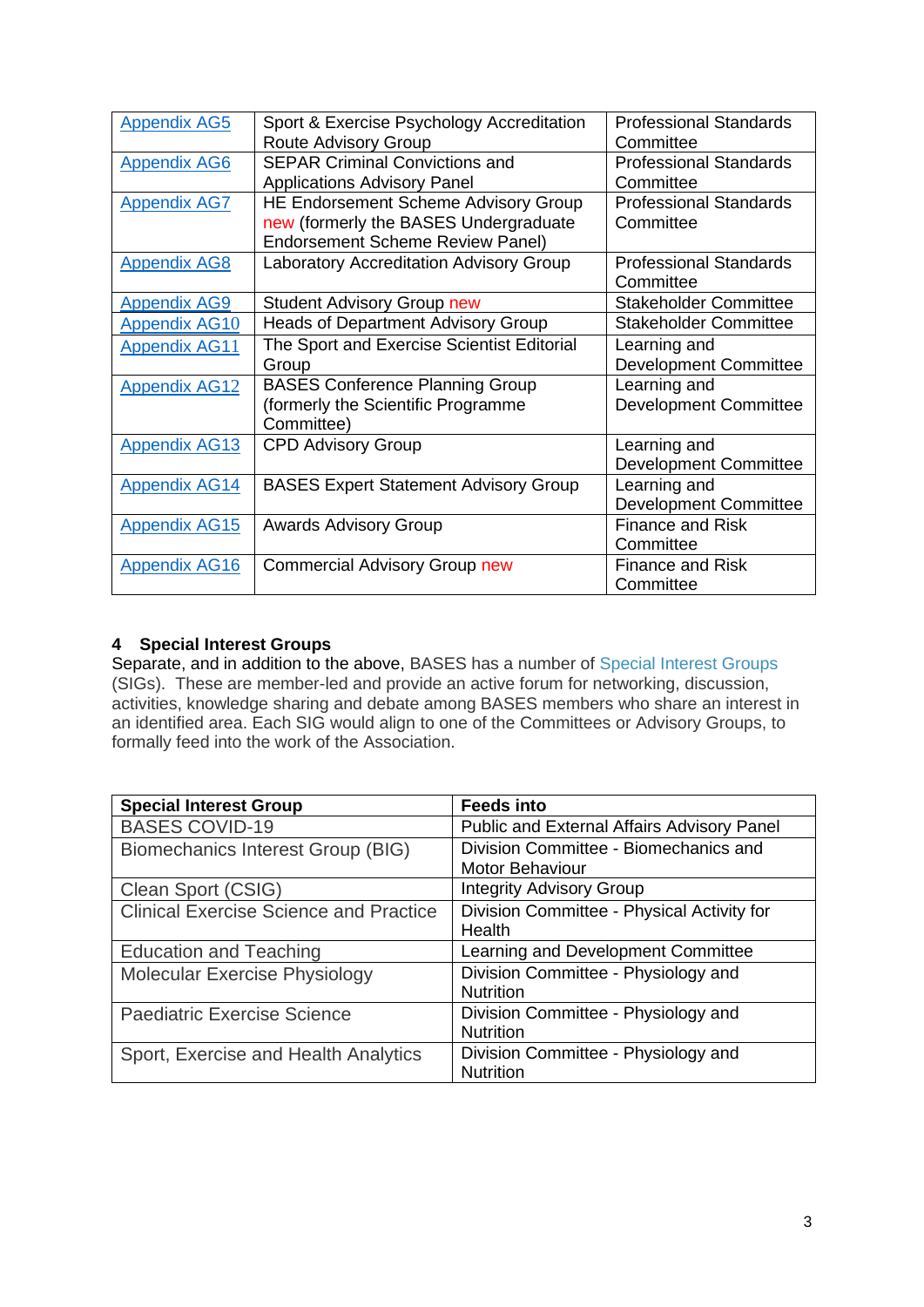## <span id="page-3-0"></span>**BASES Governance Structure**

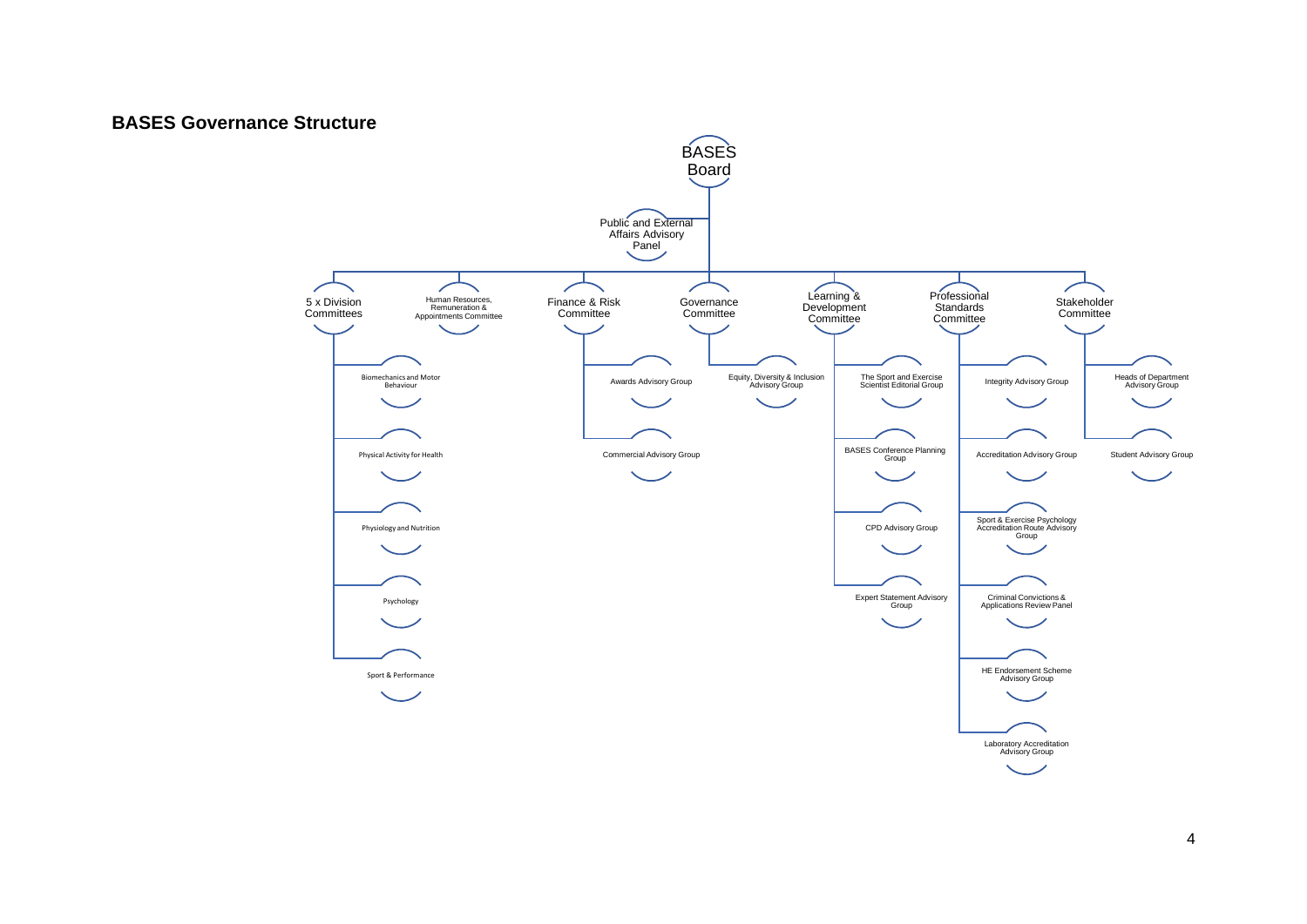# <span id="page-4-0"></span>**Terms of Reference (Appendix 1) BASES Board**

# **1 Purpose**

1.1 The Board is responsible for the management of the Association's business in line with its Strategy, Articles of Association, and legal requirements.

# **2 Authority**

2.1 Subject to the Articles of Association, the directors are responsible for the management of the Association's business, for which purpose they may exercise all the powers of the Association, except what is specifically reserved to the members.

# **3 Frequency of Meetings**

- 3.1 The Board will meet at least four times per year and at other times as appropriate in line with the BASES corporate calendar of meetings (Brief Board catch-up calls will be scheduled in those months that do not have a formal Board meeting).
- 3.2 There will normally be a mix of virtual and face to face meetings throughout the year.

- 4.1 The Board comprises: BASES Chair, Deputy Chair, Chairs of the five Divisions (Biomechanics and Motor Behaviour; Physical Activity for Health; Physiology and Nutrition; Psychology; Sport and Performance), Chair-Elect (in the year preceding office), four Non-Executive Directors, and the Executive Director.
- 4.2 The Board can co-opt additional members. The members of the Board (excluding co-opted members) will be appointed Directors.
- 4.3 The Chair shall preside as Chair at every meeting.<br>4.4 In the absence of the Board Chair and/or an appoin
- In the absence of the Board Chair and/or an appointed Deputy, the remaining members present shall elect one of themselves to chair the meeting.
- 4.5 The Board shall, from time to time, consider its membership and at all times endeavour to achieve sufficient numbers in membership of the Board to provide a balance of division-specific and commercial experience relevant to pursuing the objects of BASES.
- 4.6 The appointment and retirement of Board Members shall be governed by the provisions of the Articles of Association of BASES.
- 4.7 The Board shall appoint a Deputy Chair.
- 4.8 To apply for the Deputy Chair position, Board members must express their interest in writing to the BASES Chair. A vote will then take place amongst all members of the Board who have not expressed an interest in the role.
- 4.9 If the Division Chair is not available to attend the meeting, the Division Deputy Chair may attend the meeting in their place, with full voting rights (see clause 8).
- 4.10 Any new board member positions will be advertised through an open recruitment process. The Chair will fully consult with other members of the Board and the Executive Director and obtain a formal resolution of the Board so to do.
- 4.11 Only members of the Board have the right to vote at Board meetings.
- 4.12 The Board may also invite observers to attend and contribute to its deliberations. Any observers do not have voting rights and are not formally members of the Board.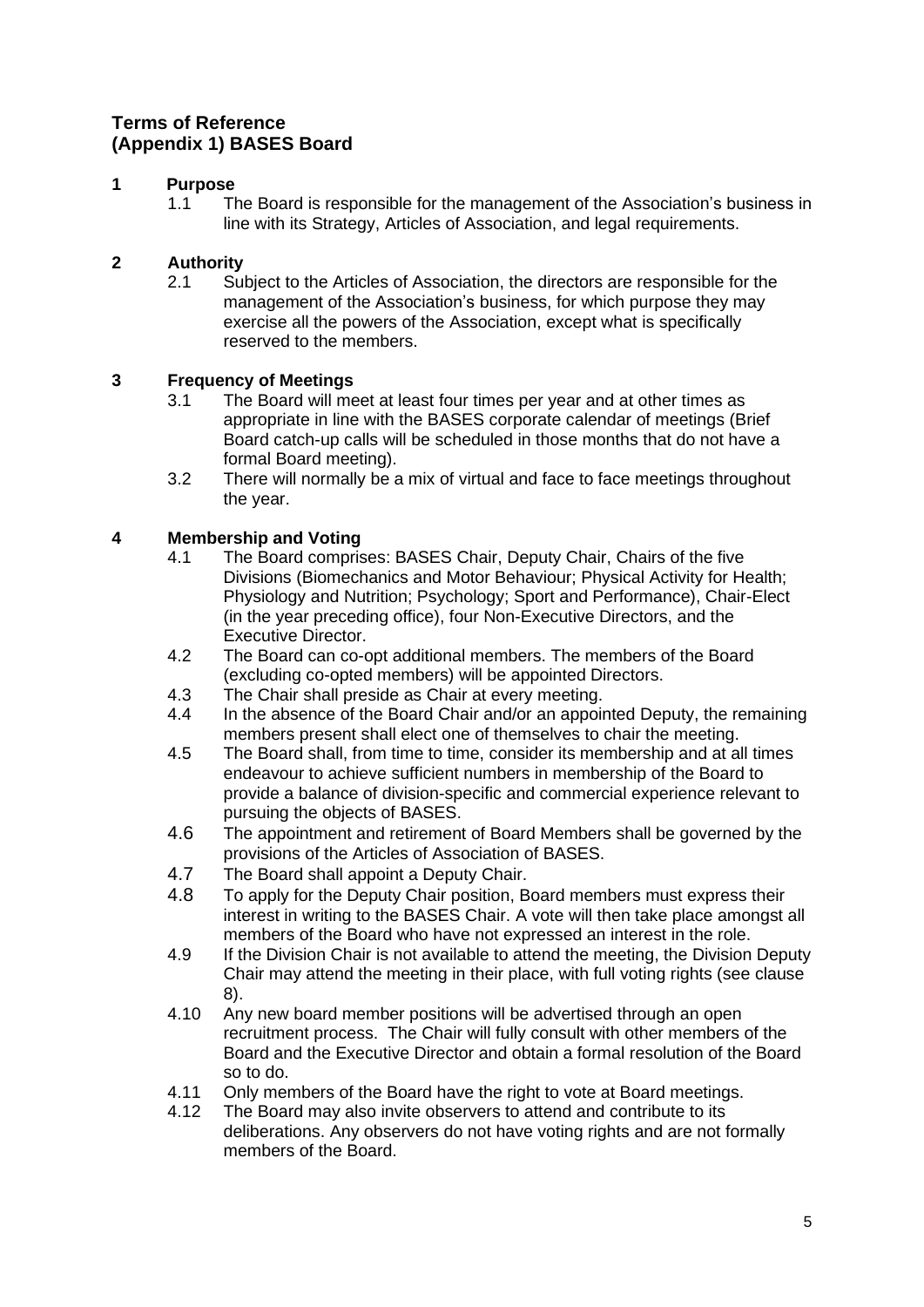4.13 Directors can, at any point, resign from their appointment. The resignation should be given to the Chair of the Board, providing as much notice as possible.

## **5 Roles**

- 5.1 The main responsibilities of the Chair are to:
	- 5.1.1 Provide direction, support and coordination to the Board.
	- 5.1.2 Attend and chair Board meetings.
	- 5.1.3 Attend Annual and Student Conferences.
	- 5.1.4 Support effective strategy implementation.
	- 5.1.5 Work closely with the BASES Executive Director.
- 5.2 The main responsibilities of the Chair-Elect are to:
	- 5.2.1 Shadow the BASES Chair in the preceding year.
	- 5.2.2 Attend Board meetings over this period.
	- 5.2.3 Work closely with the BASES Chair and BASES Executive Director to ensure a smooth transition.
- 5.3 The main responsibilities of the Deputy Chair are to:
	- 5.3.1 Deputise as Chair of Board meetings in the absence of the Chair.
	- 5.3.2 Work closely with the BASES Executive Director.
	- 5.3.3 Support the Chair in providing direction, support and coordination to the Board.
- 5.4 The main responsibilities of the Division Chairs are to:
	- 5.4.1 Develop and maintain a Division strategy providing direction, support and coordination of the Division.
	- 5.4.2 Organise and chair a minimum of three Division Committee meetings each year.
	- 5.4.3 Monitor and report on progress of Division projects to the Board.
	- 5.4.4 Represent the Division on the BASES Board.
- 5.5 The main responsibilities of the independent Non-Executive Directors are to:
	- 5.5.1 Provide objective, critical appraisal and an independent view that is removed from day-to-day management of BASES.
	- 5.5.2 Ensure that appropriate corporate governance is observed.
	- 5.5.3 Provide advice and direction in the development, implementation and evaluation of the Strategic Plan.
	- 5.5.4 Monitor BASES's legal and ethical performance.
	- 5.5.5 Monitor the veracity and adequacy of the financial and other information provided to members and other stakeholders.
- 5.6 The main responsibilities of the Executive Director are to:
	- 5.6.1 Ensure effective day-to-day management of the Association under delegated authority from the Board.
	- 5.6.2 Develop and deliver on the BASES Strategic Plan in the most effective and efficient manner, providing regular updates and reports to the Board.
	- 5.6.3 Work closely with and support the BASES Chair.

#### **6 Term of Office**

- 6.1 The Chair, Division Chairs & Non-Executive Directors will undertake a tenure of three years.
- 6.2 The Chair is eligible to stand for re-election. The Elected Officers and Non-Executive Directors will normally be eligible for re-election only once.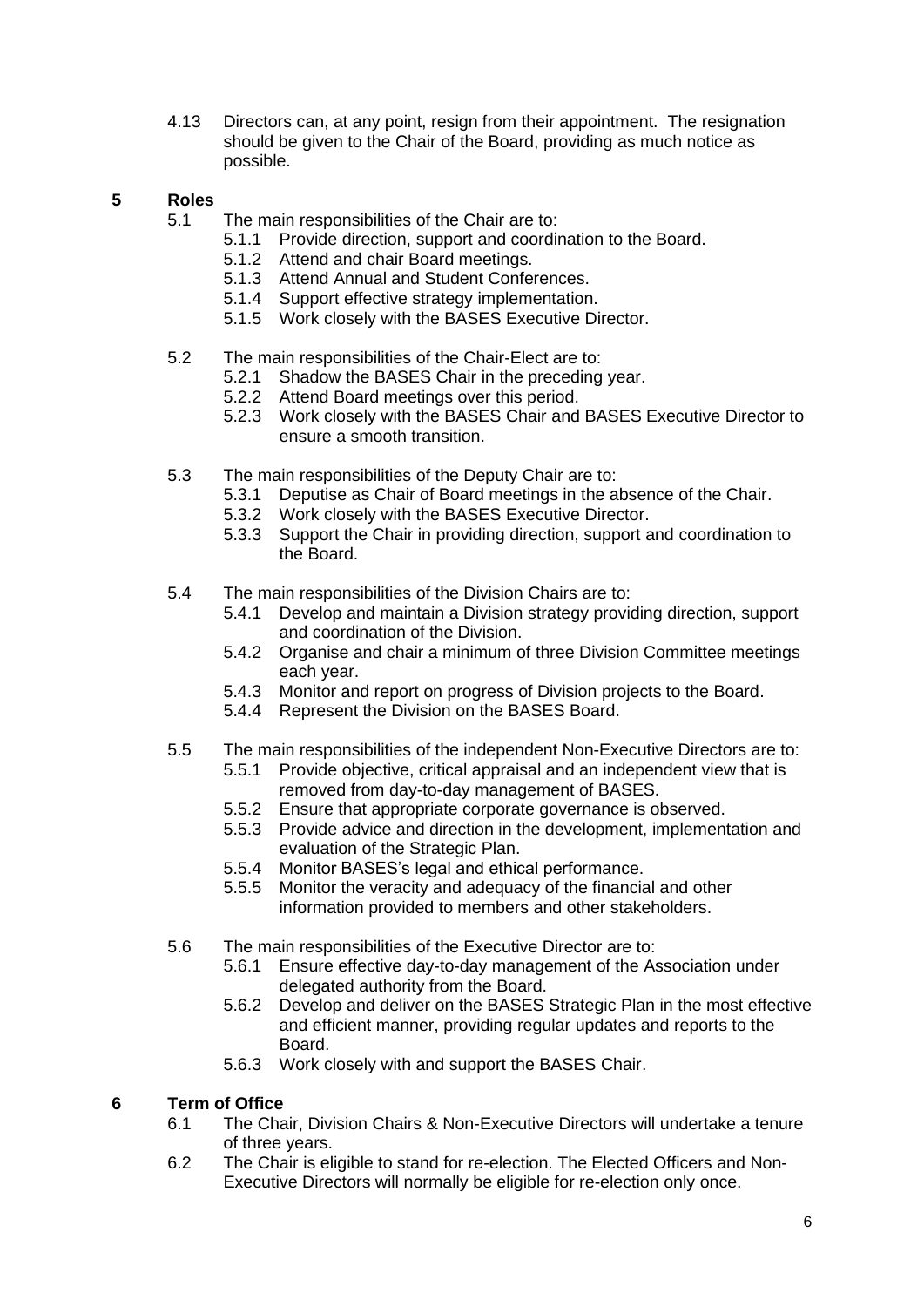- 6.3 If, in the event of no other suitable applications being received, a Board member may be invited to stand for a third term.
- 6.4 The Chair-Elect will be elected for one year prior to the tenure expiring of the outgoing Chair and then will take up the post of Chair for the following three years.

7.1 As per clause 12 (2) of the Articles, a quorum must never be less than two.

#### **8 Decision Making**

- 8.1 Decisions of the Board must be decided by at least a majority decision. Every member shall have one vote and in the case of an equality of votes, the Chair of the meeting shall be entitled to a casting vote.
- 8.2 Conflicts are declared as per the Conflicts of Interest policy. In such situations the individual cannot vote.

## **9 Remuneration**

- 9.1 The Executive Director is a salaried position.<br>9.2 The other roles of the Board are not accompa
- The other roles of the Board are not accompanied by any financial remuneration.
- 9.3 Travel and meeting expenses for Board members are reimbursed according to the policies and procedures of BASES.

## **10 Reporting**

10.1 All of the Standing Committees, plus the Public and External Affairs Advisory Panel, feed directly to the Board.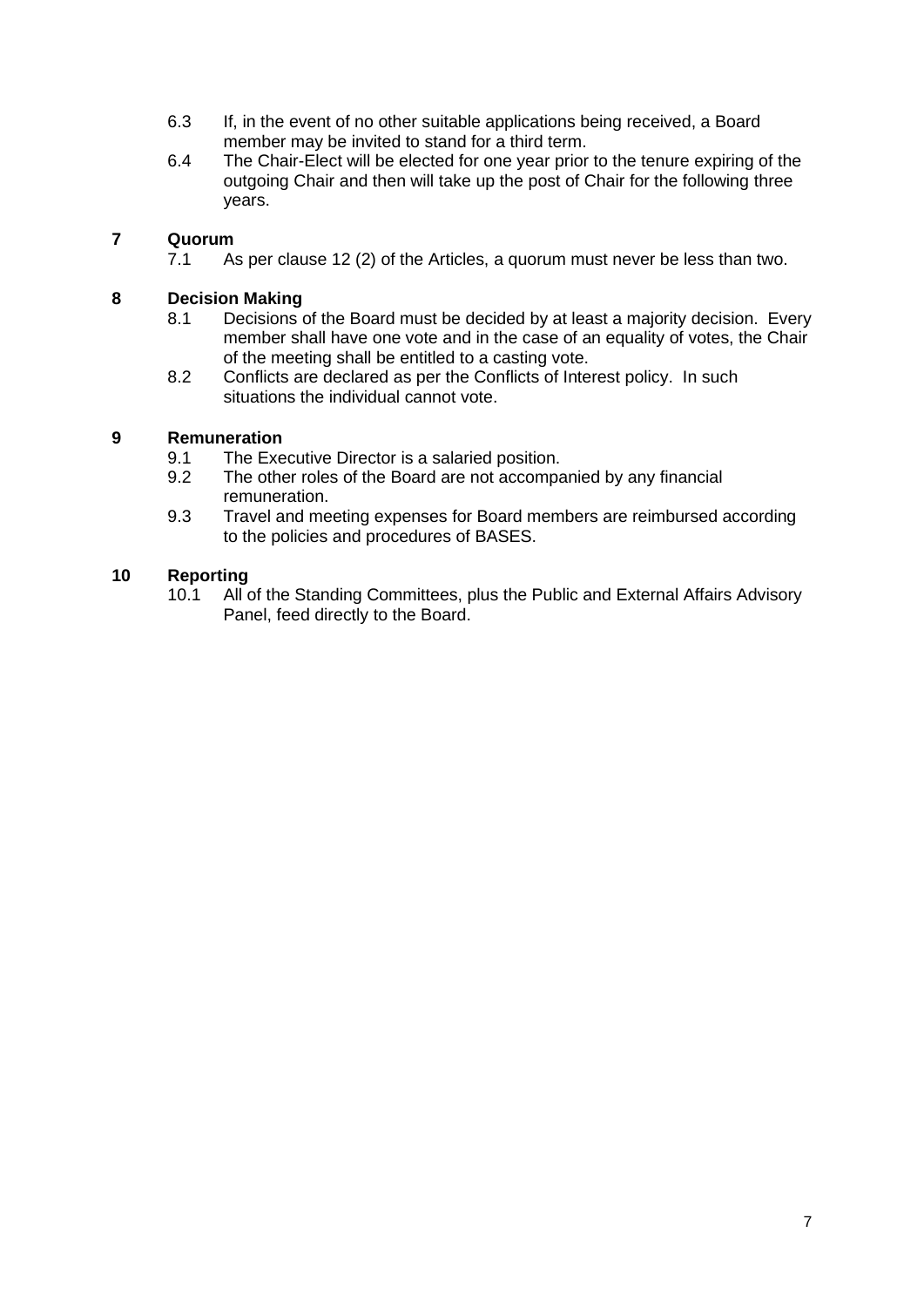# <span id="page-7-0"></span>**Terms of Reference (Appendix SC1) BASES Division Committee - Biomechanics and Motor Behaviour**

## **1 Purpose**

- 1.1 To provide a forum for sport and exercise scientists, devoted to furthering the development of biomechanics and motor behaviour within sport and exercise science.
- 1.2 To contribute to the management of the Association, developing and implementing initiatives on behalf of its members.

## **2 Role**

The Biomechanics and Motor Behaviour Committee (herein after referred to as 'the Committee') should carry out the duties below as appropriate. The Committee shall:

- 2.1 Develop and maintain a Division strategy.
- 2.2 Organise a minimum of three Division Committee meetings each year.
- 2.3 Provide a Division 'network' for members to engage with like-minded sport and exercise scientists.
- 2.4 Support effective strategy implementation.<br>2.5 Lead the planning and implementation of D
- Lead the planning and implementation of Division projects.
- 2.6 Monitor and report on progress of Division projects to the Board.
- 2.7 Liaise with the Annual Conference Planning Group to support the development of the Conference programme.
- 2.8 Organise the review of Division-specific abstracts for the Annual Conference.
- 2.9 Support member CPD through organising Division days, workshops and webinars throughout the year, plus contributing to articles for The Sport and Exercise Scientist.
- 2.10 Provide division webpage content for their Division for the members area and content for member newsletters / social media.
- 2.11 Monitor the Divisions' own social media pages (if active) as well as the general BASES accounts.

## **3 Authority**

**3.1** The Committee have the delegated authority to review processes for ensuring the suitability and effectiveness of the division-specific arrangements.

## **4 Reporting**

- **4.1** The Committee Chair shall report to the Board and provide an update at relevant Board meetings on all matters within its duties and responsibilities.
- **4.2** The Committee shall also produce an annual report to be included in the Association's Annual Review about its activities.

## **5 Frequency of Meetings**

- **5.1** The Committee shall meet at least three times a year, normally via conference call, and otherwise as required.
- **5.2** Additional deliberations may be conducted via e-mail between meetings, as required.

#### **6 Membership and Voting**

**6.1** The committee normally comprises of Chair, Deputy Chair, CPD Representative, Membership Representative, two Student Representatives (undergraduate and postgraduate).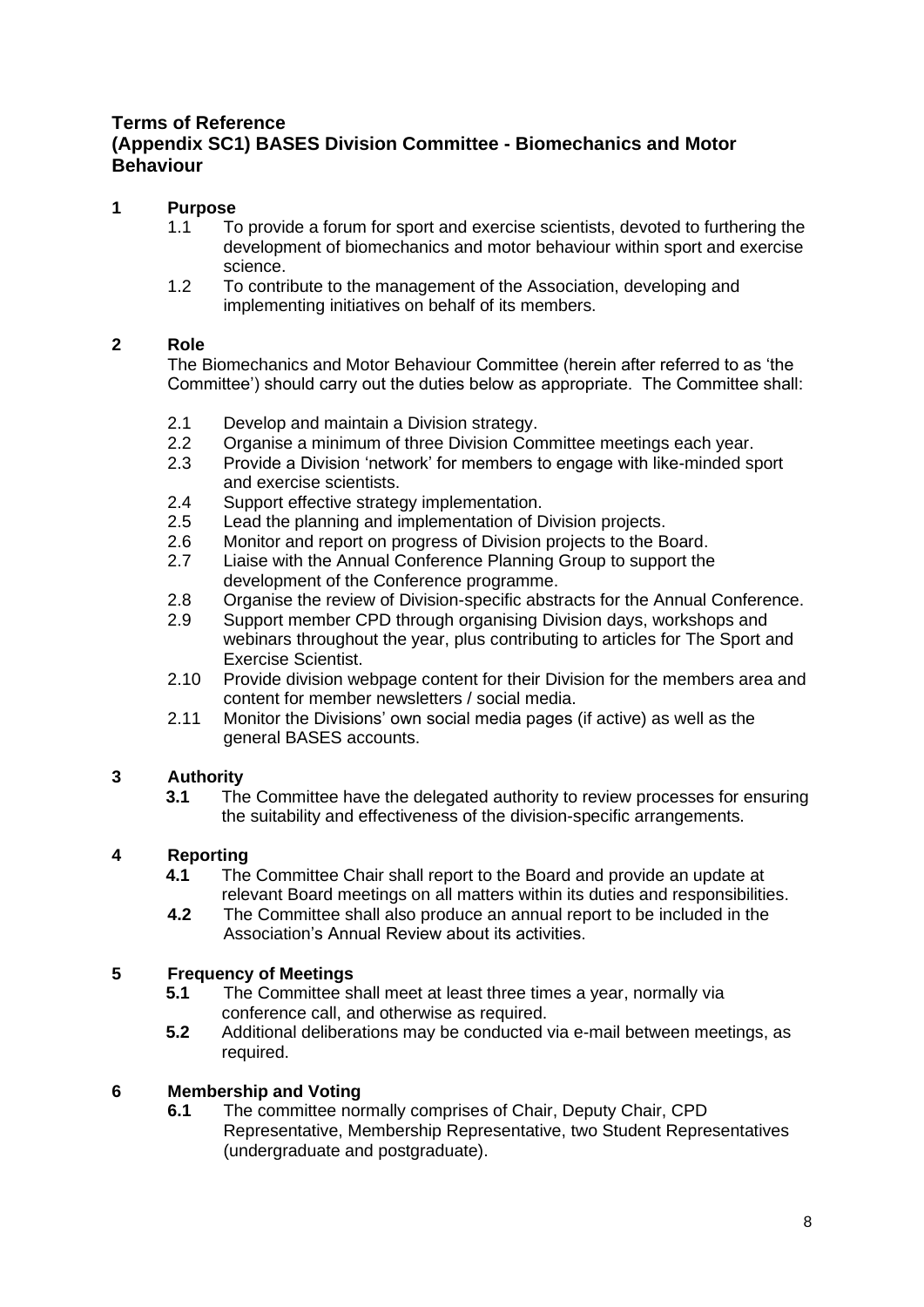- **6.2** Additional members can be co-opted at the discretion of the Executive Director.
- **6.3** All appointments will be made by the Human Resources, Remuneration and Appointments Committee.
- **6.4** The Chair shall normally hold post for a three-year period. Appointed members shall normally hold post for a two-year period.
- **6.5** Members will be eligible to renew their position subject to Board approval.
- **6.6** In the absence of the Committee Chair and/or Deputy Chair, the remaining members present shall elect one of themselves to chair the meeting.
- **6.7** Only members of the Committee have the right to vote at Committee meetings.

**7.1** A quorum is to consist of more than half of the voting members of the Committee.

#### **8 Decision Making**

8.1 Decisions of the Committee must be decided by at least a majority decision. Every member shall have one vote and in the case of an equality of votes, the Chair of the meeting shall be entitled to a casting vote.

#### **9 Other**

**9.1** The Board shall review the Committee's performance, constitution, and terms of reference at least every two years to ensure it is operating at maximum effectiveness and make any changes it considers necessary.

- **10.1** The roles of Biomechanics and Motor Behaviour Committee Chair, Deputy Chair and Members are not accompanied by any financial remuneration.
- **10.2** Travel and meeting expenses for Committee members are reimbursed according to the policies and procedures of BASES.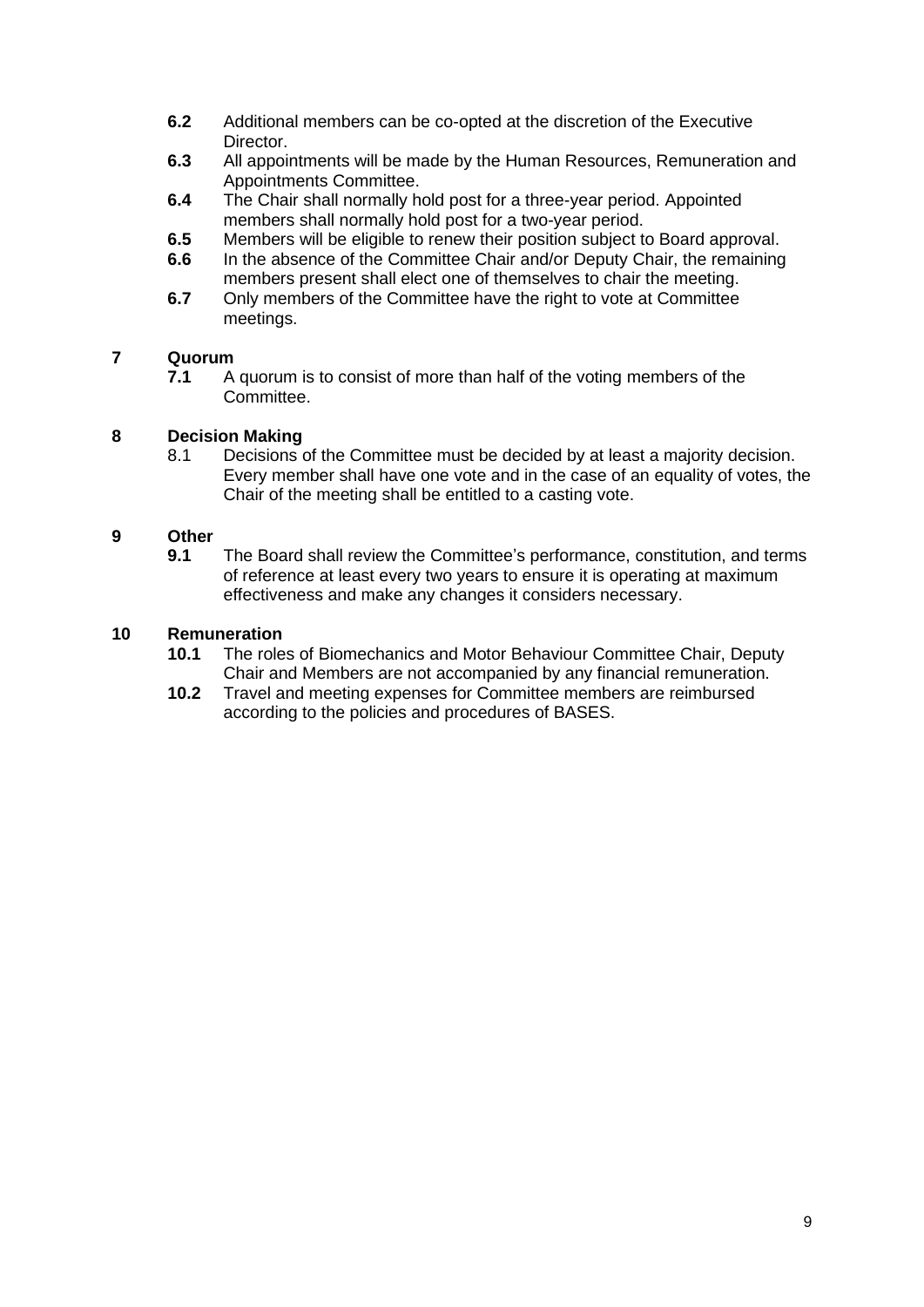# <span id="page-9-0"></span>**Terms of Reference (Appendix SC2) BASES Division Committee - Physical Activity for Health**

## **1 Purpose**

- 1.1 To provide a forum for sport and exercise scientists, devoted to furthering the understanding of the benefits of physical activity for health and helping people to move more.
- 1.2 To contribute to the management of the Association, developing and implementing initiatives on behalf of its members.

## **2 Role**

The Physical Activity for Health Committee (herein after referred to as 'the Committee') should carry out the duties below as appropriate. The Committee shall:

- 2.1 Develop and maintain a Division strategy.
- 2.2 Organise a minimum of three Division Committee meetings each year.
- 2.3 Provide a Division 'network' for members to engage with like-minded sport and exercise scientists.
- 2.4 Support effective strategy implementation.
- 2.5 Lead the planning and implementation of Division projects.
- 2.6 Monitor and report on progress of Division projects to the Board.
- 2.7 Liaise with the Annual Conference Planning Group to support the development of the Conference programme.
- 2.8 Organise the review of Division-specific abstracts for the Annual Conference.<br>2.9 Support member CPD through organising Division days, workshops and
- Support member CPD through organising Division days, workshops and webinars throughout the year, plus contributing to articles for The Sport and Exercise Scientist.
- 2.10 Provide division webpage content for their Division for the members area and content for member newsletters / social media.
- 2.11 Monitor the Divisions' own social media pages (if active) as well as the general BASES accounts.
- 2.12 Liaise with the British Association for Cardiovascular Prevention and Rehabilitation (BACPR) for appointing members to the Exercise Professionals Group.

## **3 Authority**

**3.1** The Committee have the delegated authority to review processes for ensuring the suitability and effectiveness of the division-specific arrangements.

## **4 Reporting**

- **4.1** The Committee Chair shall report to the Board and provide an update at relevant Board meetings on all matters within its duties and responsibilities.
- **4.2** The Committee shall also produce an annual report to be included in the Association's Annual Review about its activities.

#### **5 Frequency of Meetings**

- **5.1** The Committee shall meet at least three times a year, normally via conference call, and otherwise as required.
- **5.2** Additional deliberations may be conducted via e-mail between meetings, as required.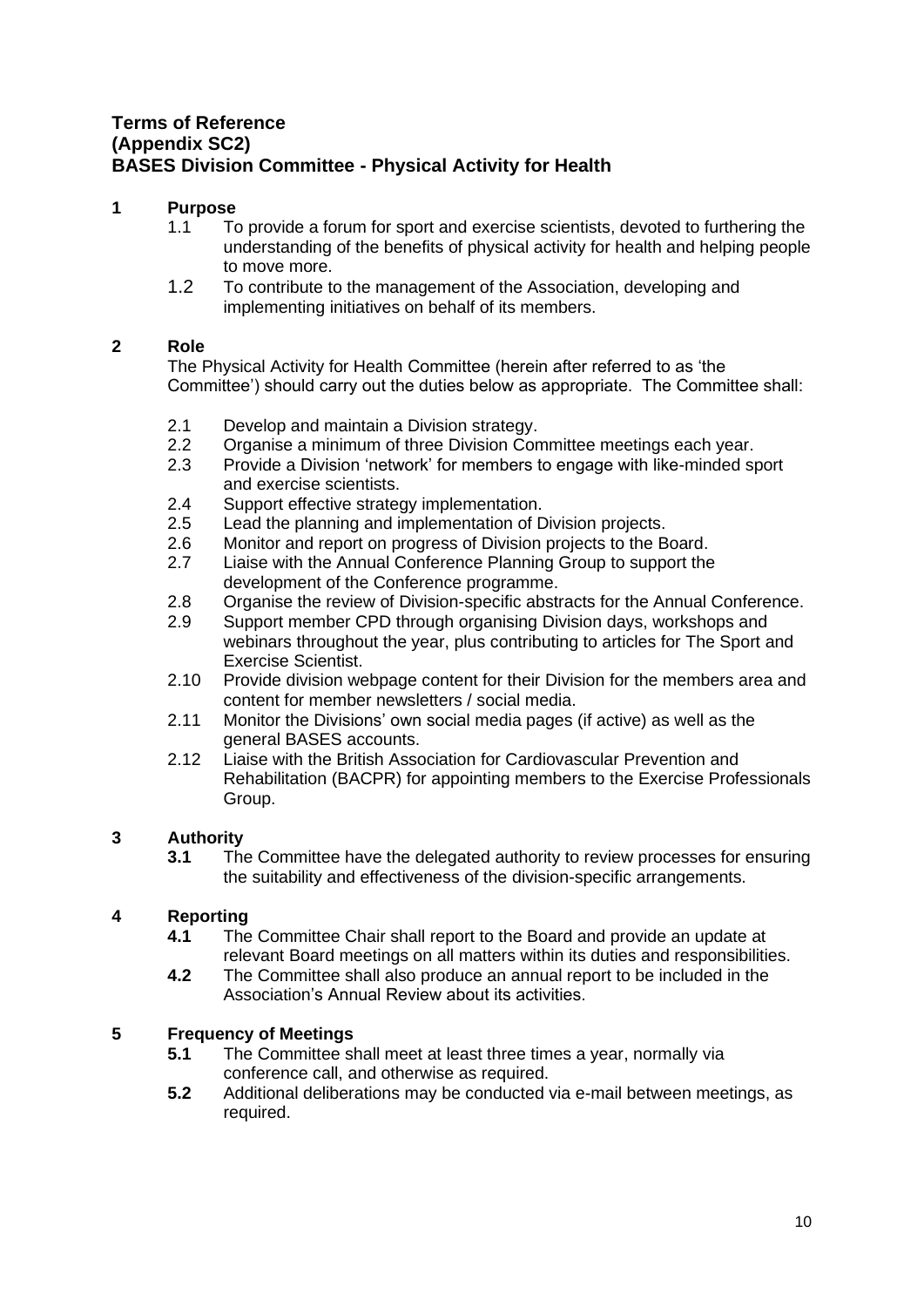## **6 Membership and Voting**

- **6.1** The committee normally comprises of Chair, Deputy Chair, CPD Representative, Membership Representative, two Student Representatives (undergraduate and postgraduate).
- **6.2** Additional members can be co-opted at the discretion of the Executive Director.
- **6.3** All appointments will be made by the Human Resources, Remuneration and Appointments Committee.
- **6.4** The Chair shall normally hold post for a three-year period. Appointed members shall normally hold post for a two-year period.
- **6.5** Members will be eligible to renew their position subject to Board approval.
- **6.6** In the absence of the Committee Chair and/or Deputy Chair, the remaining members present shall elect one of themselves to chair the meeting.
- **6.7** Only members of the Committee have the right to vote at Committee meetings.

## **7 Quorum**

**7.1** A quorum is to consist of more than half of the voting members of the Committee.

## **8 Decision Making**

8.1 Decisions of the Committee must be decided by at least a majority decision. Every member shall have one vote and in the case of an equality of votes, the Chair of the meeting shall be entitled to a casting vote.

#### **9 Other**

**9.1** The Board shall review the Committee's performance, constitution, and terms of reference at least every two years to ensure it is operating at maximum effectiveness and make any changes it considers necessary.

- **10.1** The roles of Physical Activity for Health Committee Chair, Deputy Chair and Members are not accompanied by any financial remuneration.
- **10.2** Travel and meeting expenses for Committee members are reimbursed according to the policies and procedures of BASES.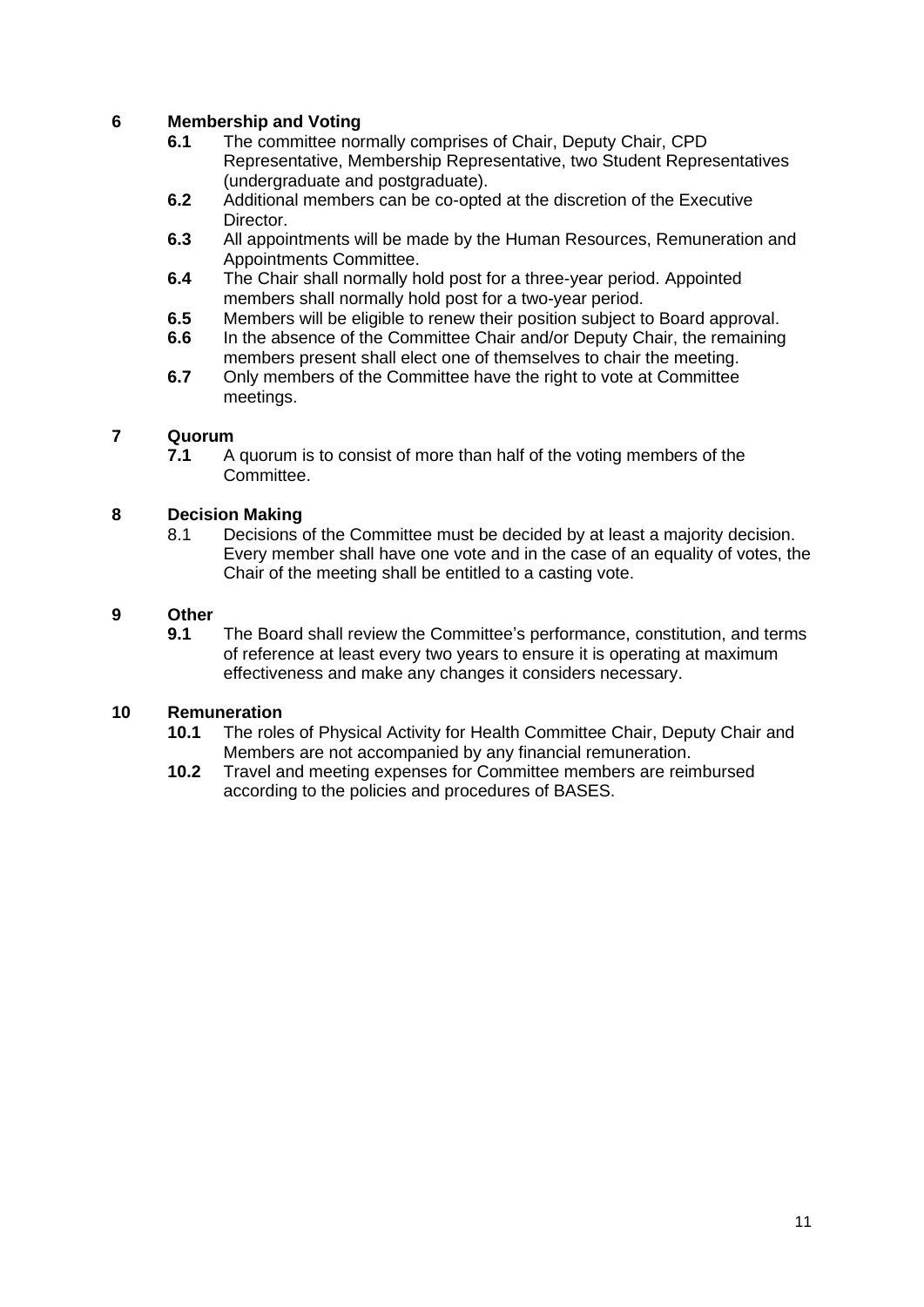# <span id="page-11-0"></span>**Terms of Reference (Appendix SC3) BASES Division Committee - Physiology and Nutrition**

#### **1 Purpose**

- 1.1 To provide a forum for sport and exercise scientists, devoted to furthering the development of the physiological and nutrition processes underpinning sport and exercise science.
- 1.2 To contribute to the management of the Association, developing and implementing initiatives on behalf of its members.

#### **2 Role**

The Physiology and Nutrition Committee (herein after referred to as 'the Committee') should carry out the duties below as appropriate. The Committee shall:

- 2.1 Develop and maintain a Division strategy.
- 2.2 Organise a minimum of three Division Committee meetings each year.
- 2.3 Provide a Division 'network' for members to engage with like-minded sport and exercise scientists.
- 2.4 Support effective strategy implementation.
- 2.5 Lead the planning and implementation of Division projects.
- 2.6 Monitor and report on progress of Division projects to the Board.
- 2.7 Liaise with the Annual Conference Planning Group to support the development of the Conference programme.
- 2.8 Organise the review of Division-specific abstracts for the Annual Conference.
- 2.9 Support member CPD through organising Division days, workshops and webinars throughout the year, plus contributing to articles for The Sport and Exercise Scientist.
- 2.10 Provide division webpage content for their Division for the members area and content for member newsletters / social media.
- 2.11 Monitor the Divisions' own social media pages (if active) as well as the general BASES accounts.

## **3 Authority**

**3.1** The Committee have the delegated authority to review processes for ensuring the suitability and effectiveness of the division-specific arrangements.

# **4 Reporting**

- **4.1** The Committee Chair shall report to the Board and provide an update at relevant Board meetings on all matters within its duties and responsibilities.
- **4.2** The Committee shall also produce an annual report to be included in the Association's Annual Review about its activities.

## **5 Frequency of Meetings**

- **5.1** The Committee shall meet at least three times a year, normally via conference call, and otherwise as required.
- **5.2** Additional deliberations may be conducted via e-mail between meetings, as required.

## **6 Membership and Voting**

**6.1** The committee normally comprises of Chair, Deputy Chair, CPD Representative, Membership Representative, two Student Representatives (undergraduate and postgraduate).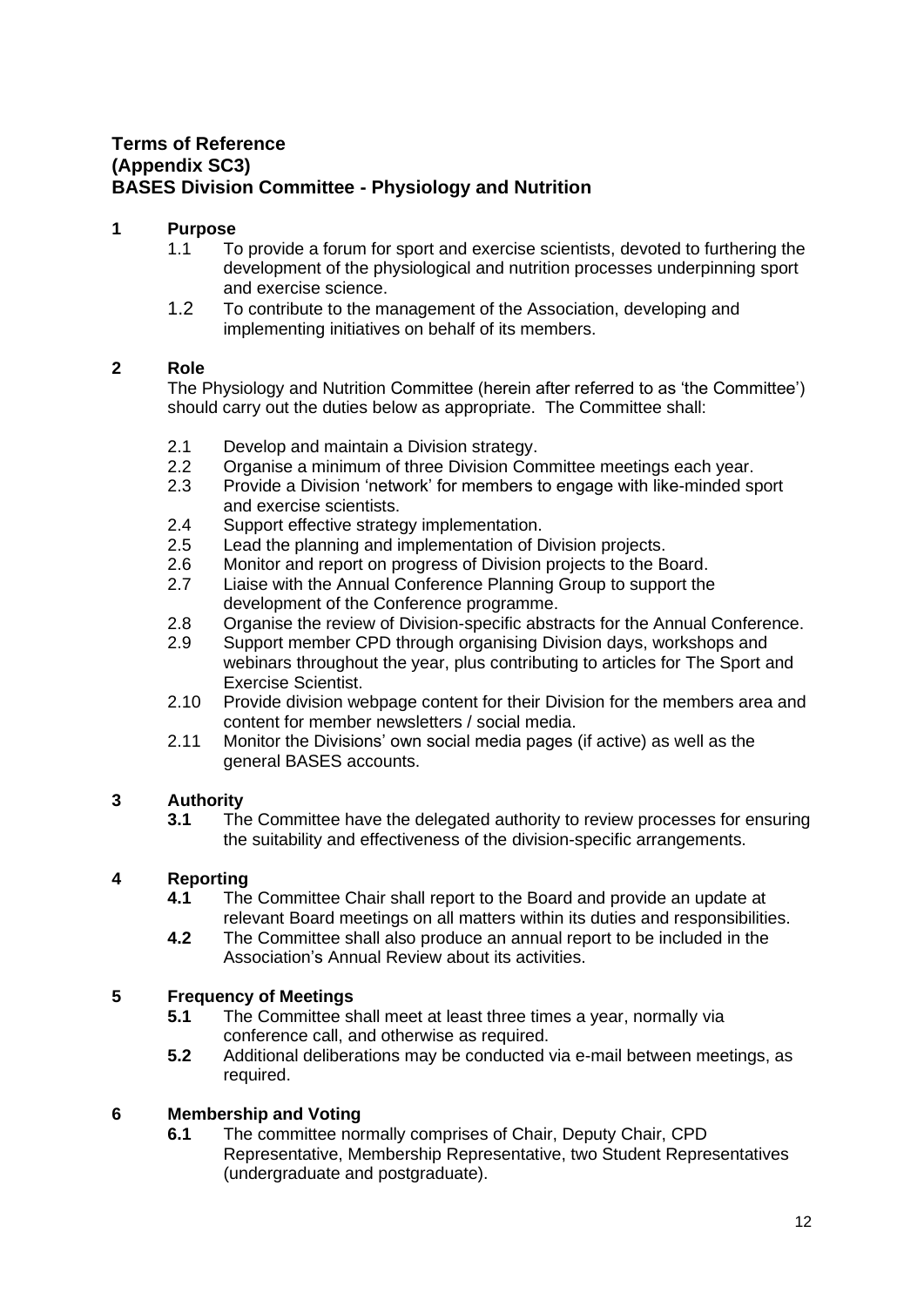- **6.2** Additional members can be co-opted at the discretion of the Executive Director.
- **6.3** All appointments will be made by the Human Resources, Remuneration and Appointments Committee.
- **6.4** The Chair shall normally hold post for a three-year period. Appointed members shall normally hold post for a two-year period.
- **6.5** Members will be eligible to renew their position subject to Board approval.
- **6.6** In the absence of the Committee Chair and/or Deputy Chair, the remaining members present shall elect one of themselves to chair the meeting.
- **6.7** Only members of the Committee have the right to vote at Committee meetings.

**7.1** A quorum is to consist of more than half of the voting members of the Committee.

#### **8 Decision Making**

8.1 Decisions of the Committee must be decided by at least a majority decision. Every member shall have one vote and in the case of an equality of votes, the Chair of the meeting shall be entitled to a casting vote.

#### **9 Other**

**9.1** The Board shall review the Committee's performance, constitution, and terms of reference at least every two years to ensure it is operating at maximum effectiveness and make any changes it considers necessary.

- **10.1** The roles of Physiology and Nutrition Committee Chair, Deputy Chair and Members are not accompanied by any financial remuneration.
- **10.2** Travel and meeting expenses for Committee members are reimbursed according to the policies and procedures of BASES.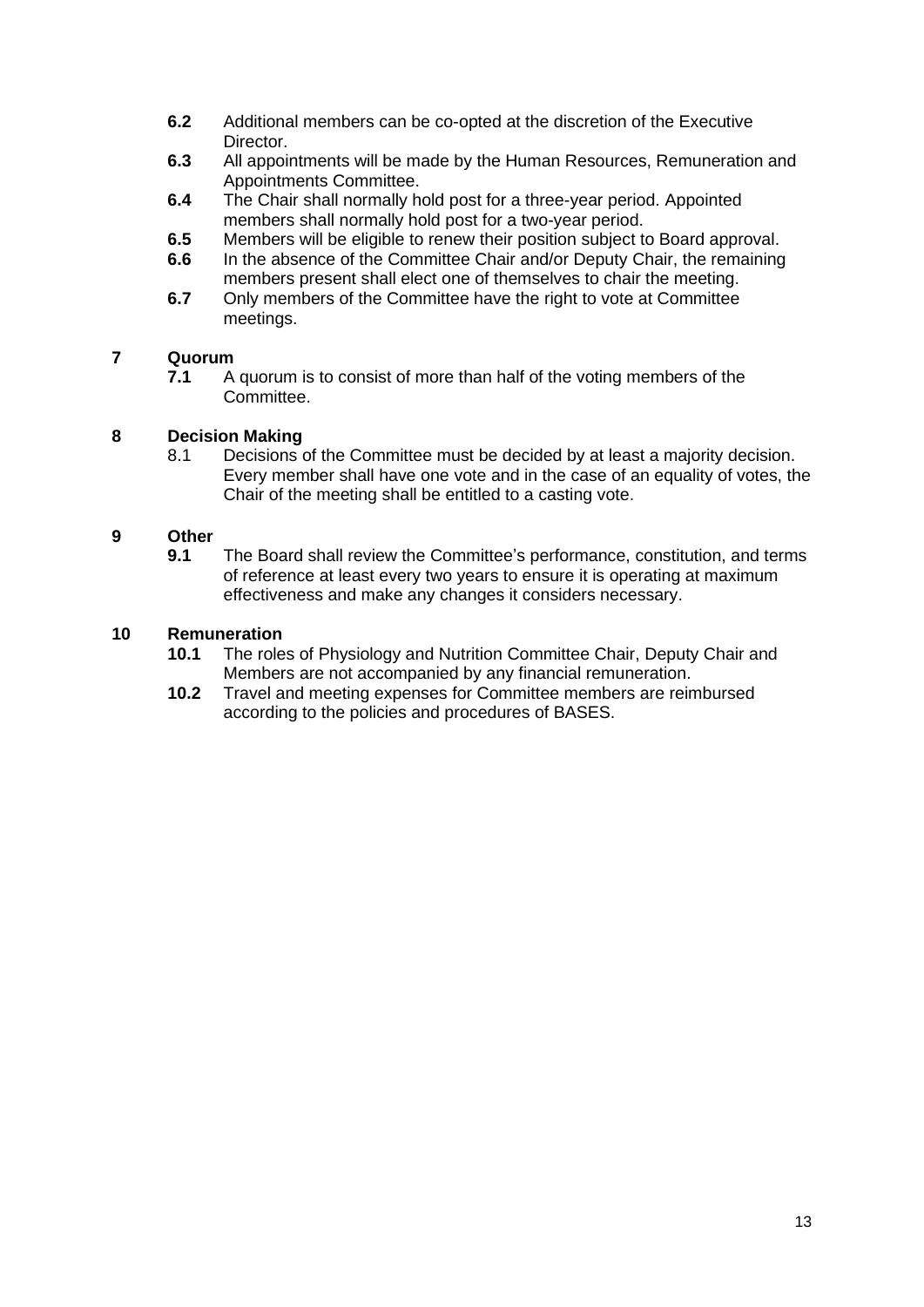# <span id="page-13-0"></span>**Terms of Reference (Appendix SC4) BASES Division Committee - Psychology**

## **1 Purpose**

- 1.1 To provide a forum for sport and exercise scientists, devoted to furthering the development of psychology within sport and exercise science.
- 1.2 To contribute to the management of the Association, developing and implementing initiatives on behalf of its members.

## **2 Role**

The Psychology Committee (herein after referred to as 'the Committee') should carry out the duties below as appropriate. The Committee shall:

- 2.1 Develop and maintain a Division strategy.
- 2.2 Organise a minimum of three Division Committee meetings each year.
- 2.3 Provide a Division 'network' for members to engage with like-minded sport and exercise scientists.
- 2.4 Support effective strategy implementation.<br>2.5 Lead the planning and implementation of D
- Lead the planning and implementation of Division projects.
- 2.6 Monitor and report on progress of Division projects to the Board.
- 2.7 Liaise with the Annual Conference Planning Group to support the development of the Conference programme.
- 2.8 Organise the review of Division-specific abstracts for the Annual Conference.
- 2.9 Support member CPD through organising Division days, workshops and webinars throughout the year, plus contributing to articles for The Sport and Exercise Scientist.
- 2.10 Provide division webpage content for their Division for the members area and content for member newsletters / social media.
- 2.11 Monitor the Divisions' own social media pages (if active) as well as the general BASES accounts.
- 2.12 Support the effectiveness of the Sport & Exercise Psychology Accreditation Route (SEPAR) programme for candidates and compliance with the Health and Care Professions Council (HCPC) requirements.

## **3 Authority**

**3.1** The Committee have the delegated authority to review processes for ensuring the suitability and effectiveness of the division-specific arrangements.

## **4 Reporting**

- **4.1** The Committee Chair shall report to the Board and provide an update at relevant Board meetings on all matters within its duties and responsibilities.
- **4.2** The Committee shall also produce an annual report to be included in the Association's Annual Review about its activities.

## **5 Frequency of Meetings**

- **5.1** The Committee shall meet at least three times a year, normally via conference call, and otherwise as required.
- **5.2** Additional deliberations may be conducted via e-mail between meetings, as required.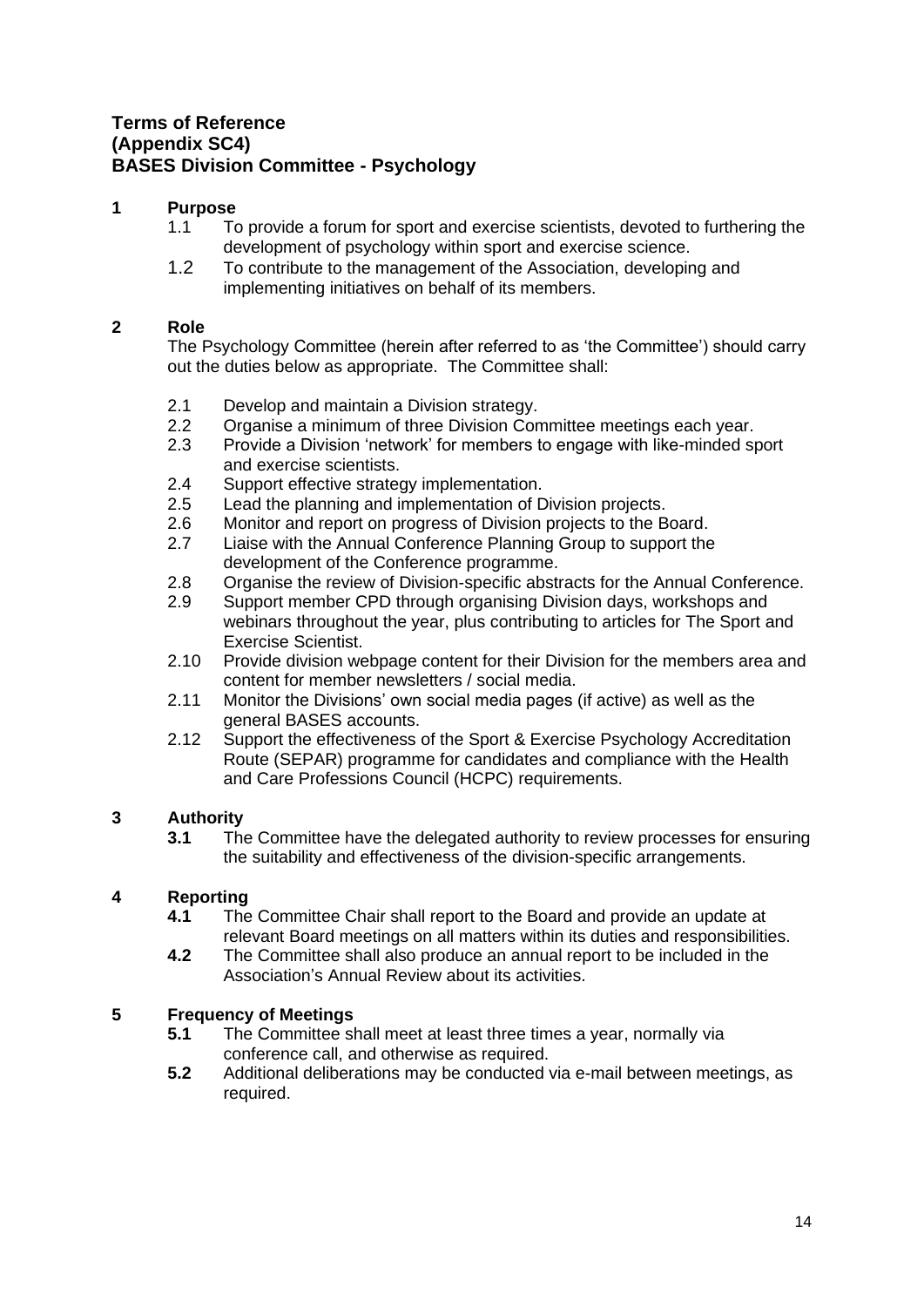## **6 Membership and Voting**

- **6.1** The committee normally comprises of Chair, Deputy Chair, CPD Representative, Membership Representative, two Student Representatives (undergraduate and postgraduate).
- **6.2** Additional members can be co-opted at the discretion of the Executive Director.
- **6.3** All appointments will be made by the Human Resources, Remuneration and Appointments Committee.
- **6.4** The Chair shall normally hold post for a three-year period. Appointed members shall normally hold post for a two-year period.
- **6.5** Members will be eligible to renew their position subject to Board approval.
- **6.6** In the absence of the Committee Chair and/or Deputy Chair, the remaining members present shall elect one of themselves to chair the meeting.
- **6.7** Only members of the Committee have the right to vote at Committee meetings.

## **7 Quorum**

**7.1** A quorum is to consist of more than half of the voting members of the Committee.

## **8 Decision Making**

8.1 Decisions of the Committee must be decided by at least a majority decision. Every member shall have one vote and in the case of an equality of votes, the Chair of the meeting shall be entitled to a casting vote.

#### **9 Other**

**9.1** The Board shall review the Committee's performance, constitution, and terms of reference at least every two years to ensure it is operating at maximum effectiveness and make any changes it considers necessary.

- **10.1** The roles of Psychology Committee Chair, Deputy Chair and Members are not accompanied by any financial remuneration.
- **10.2** Travel and meeting expenses for Committee members are reimbursed according to the policies and procedures of BASES.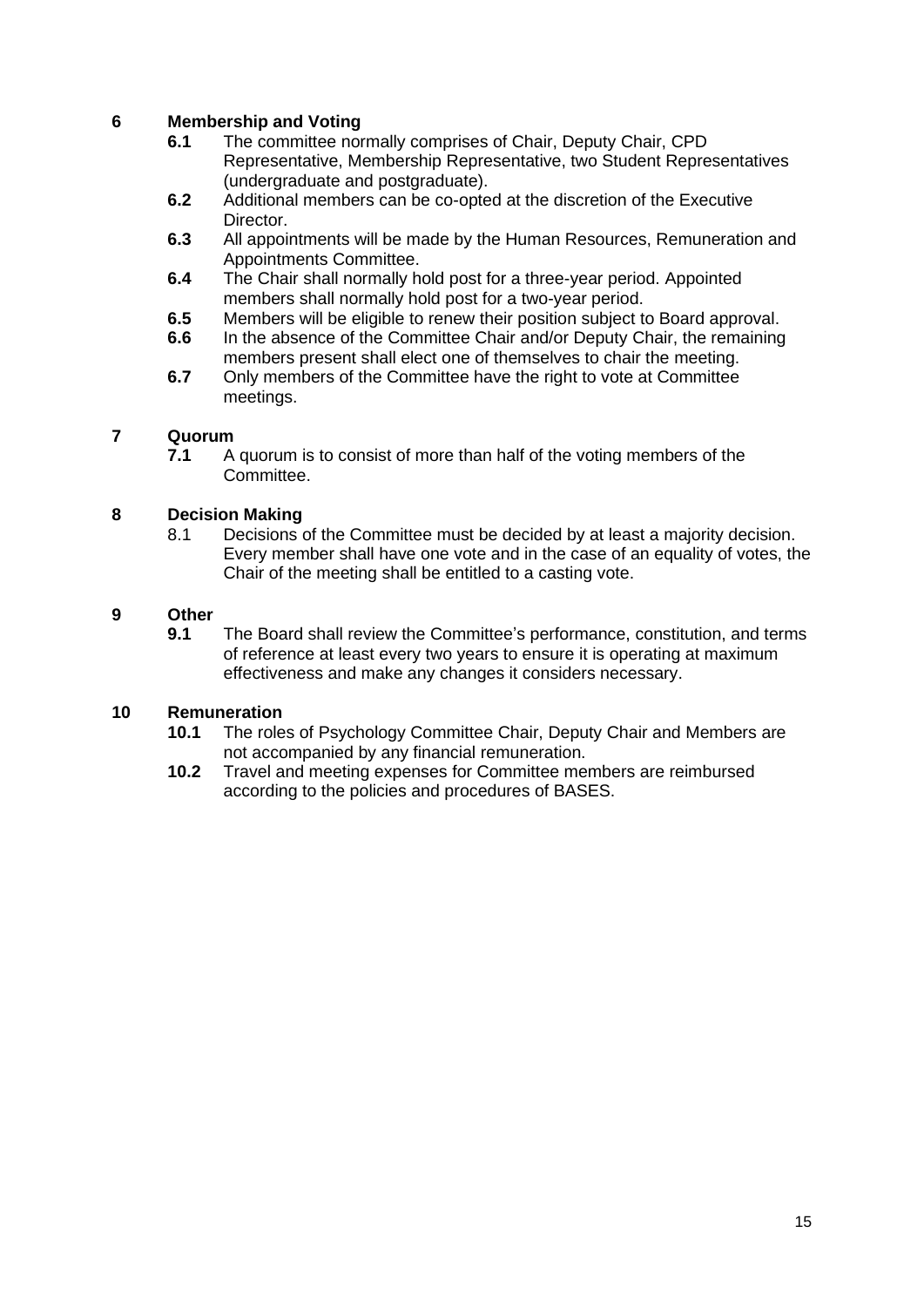# <span id="page-15-0"></span>**Terms of Reference (Appendix SC5) BASES Division Committee - Sport and Performance**

## **1 Purpose**

- 1.1 To provide a forum for sport and exercise scientists, devoted to furthering the development of sport and exercise science.
- 1.2 To contribute to the management of the Association, developing and implementing initiatives on behalf of its members.

## **2 Role**

The Sport and Performance Committee (herein after referred to as 'the Committee') should carry out the duties below as appropriate. The Committee shall:

- 2.1 Develop and maintain a Division strategy.
- 2.2 Organise a minimum of three Division Committee meetings each year.
- 2.3 Provide a Division 'network' for members to engage with like-minded sport and exercise scientists.
- 2.4 Support effective strategy implementation.<br>2.5 Lead the planning and implementation of D
- Lead the planning and implementation of Division projects.
- 2.6 Monitor and report on progress of Division projects to the Board.
- 2.7 Liaise with the Annual Conference Planning Group to support the development of the Conference programme.
- 2.8 Organise the review of Division-specific abstracts for the Annual Conference.
- 2.9 Support member CPD through organising Division days, workshops and webinars throughout the year, plus contributing to articles for The Sport and Exercise Scientist.
- 2.10 Provide division webpage content for their Division for the members area and content for member newsletters / social media.
- 2.11 Monitor the Divisions' own social media pages (if active) as well as the general BASES accounts.

# **3 Authority**

**3.1** The Committee have the delegated authority to review processes for ensuring the suitability and effectiveness of the division-specific arrangements.

## **4 Reporting**

- **4.1** The Committee Chair shall report to the Board and provide an update at relevant Board meetings on all matters within its duties and responsibilities.
- **4.2** The Committee shall also produce an annual report to be included in the Association's Annual Review about its activities.

## **5 Frequency of Meetings**

- **5.1** The Committee shall meet at least three times a year, normally via conference call, and otherwise as required.
- **5.2** Additional deliberations may be conducted via e-mail between meetings, as required.

- **6.1** The committee normally comprises of Chair, Deputy Chair, CPD Representative, Membership Representative, two Student Representatives (undergraduate and postgraduate).
- **6.2** Additional members can be co-opted at the discretion of the Executive Director.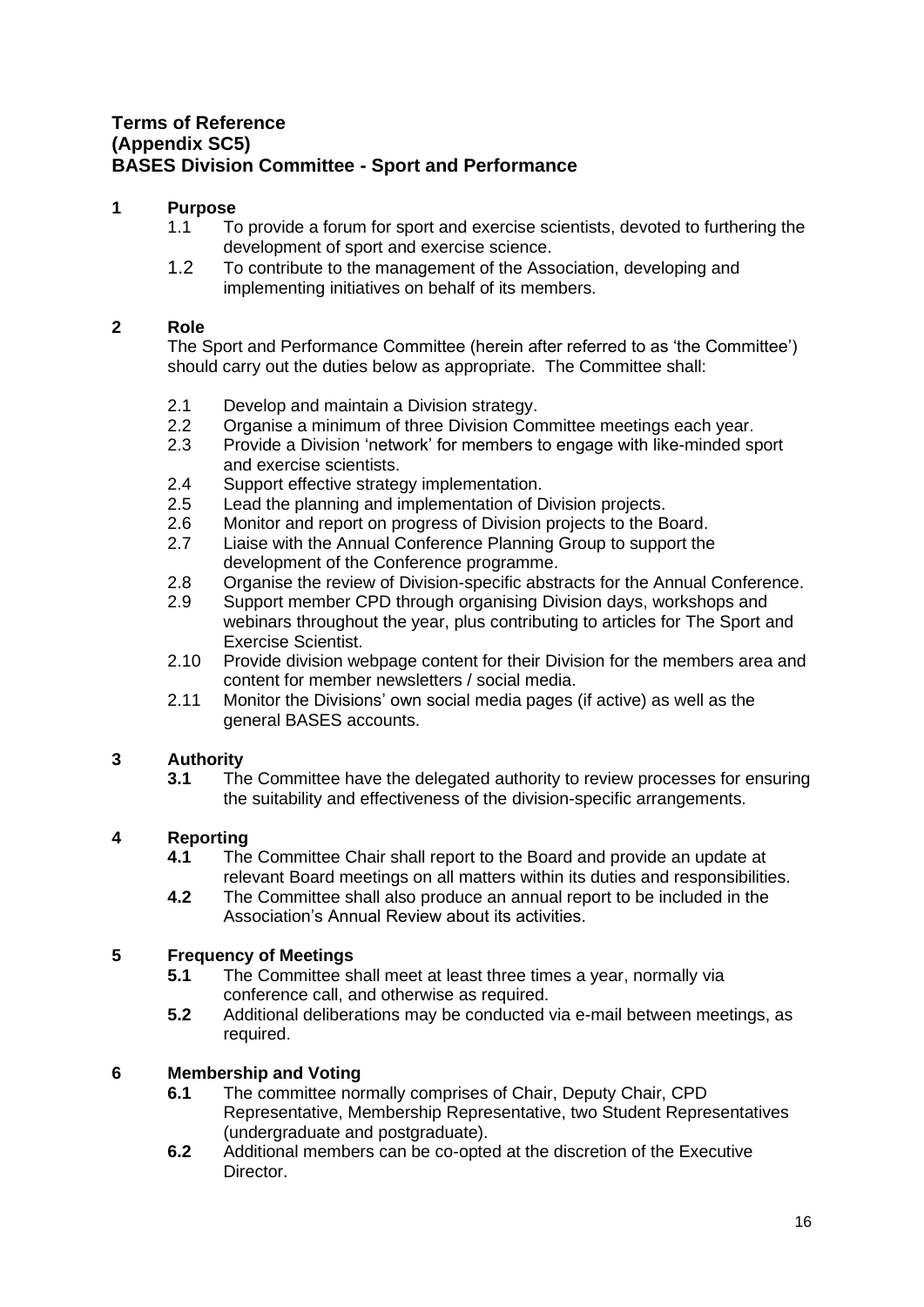- **6.3** All appointments will be made by the Human Resources, Remuneration and Appointments Committee.
- **6.4** The Chair shall normally hold post for a three-year period. Appointed members shall normally hold post for a two-year period.
- **6.5** Members will be eligible to renew their position subject to Board approval.
- **6.6** In the absence of the Committee Chair and/or Deputy Chair, the remaining members present shall elect one of themselves to chair the meeting.
- **6.7** Only members of the Committee have the right to vote at Committee meetings.

**7.1** A quorum is to consist of more than half of the voting members of the Committee.

#### **8 Decision Making**

8.1 Decisions of the Committee must be decided by at least a majority decision. Every member shall have one vote and in the case of an equality of votes, the Chair of the meeting shall be entitled to a casting vote.

#### **9 Other**

**9.1** The Board shall review the Committee's performance, constitution, and terms of reference at least every two years to ensure it is operating at maximum effectiveness and make any changes it considers necessary.

- **10.1** The roles of Sport and Performance Committee Chair, Deputy Chair and Members are not accompanied by any financial remuneration.
- **10.2** Travel and meeting expenses for Committee members are reimbursed according to the policies and procedures of BASES.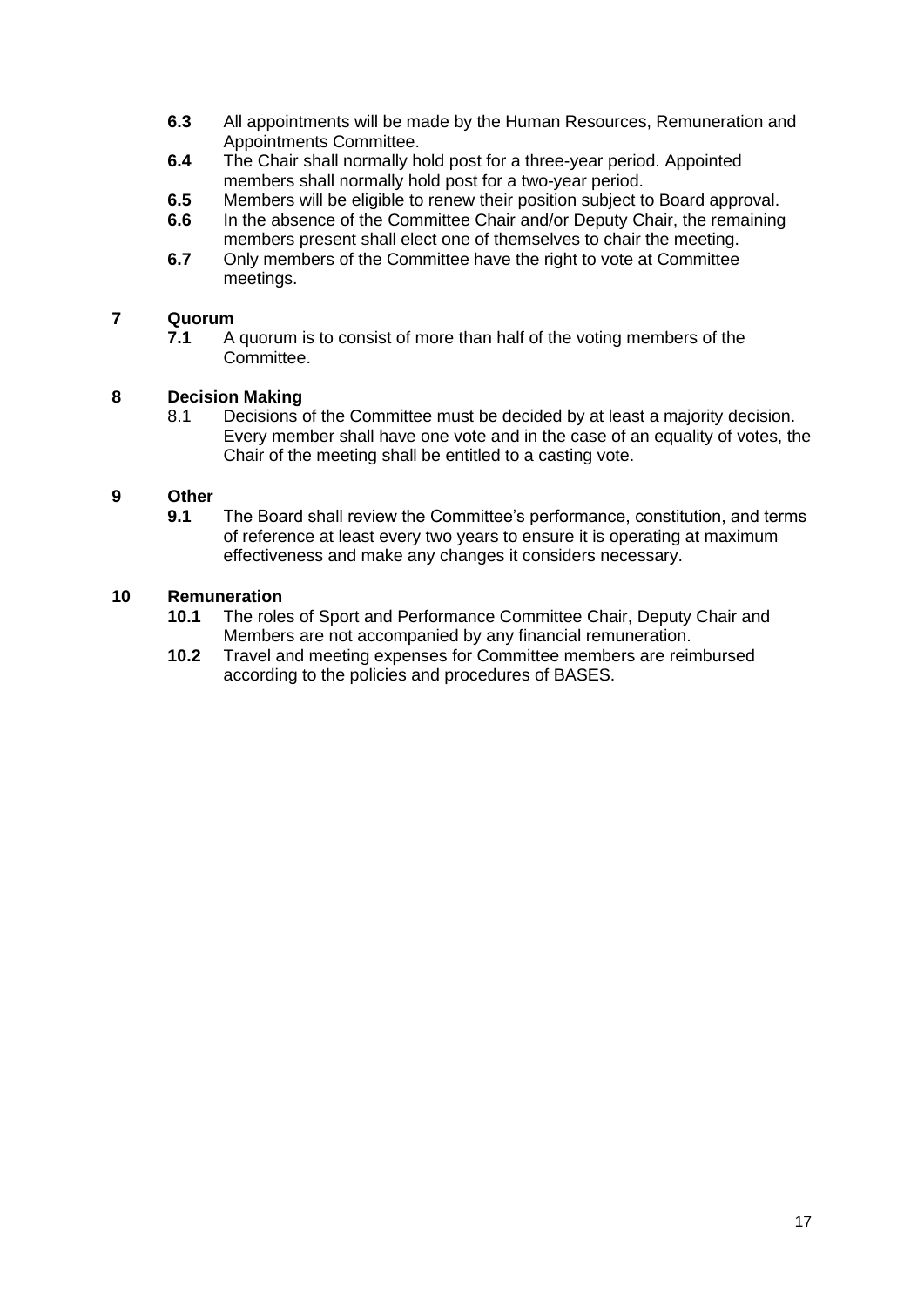# **Terms of Reference (Appendix SC6)**

<span id="page-17-0"></span>**BASES Human Resources, Appointments and Remuneration Committee** modified / enhanced remit

## **1 Purpose**

- 1.1 To be responsible for recommending to the Board:
	- 1.1.1 Any changes to employment policies and practices.
	- 1.1.2 Appointments to the BASES Divisions and standing committees.
	- 1.1.3 Remuneration of BASES paid staff.

## **2 Role**

The Human Resources, Appointments and Remuneration Committee (herein after referred to as 'the Committee') should carry out the duties below as appropriate. The Committee shall:

- 2.1 Be responsible for identifying and appointing candidates to fill key vacancies as and when they arise via a formal, rigorous and transparent procedure, made on merit in line with the skill requirements of the vacancy.
- 2.2 Review the terms and conditions of service, including remuneration and a remuneration policy, pensions, allowances, gratuities, early retirement and redundancy, of BASES staff.
- 2.3 Oversee the process for determining the terms and conditions of employment and remuneration of all other BASES colleagues, including recommendations concerning annual pay increases and bonus payments.
- 2.4 Review the ongoing appropriateness of the remuneration policy.
- 2.5 Make recommendations to the Board on the Remuneration policies at regular intervals, ensuring that they remain competitive to attract and retain quality staff.
- 2.6 Conduct an annual review of policies included in the staff handbook including, but not limited to policies for parental leave, absence, sickness and working location and the code of conduct.

## **3 Authority**

- **3.1** Decide on terms and conditions of service, including remuneration, pensions, allowances, gratuities, early retirement, and redundancy, of BASES staff, as agreed between the Chair of the Committee and the Executive Director.
- **3.2** Develop and agree a remuneration policy.
- **3.3** Agree the annual amount to be reserved for rewarding individual performance and establishing the exempt base for an annual bonus where applicable.
- **3.4** Approve any annual bonus payments for all eligible staff.
- **3.5** Approve any annual salary changes for all eligible staff.
- **3.6** Decide upon issues relating to the pension arrangements established by BASES for all BASES colleagues.
- **3.7** Approve settlements in employment litigation disputes or remuneration beyond contractual entitlement.
- **3.8** Approve changes to policies and practices following any review.
- **3.9** The Committee is authorised by the Board to obtain, at the Association's expense, outside legal or other professional advice on any matters within its terms of reference.

## **4 Reporting**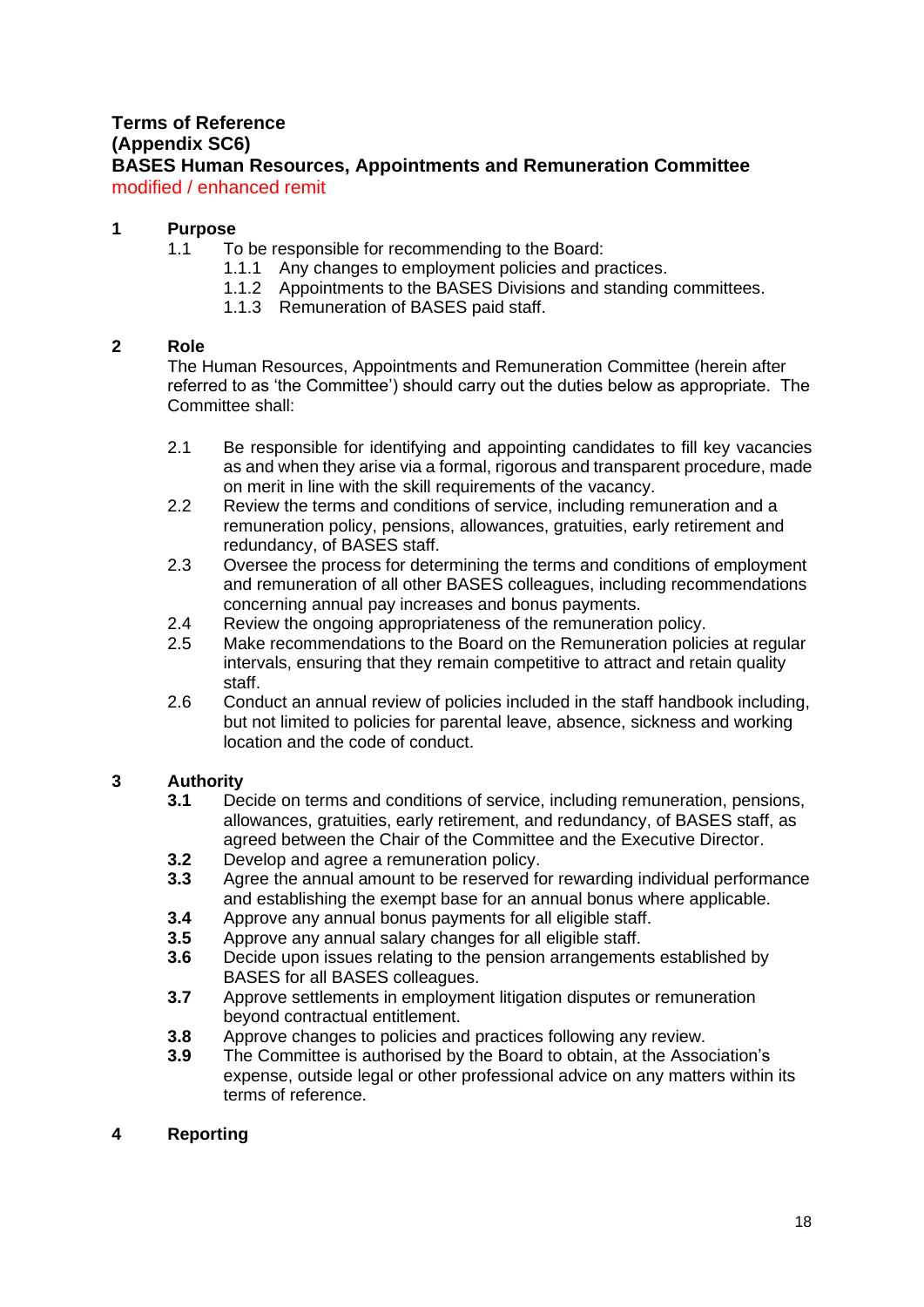- **4.1** The Committee Chair shall report to the Board and provide an update at relevant Board meetings on all matters within its duties and responsibilities.
- **4.2** Minutes will be circulated to members of the Committee. They will otherwise remain confidential.

## **5 Frequency of Meetings**

**5.1** Business is normally conducted via email. The Committee shall meet at least once a year, normally via conference call, and otherwise as required.

## **6 Membership and Voting**

- **6.1** Appointments to the Committee are made by the Board and shall be in line with the Board terms of office on appointment.
- **6.2** The Chair of the Committee shall be the Chair of the Board of BASES (herein after referred to as 'the Board') unless it is dealing with the appointment of, or successor to the Chair, when it shall be chaired by one of the independent Non-Executive Directors (NED).
- **6.3** The committee shall be made up of the Chair of the Board, two Division Chairs, and two independent Non-Executive Directors.
- **6.4** In the absence of the committee chair and/or an appointed deputy, the remaining members present shall elect one of themselves to chair the meeting.
- **6.5** Appointed members shall normally hold post for a three-year period.
- **6.6** Members will be eligible to renew their position subject to Board approval.
- **6.7** Only members of the Committee have the right to vote at Committee meetings. Other Board members may attend at any time.

## **7 Quorum**

**7.1** A quorum is to consist of more than half of the voting members of the Committee.

#### **8 Decision Making**

- **8.1** Decisions of the Committee must be decided by at least a majority decision. Every member shall have one vote and in the case of an equality of votes, the Chair of the meeting shall be entitled to a casting vote.
- **8.2** Conflicts are declared as per the Conflicts of Interest policy. In such situations the individual cannot vote.

#### **9 Other**

**9.1** The Board shall review the Committee's performance, constitution, and terms of reference at least every two years to ensure it is operating at maximum effectiveness and make any changes it considers necessary.

- **10.1** The roles of Human Resources, Appointments & Remuneration Committee Members and Chair are not accompanied by any financial remuneration.
- **10.2** Travel and meeting expenses for Committee members are reimbursed according to the policies and procedures of BASES.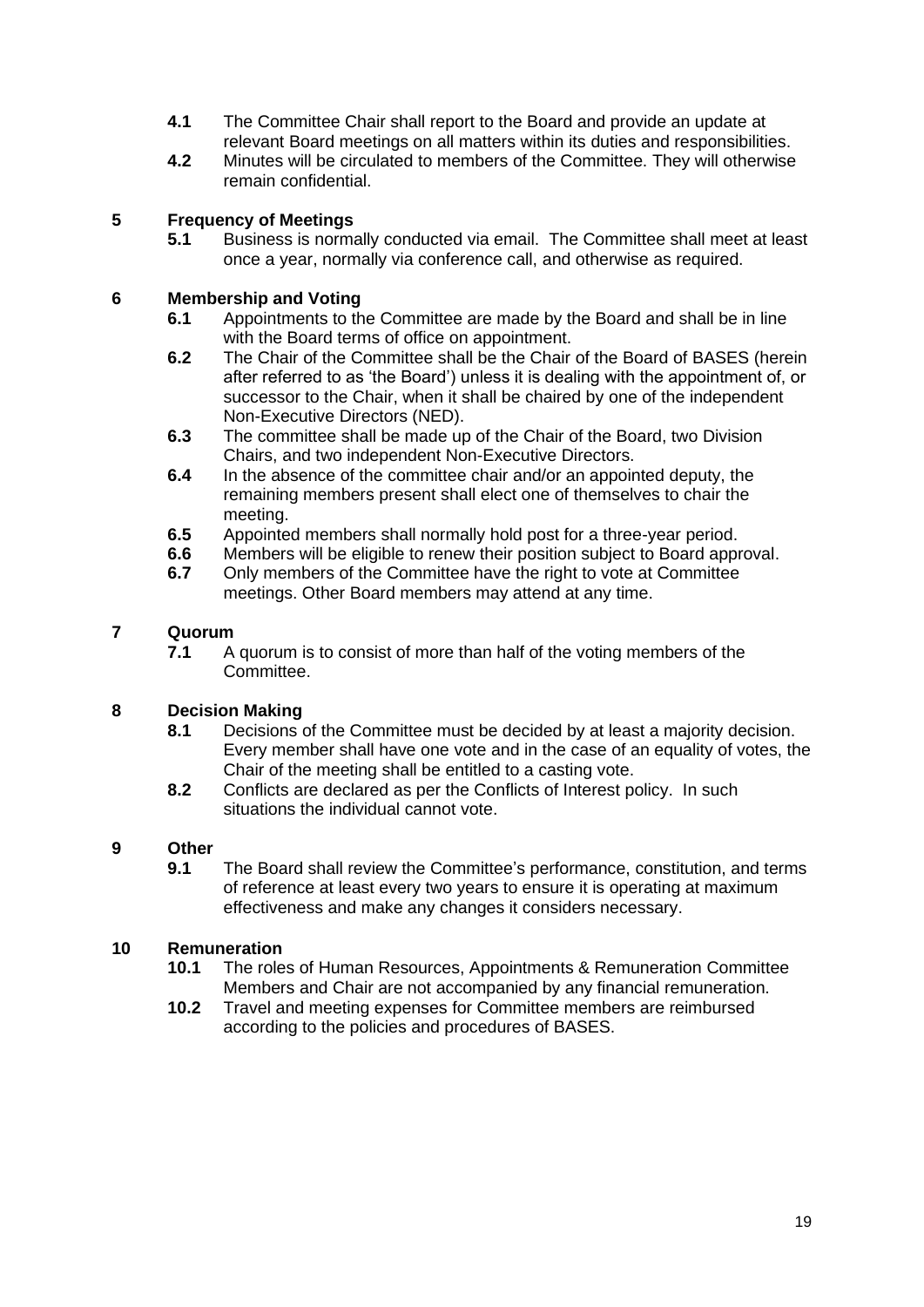## <span id="page-19-0"></span>**Terms of Reference (Appendix SC7) BASES Finance and Risk Committee** new

## *1* **Purpose**

- **1.1** To advise the Board on:
	- 1.1.1 any action required to maintain the financial health of the Association.
	- 1.1.2 the adequacy and effectiveness of processes for overseeing risk management, control, and related governance.
	- 1.1.3 the development and review of financial policies.
	- 1.1.4 non-financial risk matters such as reputational exposures.

## **2 Role**

The Finance and Risk Committee (herein after referred to as 'the Committee') shall make recommendations to the Board on:

- 2.1 Investment and Reserves Strategy.
- 2.2 Business Plan, Budget and Annual Accounts, including assisting the Board with monitoring the financial position and performance of the Association against an annually approved budget and a four-year forecast (minimum).
- 2.3 Financial Procedures Handbook, ensuring that the Board has set an expenses policy and appropriate approval limits for the executive in respect of expenditure limits, borrowing limits, appointment of consultants and ensuring that these are clearly understood by the executive.
- 2.4 The annual review of all accounting policies.
- 2.5 Overall financial health of BASES.
- 2.6 Disposal or transfer of any part of BASES' undertakings.

And shall have delegated responsibilities for the following:

- 2.7 Reviewing the Association's policies, systems and procedures in so far as they relate to finance and risk and ensuring that the controls, framework and governance are in place so that the Association complies with all legal requirements and in accordance with the corporate governing document.
- 2.8 Making recommendations on controls and mitigating action in respect of nonfinancial risks identified by or brought to the attention of the Committee.
- 2.9 Conducting a periodic (at least annually) review of the Association's Business Continuity Plan, Risk Register, risk management policy and procedures and internal control systems.
- 2.10 Monitoring and advising the agreed financial strategy of BASES, as outlined by the Board.
- 2.11 Overall review of Financial Statements for the Association, including the Statement of Financial Activity, Balance Sheet, and Notes to the Accounts.
- 2.12 Approval of the wording of the Directors' Report as included in the final published statutory accounts.
- 2.13 Ensuring the annual accounts are published on the Association's website.

## **3 Authority**

**3.1** The Committee have the delegated authority to review processes for ensuring the suitability and effectiveness of the BASES' financial and risk systems and controls.

## **4 Reporting**

**4.1** A Report of the meetings of the committee or a copy of the minutes will be presented to the Board to formally note at its next or most appropriate meeting.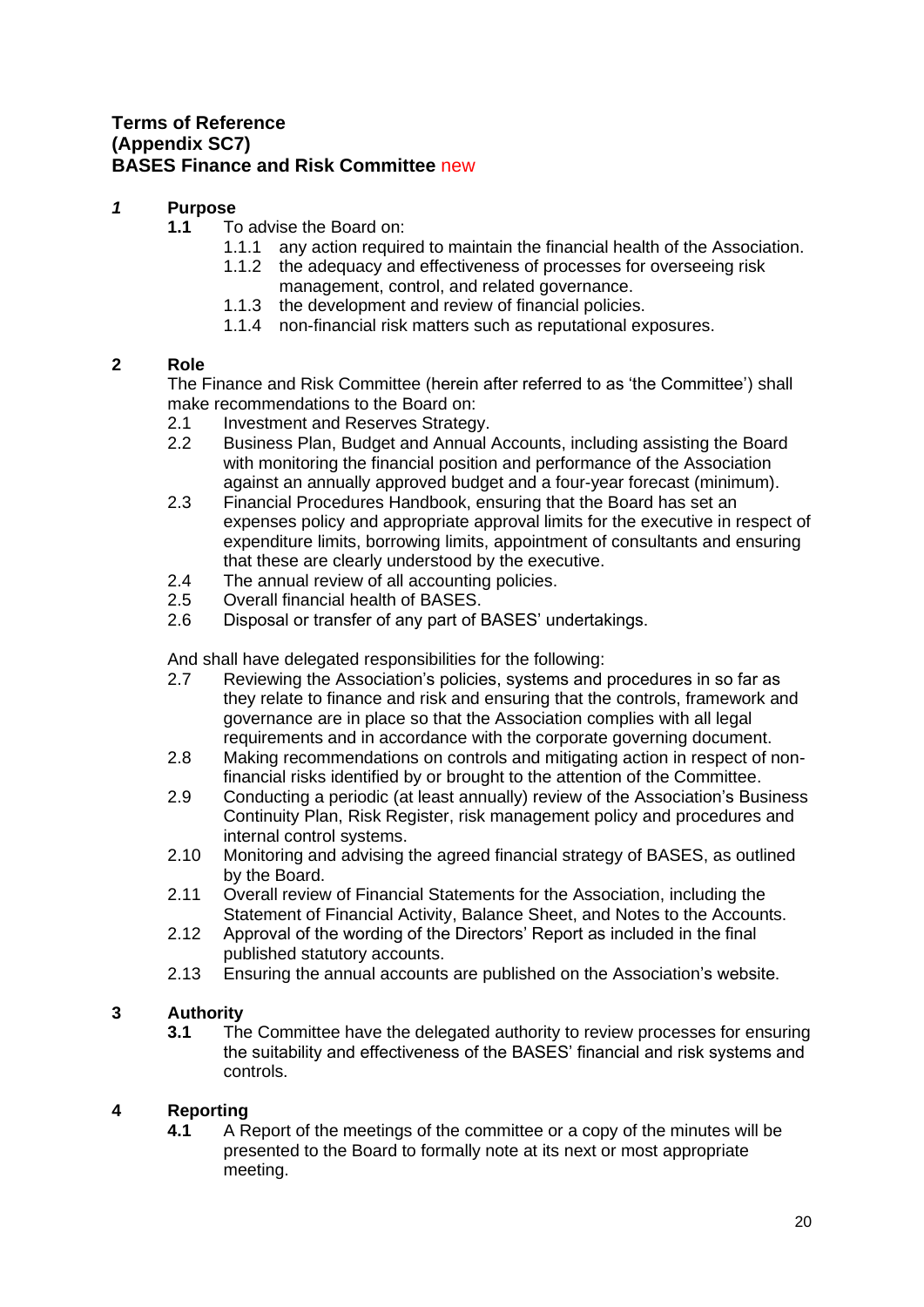- **4.2** The Committee will produce an annual report on the Risk Management Procedures and Risk Register for approval by the Board.
- **4.3** The following Advisory Groups report to the Committee: Awards Advisory Group and Commercial Advisory Group.

## **5 Frequency of Meetings**

- **5.1** The Committee will normally meet four times per year, usually via conference call, and at other times as appropriate.
- **5.2** Additional deliberations may be conducted via e-mail between meetings, as required.

## **6 Membership and Voting**

- **6.1** Appointments to the Committee are made by the Board and shall be in line with the Board terms of office on appointment.
- **6.2** The Chair of the Committee shall be a member of and appointed by the Board of BASES (herein after referred to as 'the Board').
- **6.3** In the absence of the Committee Chair and/or an appointed deputy, the remaining members present shall elect one of themselves to chair the meeting.
- **6.4** The Committee shall be made up of at least three members of the Board and the Chairs of the Commercial Advisory Group and Awards Advisory Group.
- **6.5** Appointed members shall normally hold post for a three-year period.
- **6.6** Members will be eligible to renew their position subject to Board approval.
- **6.7** Only members of the Committee have the right to vote at Committee meetings. Other Board members may attend at any time.

#### **7 Quorum**

**7.1** A quorum is to consist of more than half of the voting members of the Committee.

#### **8 Decision Making**

- **8.1** Decisions of the Committee must be decided by at least a majority decision. Every member shall have one vote and in the case of an equality of votes, the Chair of the meeting shall be entitled to a casting vote.
- **8.2** Conflicts are declared as per the Conflicts of Interest policy. In such situations the individual cannot vote.

#### **9 Other**

**9.1** The Board shall review the Committee's performance, constitution, and terms of reference at least every two years to ensure it is operating at maximum effectiveness and make any changes it considers necessary.

- 10.1 The roles of the Committee are not accompanied by any financial remuneration.
- 10.2 Travel and meeting expenses for members are reimbursed according to the policies and procedures of BASES.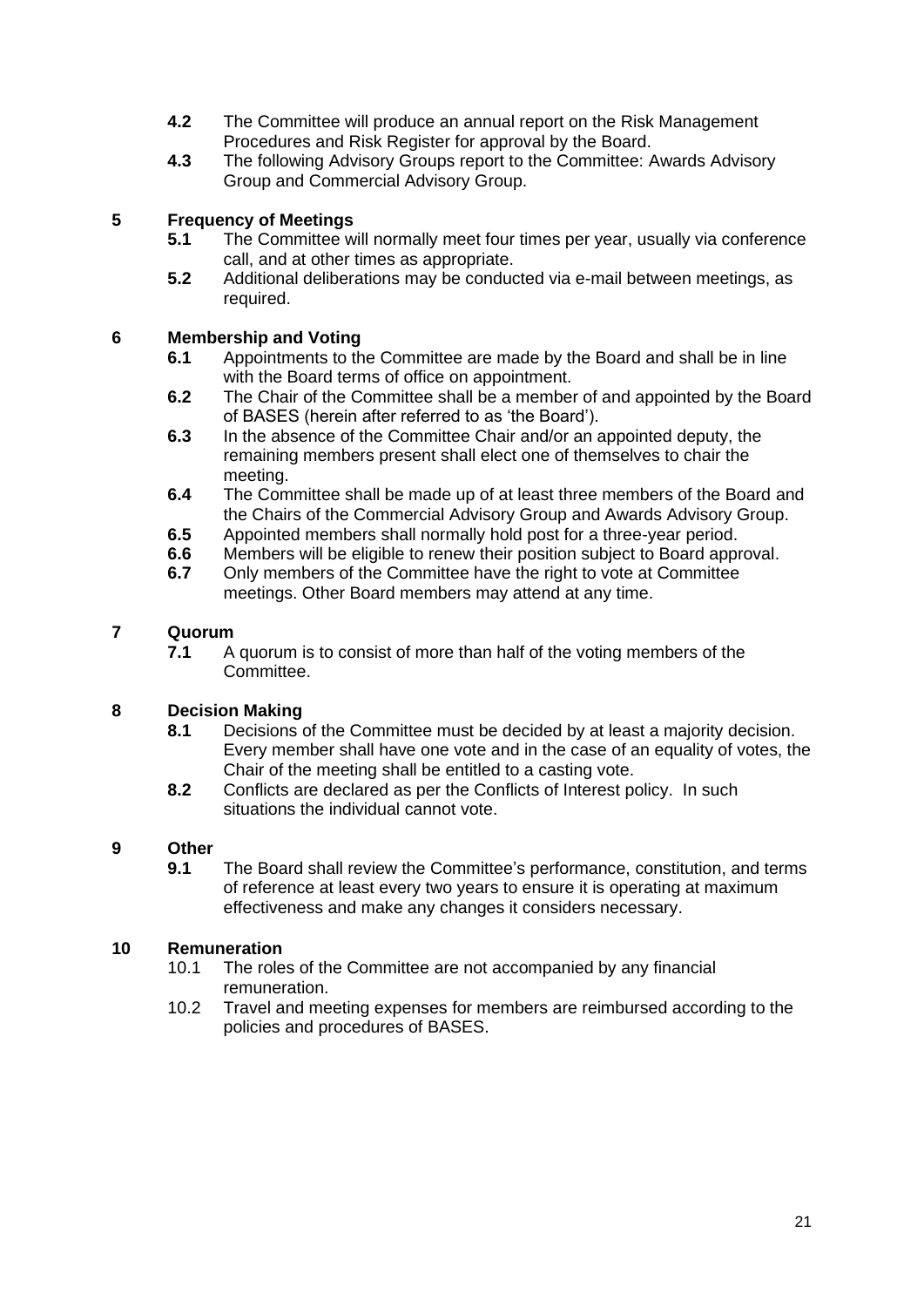## <span id="page-21-0"></span>**Terms of Reference (Appendix SC8) BASES Governance Committee** new

## *1* **Purpose**

**1.1** To advise the Board on any action required to maintain the effective governance of the Association in line with statutory requirements.

## **2 Role**

The Governance Committee (herein after referred to as 'the Committee') shall make recommendation to the Board on:

- 2.1 The annual review of the corporate governance handbook.<br>2.2 In conjunction with the Chair, ensuring all directors act in th
- In conjunction with the Chair, ensuring all directors act in the best interest of the Association and in a manner consistent with their legal duties.
- 2.3 In conjunction with the Chair, maintaining a clear division between the Board's management and oversight role and the Executive Director's operational role.
- 2.4 Any amendments to the Association's Articles of Association in conjunction with the Human Resources, Remuneration and Appointments Committee.

And shall have delegated responsibilities for the following:

- 2.5 Reviewing processes for ensuring the appropriateness and effectiveness of governance arrangements for the Association.
- 2.6 Reviewing policies and procedures held within the Corporate Governance Handbook.
- 2.7 Ensuring the Association has procedures in place to enable it to comply with the law by ensuring that BASES is constituted in accordance with the corporate governing document.
- 2.8 Leading on the process for review of the structure of the Board Standing Committees and making recommendations to the Board as required including recommendations for more or less committees, as considered appropriate.
- 2.9 Ensuring at least 25% of the Board are independent non-executive directors in conjunction with the Human Resources, Remuneration and Appointments Committee.
- 2.10 Ensuring the Association maintains all Standing Committees.
- 2.11 Ensuring on appointment, each director is given a written statement of responsibilities.
- 2.12 Ensuring all new directors receive a full, formal and tailored induction on joining the Board.
- 2.13 Development of a mandatory director's code (code of conduct).
- 2.14 Ensuring the director's code (code of conduct) is reviewed at least every four years to ensure compliance with current laws.

## **3 Authority**

3.1 The Committee have the delegated authority to review processes for ensuring the suitability and effectiveness of the BASES governance arrangements.

## **4 Reporting**

4.1 A report of the meetings of the Committee will be presented to the Board of Directors to formally note at its next or most appropriate meeting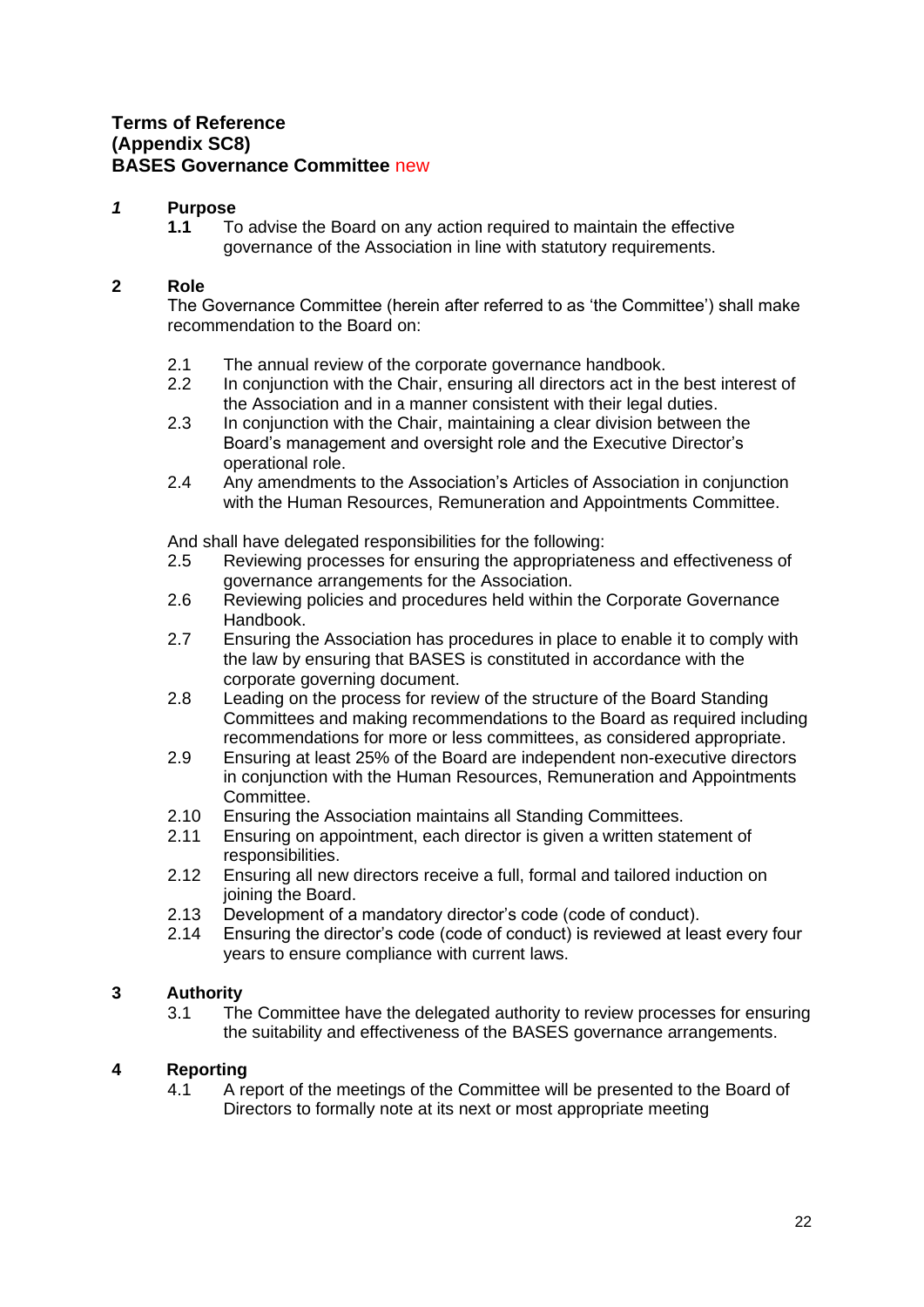- 4.2 The Committee will produce an annual governance statement. The governance statement will form part of the Annual Review report and will be made publicly available.
- 4.3 The Equity, Diversity and Inclusion Advisory Group reports to the Committee.

## **5 Frequency of Meetings**

- 5.1 The Committee will meet at least once per year, normally via conference call, or more often as necessary to carry out its functions.
- 5.2 Additional deliberations may be conducted via e-mail between meetings, as required.

## **6 Membership and Voting**

- 6.1 Appointments to the Committee are made by the Board and shall be in line with the Board terms of office on appointment.
- 6.2 The Chair of the Committee shall be a member of and appointed by the Board of BASES (herein after referred to as 'the Board').
- 6.3 In the absence of the Committee Chair and/or an appointed deputy, the remaining members present shall elect one of themselves to chair the meeting.
- 6.4 The Committee shall be made up of at least two members of the BASES Board plus the Chair of the Equity, Diversity and Inclusion Advisory Group.
- 6.5 Appointed members shall normally hold post for a three-year period.<br>6.6 Members will be eligible to renew their position subject to Board appro
- Members will be eligible to renew their position subject to Board approval.
- 6.7 Only members of the Committee have the right to vote at Committee meetings. Other Board members may attend at any time.

## **7 Quorum**

7.1 A quorum is to consist of more than half of the voting members of the Committee.

#### **8 Decision Making**

- 8.1 Decisions of the Committee must be decided by at least a majority decision. Every member shall have one vote and in the case of an equality of votes, the Chair of the meeting shall be entitled to a casting vote.
- 8.2 Conflicts are declared as per the Conflicts of Interest policy. In such situations the individual cannot vote.

#### **9 Other**

9.1 The Board shall review the Committee's performance, constitution, and terms of reference at least every two years to ensure it is operating at maximum effectiveness and make any changes it considers necessary.

- 10.1 The roles of the Committee are not accompanied by any financial remuneration.
- 10.2 Travel and meeting expenses for members are reimbursed according to the policies and procedures of BASES.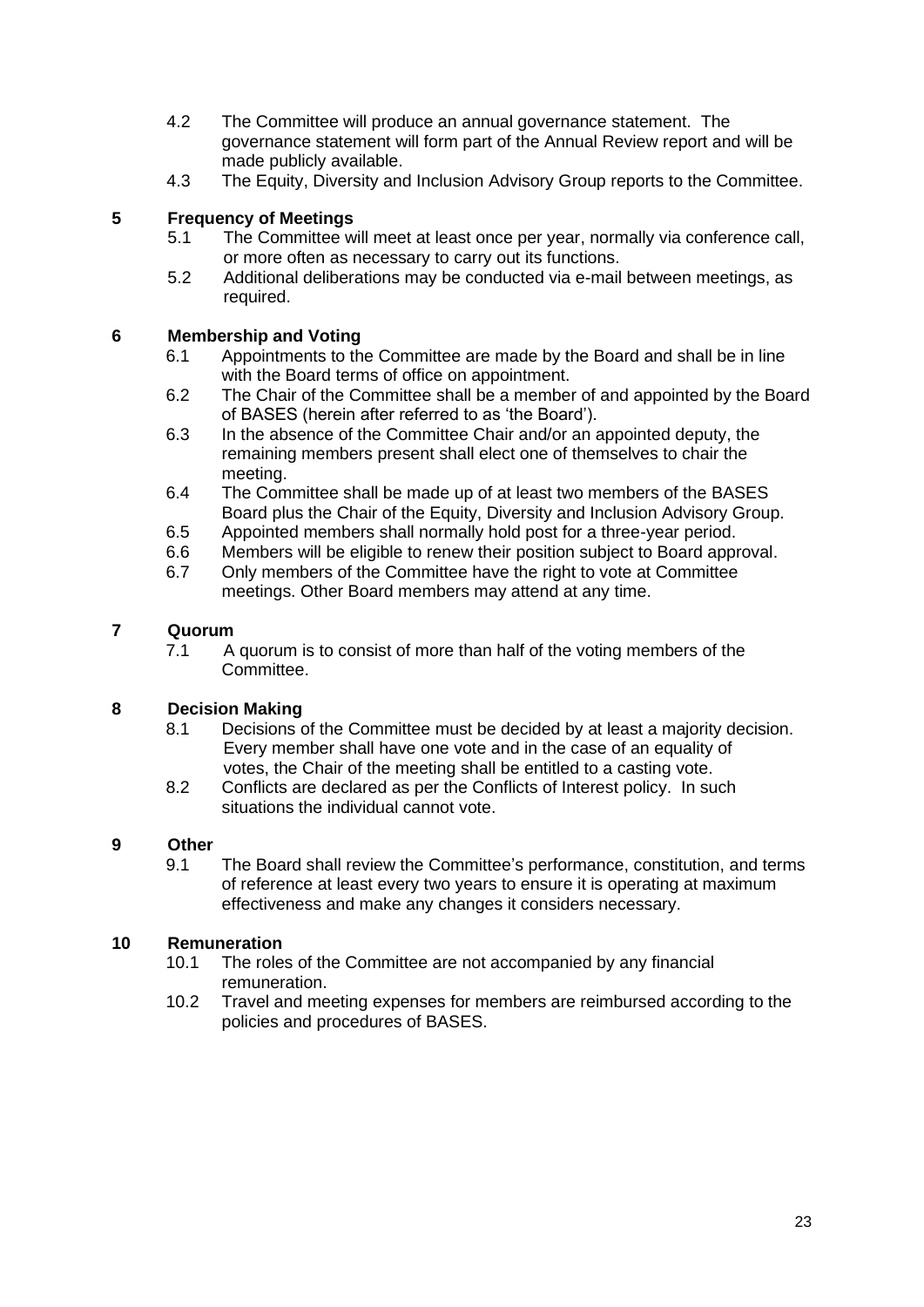# <span id="page-23-0"></span>**Terms of Reference (Appendix SC9) BASES Learning and Development Committee** new

## **1 Purpose**

1.1 To develop, monitor, and promote excellence in lifelong learning processes and strategies for practising sport and exercise scientists.

## **2 Role**

The Learning and Development Committee (herein after referred to as 'the Committee') shall make recommendation to the Board on:

2.1 the development, review, and monitoring of educational and ethical standards for continuing professional development activities and programmes for sport and exercise scientists.

## **3 Authority**

The Committee have the delegated authority to:

- 3.1 consider and confirm the invited Guest Speakers for the annual Conference.
- 3.2 plan and promote the suite of CPD events for BASES members across the year.
- 3.3 approve all Expert Statements.
- 3.4 consider and confirm the content for all TSES editions.

## **4 Reporting**

- 4.1 A report of the meetings of the Committee will be presented to the Board of Directors to formally note at its next or most appropriate meeting.
- 4.2 The Committee shall also produce an annual report to be included in the Association's Annual Review about its activities.
- 4.3 The following Advisory Groups report to the Committee: TSES Editorial Group, Annual Conference Planning Group, CPD Advisory Group and Expert Statement Advisory Group.

## **5 Frequency of Meetings**

- 5.1 The Committee will meet at least once per year, normally via conference call, or more often as necessary to carry out its functions.
- 5.2 Additional deliberations may be conducted via e-mail between meetings, as required.

- 6.1 Appointments to the Committee are made by the Board and shall be in line with the Board terms of office on appointment.
- 6.2 The Chair of the Committee shall be a member of and appointed by the Board of BASES (herein after referred to as 'the Board').
- 6.3 In the absence of the Committee Chair and/or an appointed deputy, the remaining members present shall elect one of themselves to chair the meeting.
- 6.4 The Committee shall be made up of at least two members of the BASES Board plus the Editor of The Sport and Exercise Scientist Editorial Advisory Group and the Chairs of the BASES Conference Planning Group, the CPD Advisory Group and the BASES Expert Statement Advisory Group.
- 6.5 Appointed members shall normally hold post for a three-year period.
- 6.6 Members will be eligible to renew their position subject to Board approval.
- 6.7 Only members of the Committee have the right to vote at Committee meetings. Other Board members may attend at any time.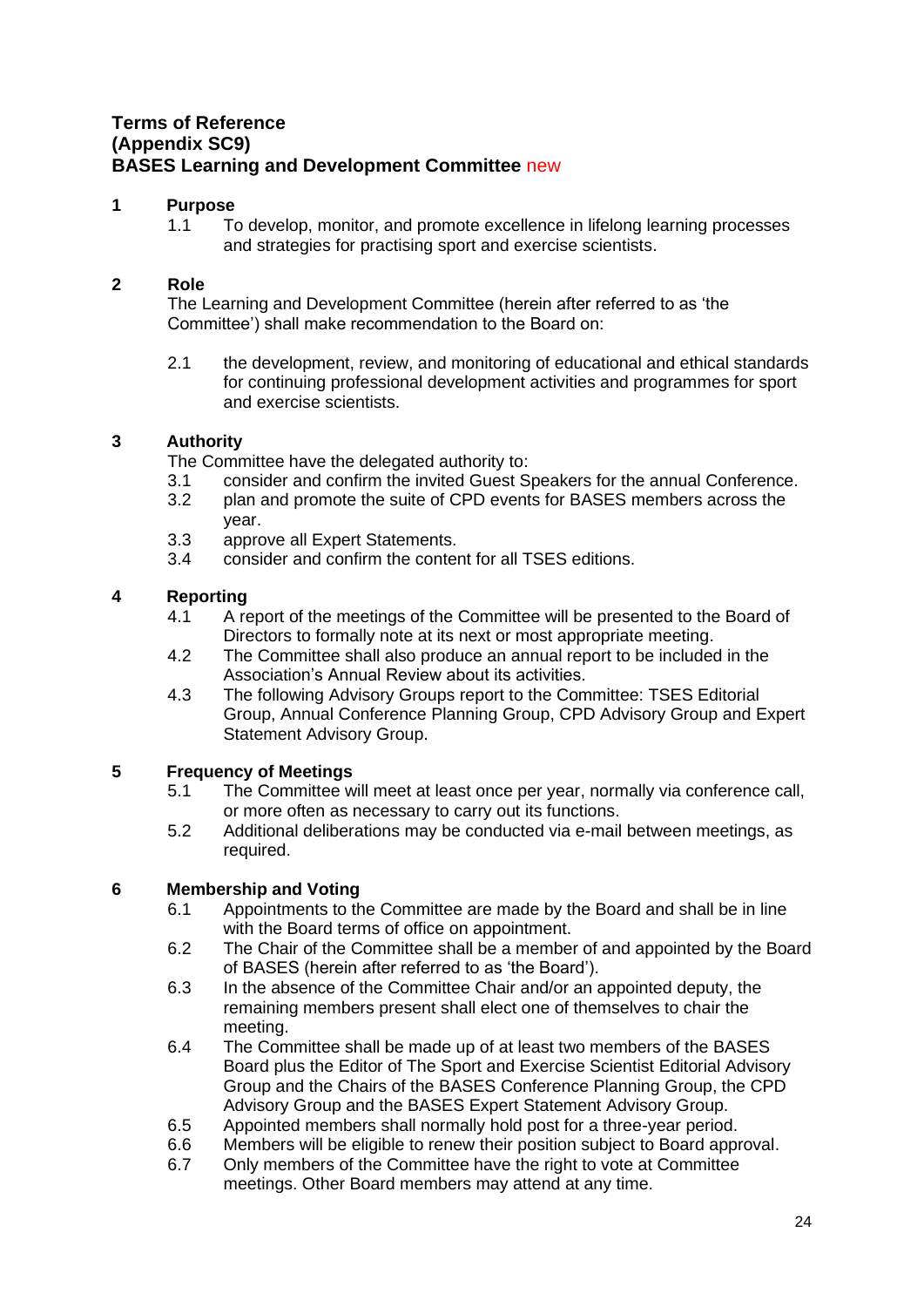7.1 A quorum is to consist of more than half of the voting members of the Committee.

## **8 Decision Making**

- 8.1 Decisions of the Committee must be decided by at least a majority decision.
- 8.2 Every member shall have one vote and in the case of an equality of votes, the Chair of the meeting shall be entitled to a casting vote.
- 8.3 Conflicts are declared as per the Conflicts of Interest policy. In such situations the individual cannot vote.

#### **9 Other**

9.1 The Board shall review the Committee's performance, constitution, and terms of reference at least every two years to ensure it is operating at maximum effectiveness and make any changes it considers necessary.

- 10.1 The roles of the Committee are not accompanied by any financial remuneration.
- 10.2 Travel and meeting expenses for members are reimbursed according to the policies and procedures of BASES.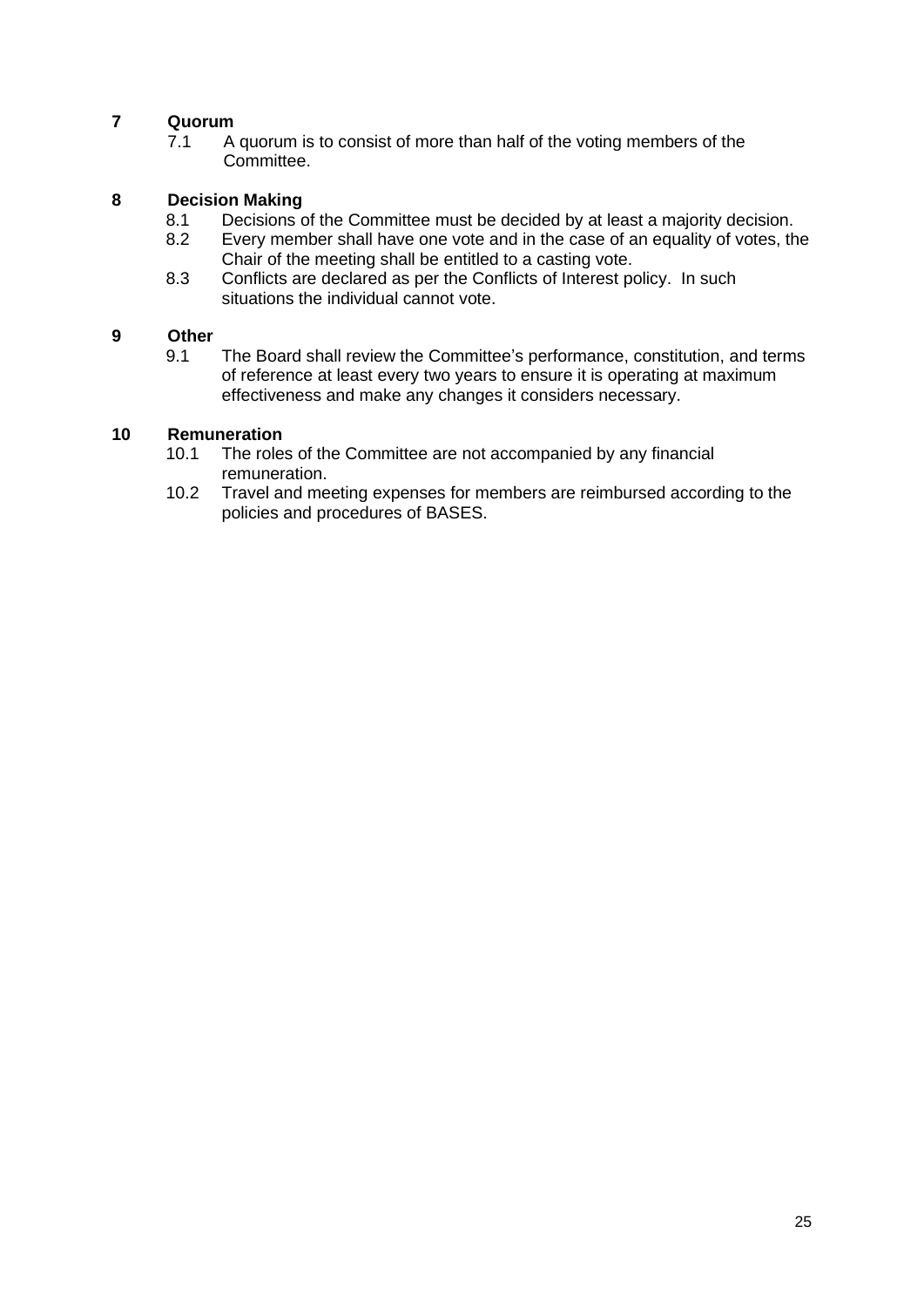# <span id="page-25-0"></span>**Terms of Reference (Appendix SC10) BASES Professional Standards Committee** new

#### **1 Purpose**

1.1 To provide the strategic overview for professional standards matters relating to sport and exercise sciences. The committee is responsible for the full range of issues relating to the development and implementation of professional standards related policies and guidelines, and delivery of the respective endorsement programmes.

## **2 Role**

The Professional Standards Committee (herein after referred to as 'the Committee') shall make recommendation to the Board on:

- 2.1 standards and policies relating to practitioner and institution standards, competence, and professional practice.
- 2.2 standards and guidelines for effective continuing education and endorsement programmes.

## **3 Authority**

The Committee have the delegated authority to:

- 3.1 initiate and provide ongoing strategic oversight of professional standards matters relating to sport and exercise sciences.
- 3.2 develop and implement professional standards related policies and guidelines.
- 3.3 make recommendations to the Board regarding standards issues.
- 3.4 review and update the criteria for the respective endorsement and accreditation programmes to ensure they meet the needs of practitioners and institutions.
- 3.5 advise the Board on matters relating to Safeguarding, Welfare, Duty of Care, Ethics, Clean Sport and Whistleblowing.

## **4 Reporting**

- 4.1 A report of the meetings of the Committee will be presented to the Board of Directors to formally note at its next or most appropriate meeting.
- 4.2 The Committee shall also produce an annual report to be included in the Association's Annual Review about its activities.
- 4.3 The following Advisory Groups report to the Committee: Integrity Advisory Group, Accreditation Advisory Group, Sport and Exercise Psychology Accreditation Route Advisory Group, Criminal Convictions and Applications Review Panel, HE Endorsement Scheme Advisory Group and Laboratory Accreditation Advisory Group.

## **5 Frequency of Meetings**

- 5.1 The Committee will meet at least once per year, normally via conference call, or more often as necessary to carry out its functions.
- 5.2 Additional deliberations may be conducted via e-mail between meetings, as required.

- 6.1 Appointments to the Committee are made by the Board and shall be in line with the Board terms of office on appointment.
- 6.2 The Chair of the Committee shall be a member of and appointed by the Board of BASES (herein after referred to as 'the Board').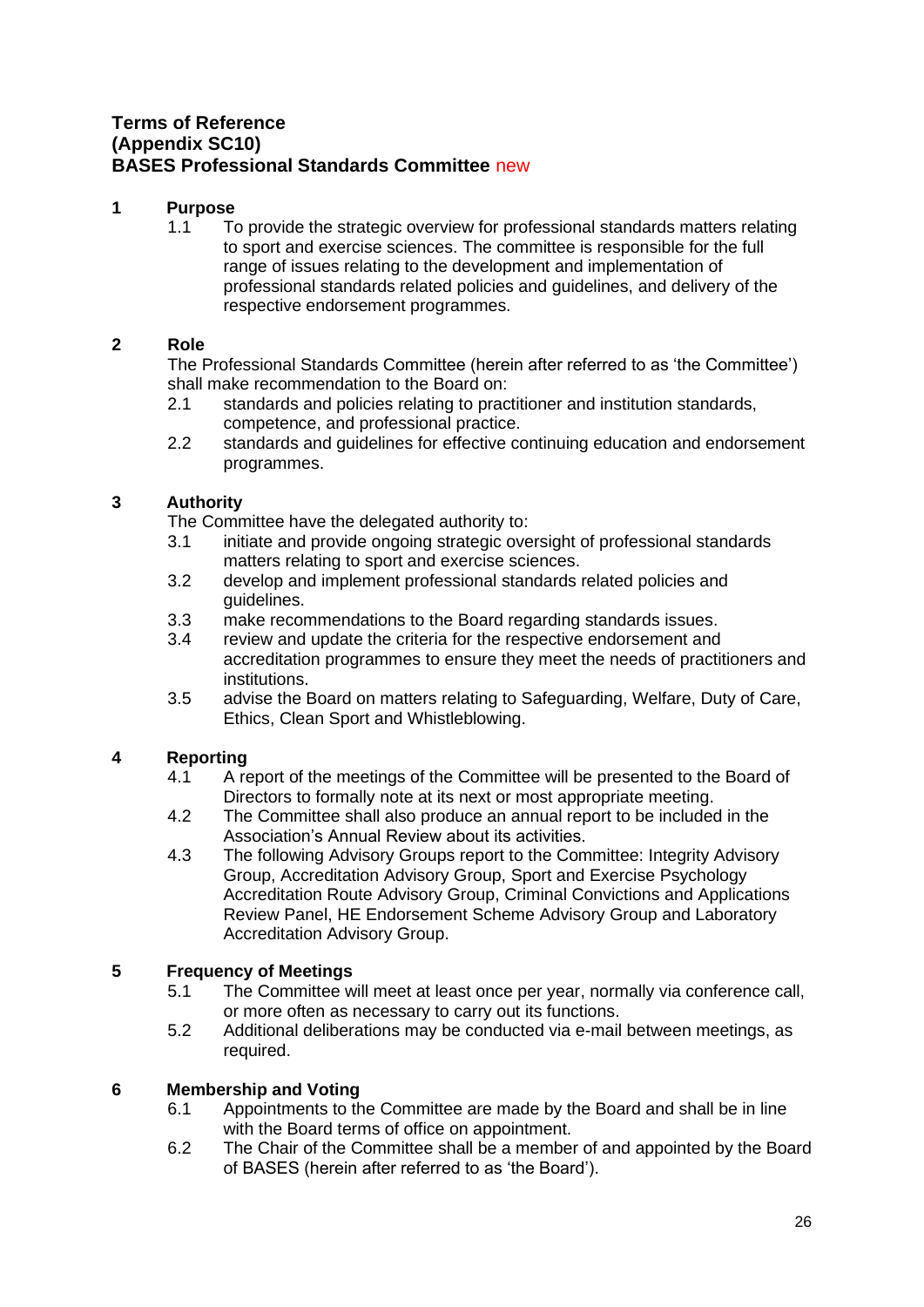- 6.3 In the absence of the Committee Chair and/or an appointed deputy, the remaining members present shall elect one of themselves to chair the meeting.
- 6.4 The Committee shall be made up of at least two members of the BASES Board plus the Chairs of the Integrity Advisory Group, the Accreditation Advisory Group, the Sport & Exercise Psychology Accreditation Route Advisory Group, the HE Endorsement Scheme Advisory Group and the Laboratory Accreditation Advisory Group.
- 6.5 Appointed members shall normally hold post for a three-year period.
- 6.6 Members will be eligible to renew their position subject to Board approval.
- 6.7 Only members of the Committee have the right to vote at Committee meetings. Other Board members may attend at any time.

7.1 A quorum is to consist of more than half of the voting members of the Committee.

## **8 Decision Making**

- 8.1 Decisions of the Committee must be decided by at least a majority decision.
- 8.2 Every member shall have one vote and in the case of an equality of votes, the Chair of the meeting shall be entitled to a casting vote.
- 8.3 Conflicts are declared as per the Conflicts of Interest policy. In such situations the individual cannot vote.

#### **9 Other**

9.1 The Board shall review the Committee's performance, constitution, and terms of reference at least every two years to ensure it is operating at maximum effectiveness and make any changes it considers necessary.

- 10.1 The roles of the Committee are not accompanied by any financial remuneration.
- 10.2 Travel and meeting expenses for members are reimbursed according to the policies and procedures of BASES.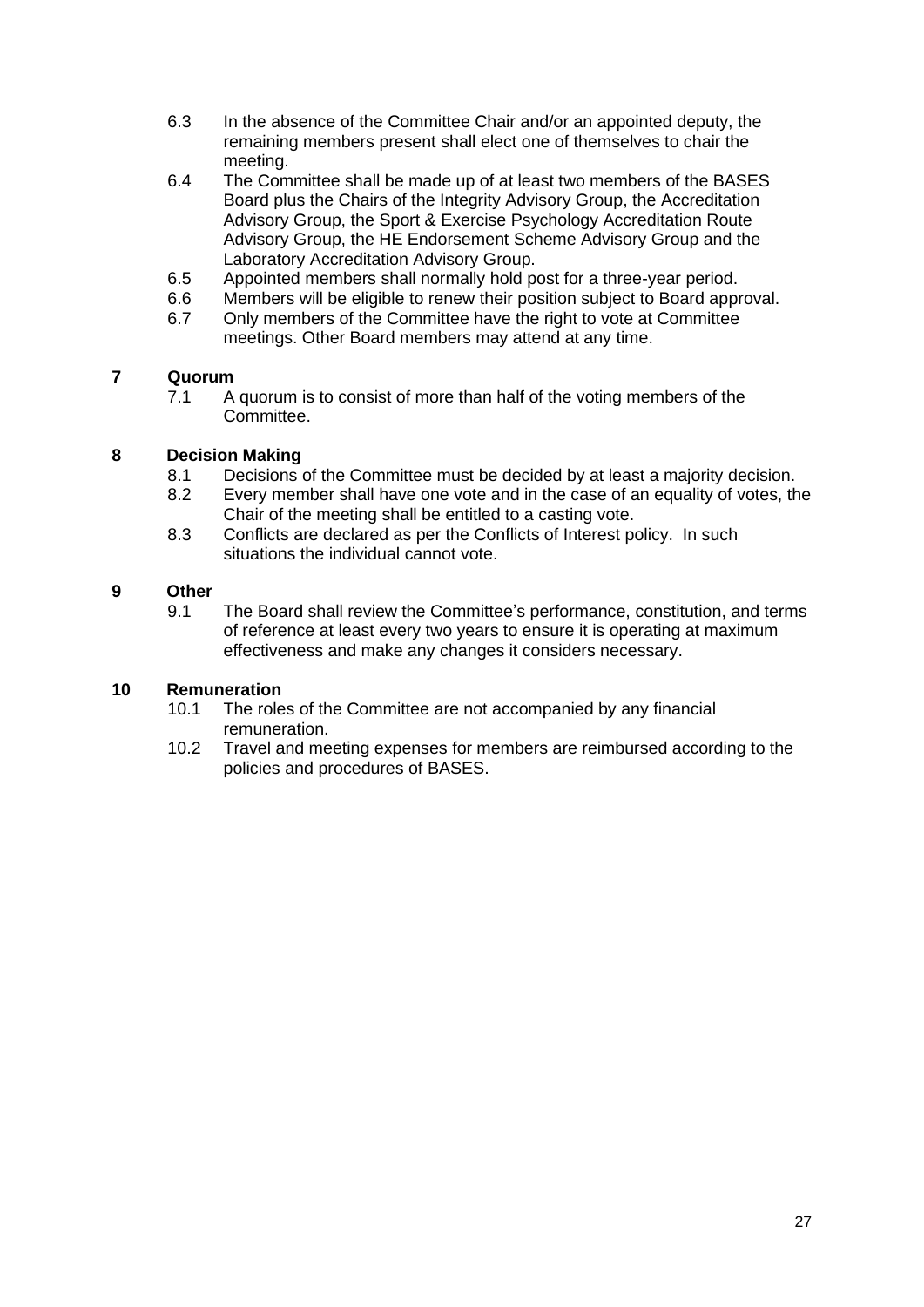## <span id="page-27-0"></span>**Terms of Reference (Appendix SC11) BASES Stakeholder Committee** new

#### **1 Purpose**

- 1.1 To ensure that the quality of the Association's membership is maintained.<br>1.2 To be responsible for the development of the Association's membership at
- To be responsible for the development of the Association's membership at large, including full and associates.
- 1.3 To collect, analyse and monitor member data.
- 1.4 To monitor and advise that an appropriate strategy is in place to manage the overall relationship between BASES and its key stakeholders.

## **2 Role**

The Stakeholder Committee (herein after referred to as 'the Committee') shall:

- 2.1 review the membership categories and prices.
- 2.2 review membership benefits.
- 2.3 review the obligations associated with the membership.
- 2.4 develop membership recruitment drives and develop incentives for membership.
- 2.5 develop member engagement to try to get members to be more active within the Association.
- 2.6 oversee the annual member survey, responses, and associated action plan.
- 2.7 analyse further surveys (e.g., conferences, webinars), proposing any areas for action.
- 2.8 ensure that the work of any partnership is aligned to BASES' key strategies and business processes.
- 2.9 develop, promote and recommend Future Business Cases from a partnership and ensure that these are in line with BASES' priorities.
- 2.10 receive reports on the progress of the partnership and its projects (including Future Projects) and provide guidance where appropriate.
- 2.11 review and agree the appropriate partnership arrangements including governance arrangements.
- 2.12 advise on the status and progress to help ensure the partnership achieves its objectives in relation to BASES' strategy; and
- 2.13 act as arbitrator in the case of unresolved disputes between BASES and the partner.

## **3 Authority**

The Committee have the delegated authority to:

- 3.1 oversee all aspects of BASES membership, not limited to attraction, retention, cessation, communication with or satisfaction of members.
- 3.2 develop a strategy for BASES to attract and retain members with options to create sustainable value for its members.
- 3.3 identify trends around membership aspects within similar associations.<br>3.4 create a new Memorandum of Understanding or Partnership Agreemen
- 3.4 create a new Memorandum of Understanding or Partnership Agreement.
- 3.5 review and recommend to the Board changes to the partnership objectives to reflect changed circumstances.

## **4 Reporting**

- 4.1 A report of the meetings of the Committee will be presented to the Board of Directors to formally note at its next or most appropriate meeting.
- 4.2 The Committee shall also produce an annual report to be included in the Association's Annual Review about its activities.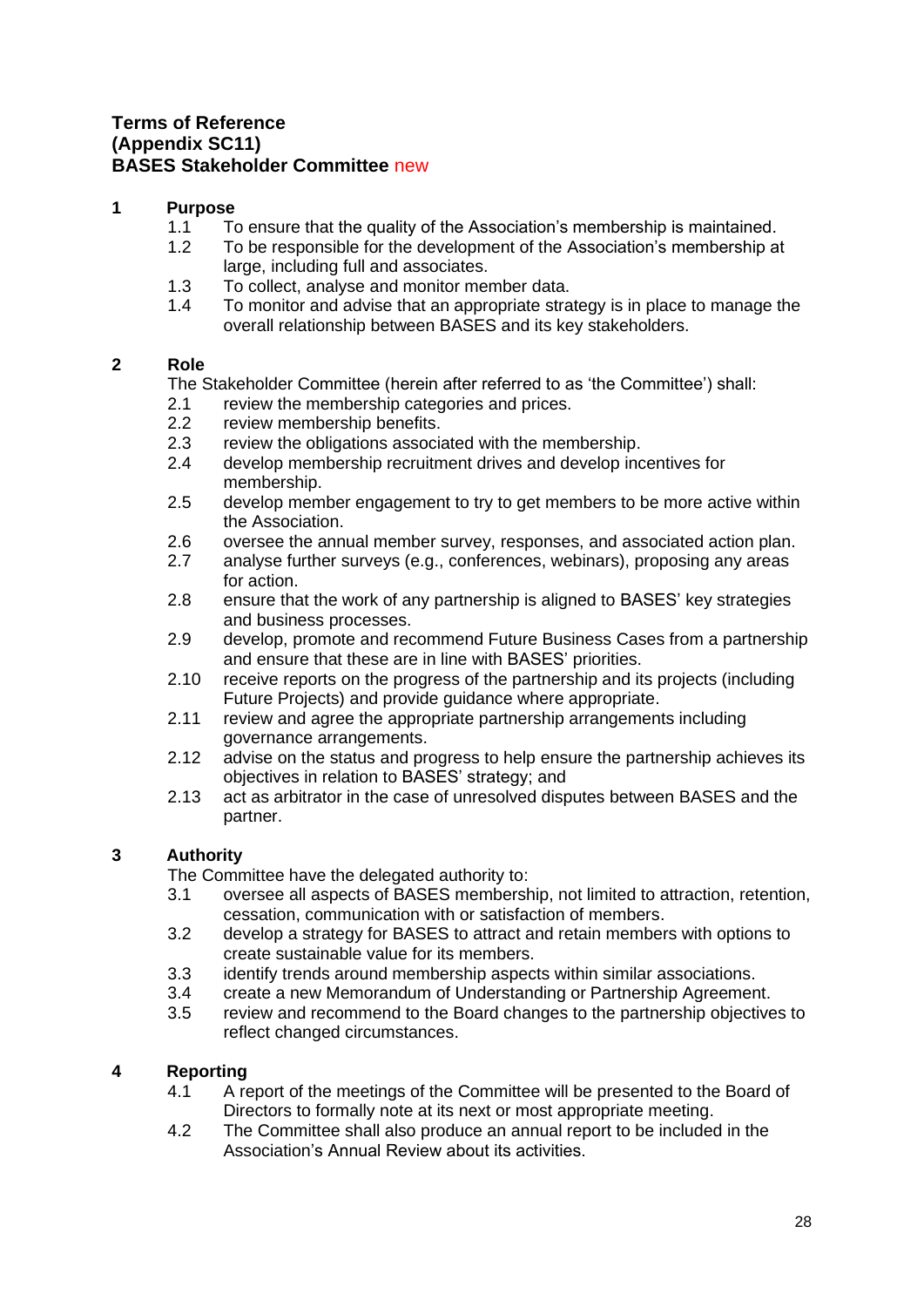4.3 The following Advisory Groups report to the Committee: Heads of Department Advisory Group and Student Advisory Group.

## **5 Frequency of Meetings**

- 5.1 The Committee will meet at least twice per year, normally via conference call, or more often as necessary to carry out its functions.
- 5.2 Additional deliberations may be conducted via e-mail between meetings, as required.

## **6 Membership and Voting**

- 6.1 Appointments to the Committee are made by the Board and shall be in line with the Board terms of office on appointment.
- 6.2 The Chair of the Committee shall be a member of and appointed by the Board of BASES (herein after referred to as 'the Board').
- 6.3 In the absence of the Committee Chair and/or an appointed deputy, the remaining members present shall elect one of themselves to chair the meeting.
- 6.4 The Committee shall be made up of at least three members of the BASES Board, one Divisional Membership Representative and the Chairs of the Student Advisory Group and the Heads of Department Advisory Group.
- 6.5 Appointed members shall normally hold post for a three-year period.
- 6.6 Members will be eligible to renew their position subject to Board approval.<br>6.7 Only members of the Committee have the right to vote at Committee
- Only members of the Committee have the right to vote at Committee meetings. Other Board members may attend at any time.

#### **7 Quorum**

7.1 A quorum is to consist of more than half of the voting members of the Committee.

#### **8 Decision Making**

- 8.1 Decisions of the Committee must be decided by at least a majority decision.
- 8.2 Every member shall have one vote and in the case of an equality of votes, the Chair of the meeting shall be entitled to a casting vote.
- 8.3 Conflicts are declared as per the Conflicts of Interest policy. In such situations the individual cannot vote.

# **9 Other**

9.1 The Board shall review the Committee's performance, constitution, and terms of reference at least every two years to ensure it is operating at maximum effectiveness and make any changes it considers necessary.

- 10.1 The roles of the Committee are not accompanied by any financial remuneration.
- 10.2 Travel and meeting expenses for members are reimbursed according to the policies and procedures of BASES.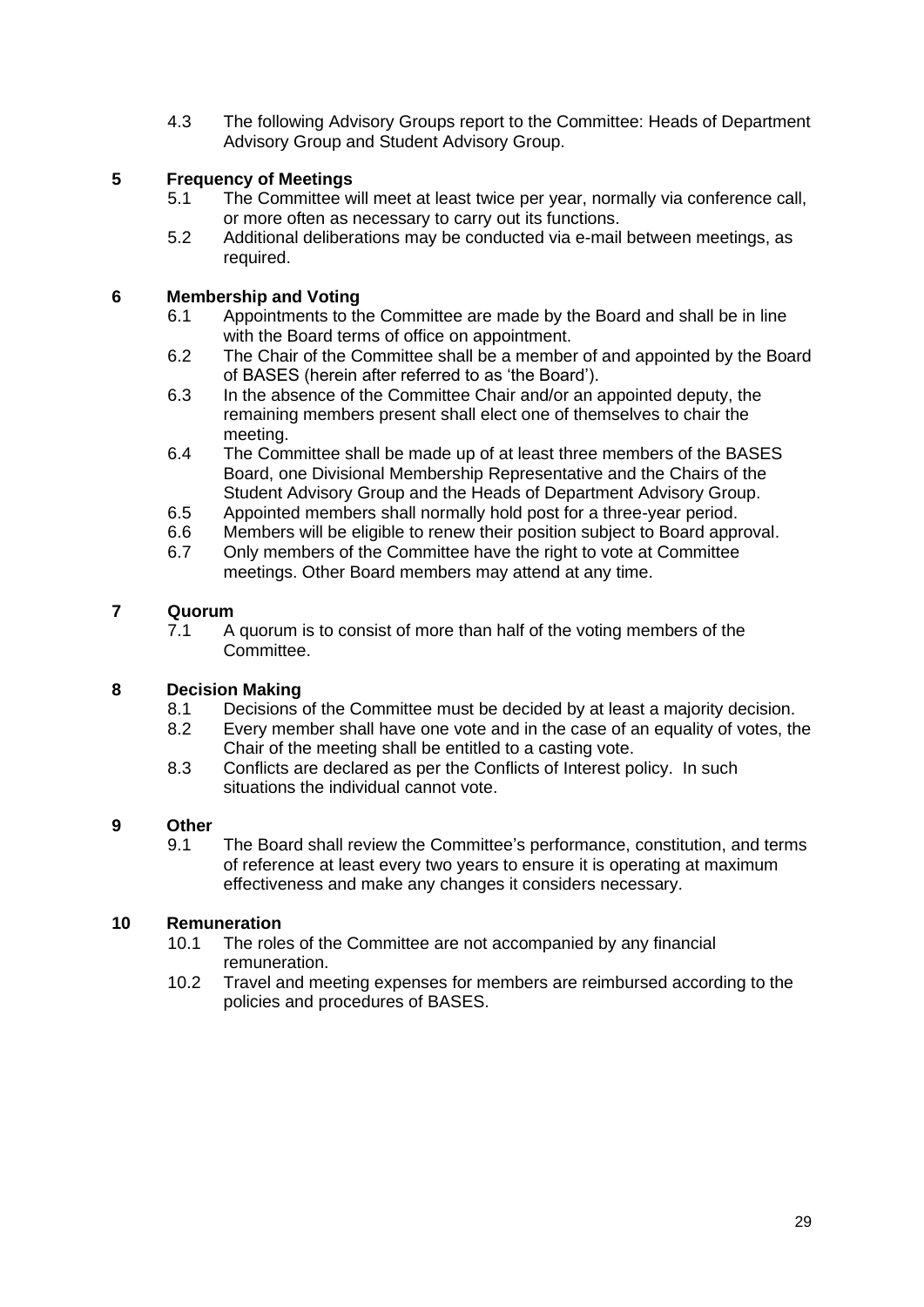# <span id="page-29-0"></span>**Terms of Reference Appendix AP1 Public and External Affairs Advisory Panel**

## **1 Purpose**

- 1.1 BASES champions the development and practice of sport and exercise science by proactively acting to influence policy issues. We aim to ensure that the views of our membership are represented for relevant policymakers' consideration.
- 1.2 Through the Public and External Affairs Advisory Panel, the Board of BASES will ensure key policymakers are provided with rigorous evidence, timely advice and are aware of the views, concerns, research, and evidence-based practice of our membership.
- 1.3 The purpose of the Public and External Affairs Advisory Panel is to ensure the Board can respond to consultations through a unified voice when informing Government and other agencies.

## **2 Role**

The BASES Public and External Affairs Advisory Panel (herein after referred to as 'the Panel') should carry out the duties below as appropriate. The Panel shall:

- 2.1 Support the BASES Board and Executive to develop and drive the strategic objectives of the Association with respect to advice on public and external affairs.
- 2.2 Be proactive in identifying opportunities to influence scientific and educational policy matters of relevance to sport, exercise, and physical activity, by horizon scanning, identifying, prioritising, planning and drafting submissions.
- 2.3 Draft timely responses to calls for evidence and consultation responses from external parties for approval by the Board,
- 2.4 On request, brief the Board on the policies, strategies and politics of key decision and policy makers.
- 2.5 Support the Board to proactively influence key decision and policy makers
- 2.6 Consult the members of the Association whenever possible to reflect their views and to strengthen the authority of the Association in discussions with external agencies.
- 2.7 Report to and advise the Board on appropriate resources and the mechanisms required to realise the policy objectives of the Association.

## **3 Authority**

3.1 The Board will formally approve all outputs before being submitted.

#### **4 Reporting**

- **4.1** The Panel, through its Chair, shall report directly to the Board on all matters within the Panel's duties and responsibilities.
- **4.2** Notification of submissions made, and consultations contributed to, shall be shared with the membership and included on the BASES website.
- **4.3** A summary of the work of the Panel will be included in the BASES Annual Report.
- **4.4** The Board will look at tracking impact how what we have contributed to has made a difference or has created change.

## **5 Frequency of Meetings**

**5.1** The Panel shall conduct its work remotely, forming as and when the need arises.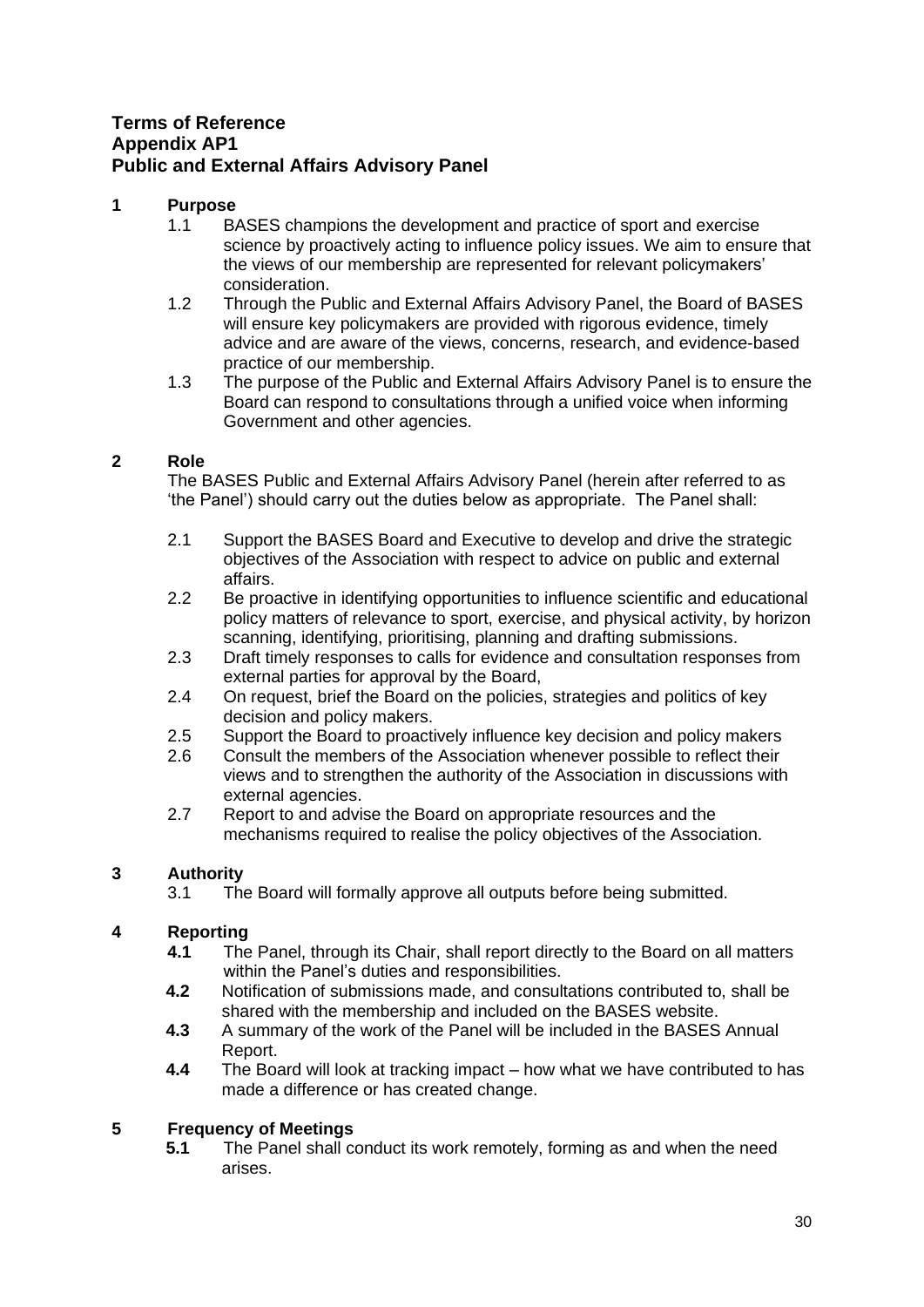**5.2** Ongoing deliberations will be conducted via e-mail, as required.

## **6 Membership**

- **6.1** Recruitment onto the Panel will be through open recruitment.<br>**6.2** Appointments will be confirmed by members of the Board
- **6.2** Appointments will be confirmed by members of the Board.<br>**6.3** The Panel will normally comprise of up to eight members.
- **6.3** The Panel will normally comprise of up to eight members, covering and representing a broad range of expertise and disciplines.
- **6.4** Appointed members shall normally hold post for a three-year period.
- **6.5** Members will be eligible to renew their position subject to approval by the Executive Director.
- **6.6** The Chair will be appointed from the membership of the Panel.
- **6.7** In the absence of the Panel Chair, the remaining members present shall elect one of themselves to chair that meeting / plan that submission.
- **6.8** A member of the BASES Operational Team will provide secretarial support to the Panel.

# **7 Quorum**

**7.1** A quorum is to consist of more than half of the voting members of the Panel.

# **8 Decision Making**

**8.1** Decisions of the Panel must be decided by at least a majority decision. Every member shall have one vote.

# **9 Other**

**9.1** The Executive Director shall review the Panel's performance, constitution, and terms of reference at least every two years to ensure it is operating at maximum effectiveness and make any changes it considers necessary.

- **10.1** The roles of Panel Chair and Members are not accompanied by any financial remuneration.
- **10.2** Travel and meeting expenses for Panel members are reimbursed according to the policies and procedures of BASES.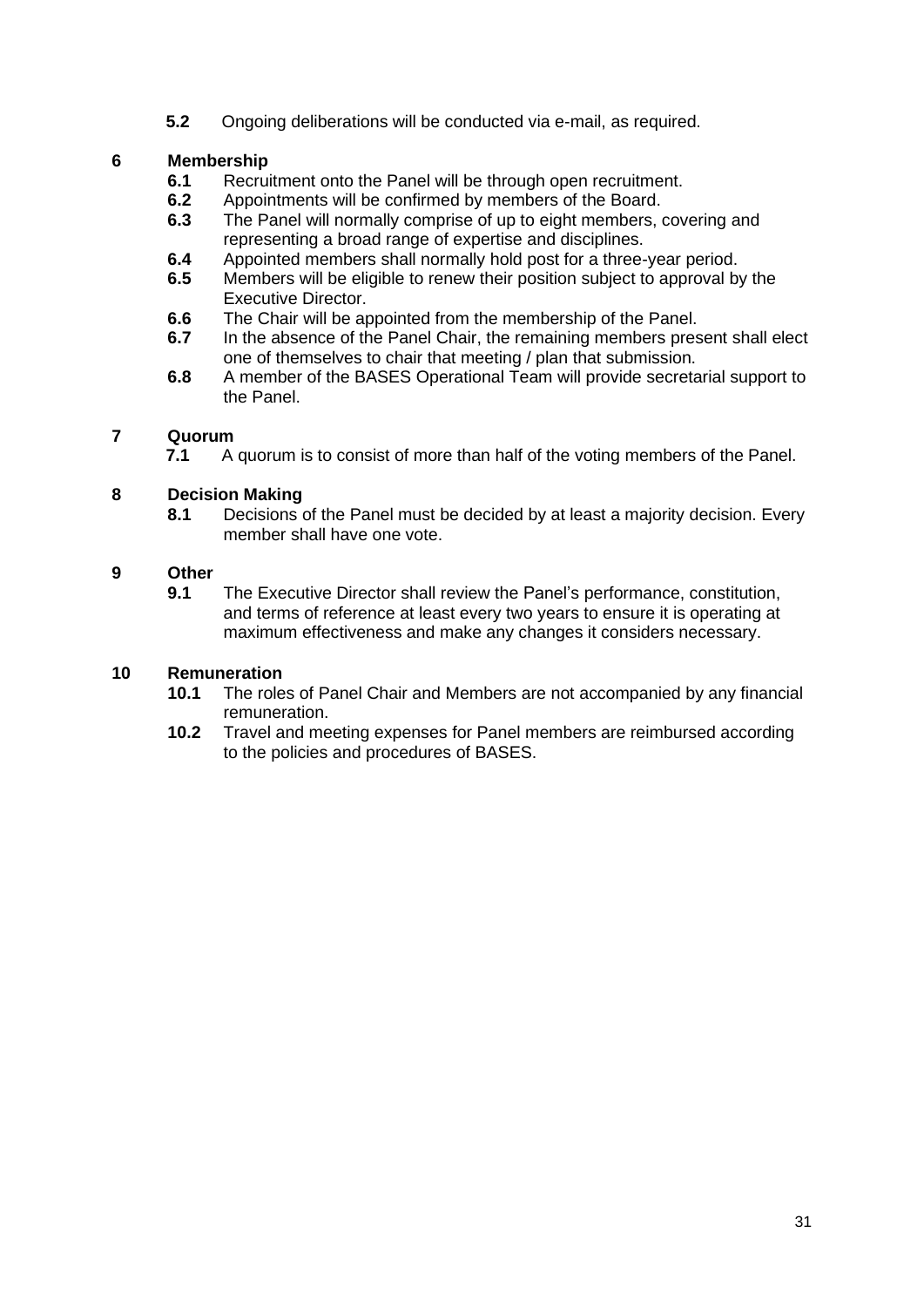# <span id="page-31-0"></span>**Terms of Reference Appendix AG2 Equity, Diversity & Inclusion Advisory Group**

## **1 Purpose**

1.1 To be responsible for the development and implementation of an Equity, Diversity and Inclusion strategy, ensuring that there is an integrated, proactive approach to equity, diversity and inclusion that is informed by sector best practice.

## **2 Role**

The Equity, Diversity & Inclusion Advisory Group (herein after referred to as 'the Advisory Group') should carry out the duties below as appropriate. The Advisory Group shall:

- 2.1 Support BASES to increase diversity and inclusion in the sport and exercise sciences.
- 2.2 Develop a Diversity and Inclusion Progression Framework and monitor progress against diversity objectives, action plans and any associated targets.
- 2.3 Provide BASES Operations staff and members with increased knowledge and confidence around diversity and inclusion.
- 2.4 Promote examples of diversity and inclusion across BASES from prioritisation through to dissemination and putting research into practice.
- 2.5 Provide resources and guidance that are current and practical.
- 2.6 Ensure that communication about diversity and inclusivity is effective, appropriate and raises awareness about BASES' progress.
- 2.7 Use networks to facilitate best practice between communities and the wider membership.
- 2.8 Work with the Executive Director to ensure that appropriate diversity training is provided.
- 2.9 Ensure Advisory Group members review and influence the work programme.

## **3 Authority**

**3.1** The Advisory Group has the delegated authority to review processes for ensuring the suitability and effectiveness of the BASES' Diversity and Inclusion Progression Framework and monitoring the Action Plan.

# **4 Reporting**

- **4.1** The Advisory Group Chair shall report to the Governance Committee.
- **4.2** The Advisory Group shall also produce an annual report about its activities, to be included in the Association's Annual Review.

#### **5 Frequency of Meetings**

- **5.1** The Advisory Group shall meet at least four times a year, normally via conference call, and otherwise as required.
- **5.2** Additional deliberations may be conducted via e-mail between meetings, as required.

- **6.1** Recruitment onto the Advisory Group will be through open recruitment.
- **6.2** Appointments will be confirmed by the Executive Director.
- **6.3** The Advisory Group will normally comprise of up to eight members who will reflect a broad cross-section of experience, knowledge, and interests, preferably drawn from all divisions.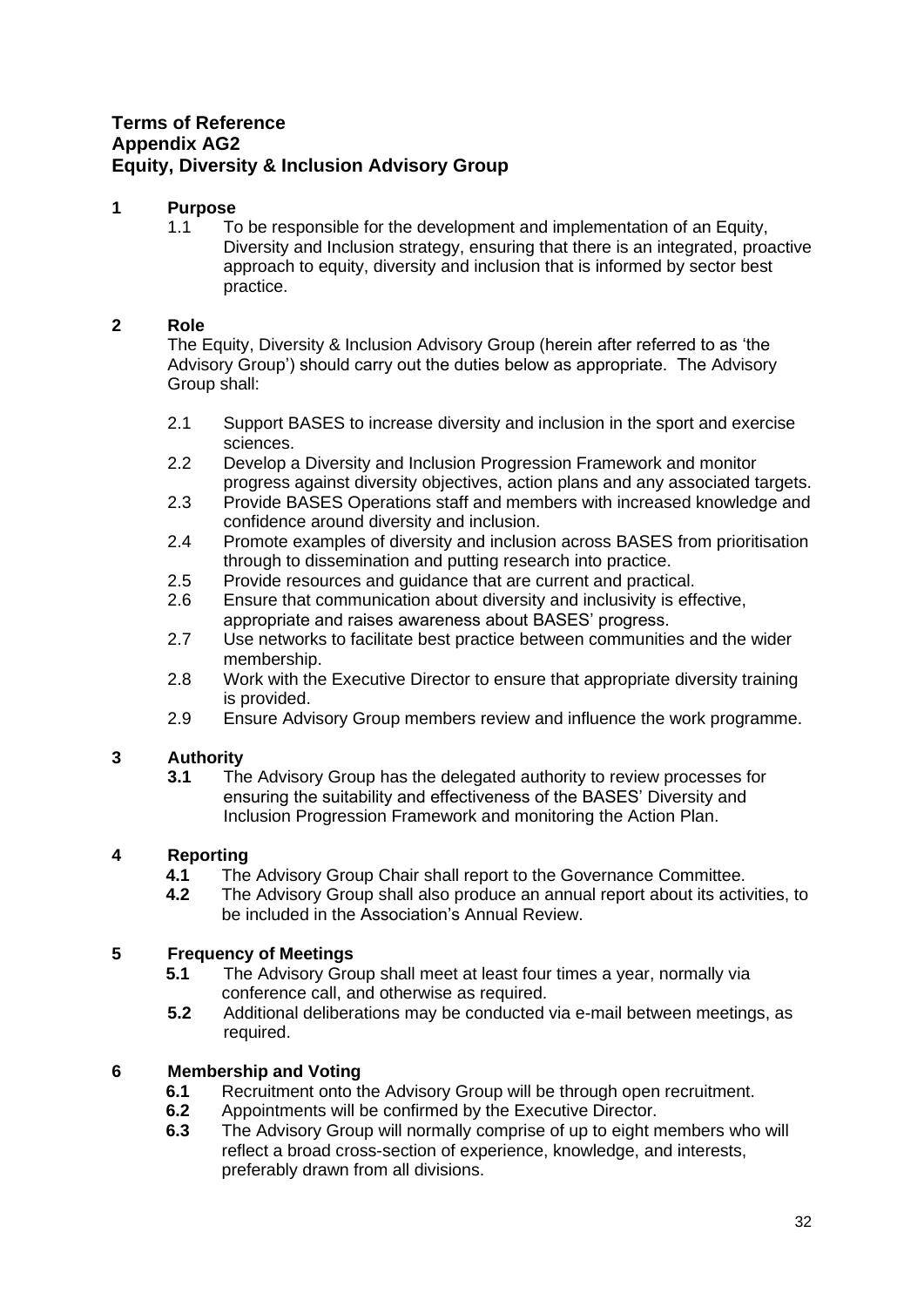- **6.4** The Chair will be appointed from the membership of the Advisory Group.
- **6.5** In the absence of the Advisory Group Chair, the remaining members present shall elect one of themselves to chair the meeting.
- **6.6** Only members of the Advisory Group have the right to vote at meetings.
- **6.7** The Executive Director will sit on the Advisory Group as an ex-officio member, and will provide administrative support.
- **6.8** The Board Diversity Champion may attend meetings.
- **6.9** Appointed members shall normally hold post for a three-year period.
- **6.10** Members will be eligible to renew their position subject to approval by the Executive Director.

**7.1** A quorum is to consist of more than half of the voting members of the Advisory Group.

#### **8 Decision Making**

**8.1** Decisions of the Advisory Group must be decided by at least a majority decision. Every member shall have one vote and in the case of an equality of votes, the Chair of the meeting shall be entitled to a casting vote.

#### **9 Other**

**9.1** The Executive Director shall review the Advisory Group's performance, constitution, and terms of reference at least every two years to ensure it is operating at maximum effectiveness and make any changes it considers necessary.

- **10.1** The roles of Advisory Group Chair and Members are not accompanied by any financial remuneration.
- **10.2** Travel and meeting expenses for Advisory Group members are reimbursed according to the policies and procedures of BASES.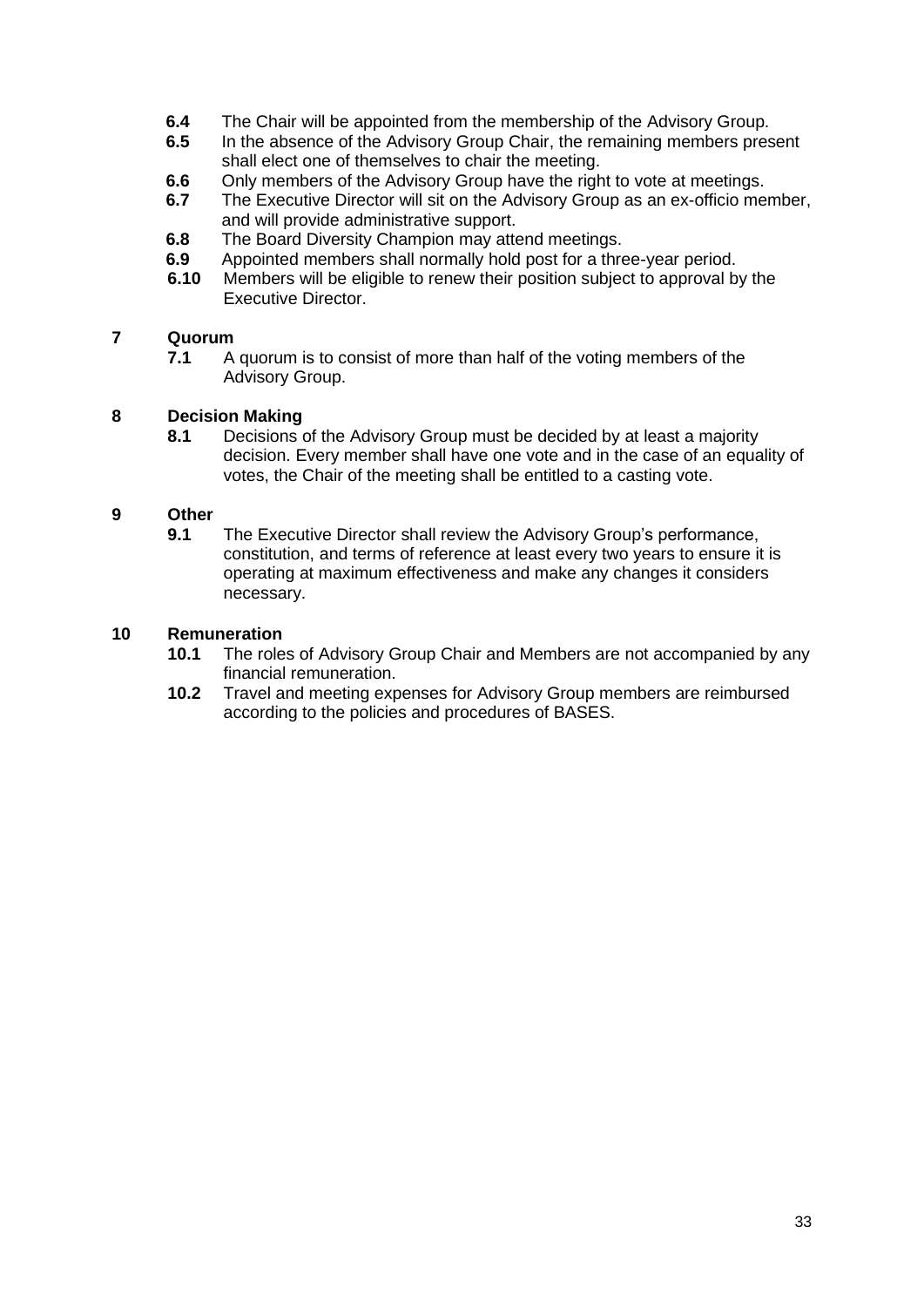#### <span id="page-33-0"></span>**1 Purpose**

1.1 To be responsible for advising the Board on matters relating to Safeguarding, Welfare, Duty of Care, Ethics, Clean Sport, Whistleblowing and SEPAR candidate pre-application stage checks.

## **2 Role**

The Integrity Advisory Group (herein after referred to as 'the Advisory Group') should carry out the duties below as appropriate. The Advisory Group shall:

- 2.1 Support policy, education, and reporting requirements in relation to Safeguarding, Welfare, Duty of Care and Clean Sport.
- 2.2 Oversee the establishment, maintenance and review of the Association's ethics and integrity framework and rules.
- 2.3 Advise on issues at an operational level that impact on the Association's performance and reputation.
- 2.4 Advise on the ethical behaviours and culture of the Association.
- 2.5 Review the Association's Whistleblowing policy.
- 2.6 Review the remit of the Criminal Convictions and Applications Review Panel (CCARP).

#### **3 Authority**

**3.1** The Advisory Group has the delegated authority to proactively consider and make recommendations to the Board, through the Professional Standards Committee, on policy, education, and reporting requirements in relation to the duties outlined within clause 2.

#### **4 Reporting**

- **4.1** The Advisory Group Chair shall report to the Professional Standards Committee.
- **4.2** The Advisory Group shall also produce an annual report about its activities, to be included in the Association's Annual Review.

## **5 Frequency of Meetings**

- **5.1** The Advisory Group shall meet at least four times a year, normally via conference call, and otherwise as required.
- **5.2** Additional deliberations may be conducted via e-mail between meetings, as required.

- **6.1** Recruitment onto the Advisory Group will be through open recruitment.
- **6.2** Appointments will be confirmed by the Executive Director.
- **6.3** The Advisory Group will normally comprise of up to eight members who will reflect a broad cross-section of experience, knowledge, and interests, preferably drawn from all divisions.
- **6.4** The Chair will be appointed from the membership of the Advisory Group.
- **6.5** In the absence of the Advisory Group Chair, the remaining members present shall elect one of themselves to chair the meeting.
- **6.6** Only members of the Advisory Group have the right to vote at meetings.
- **6.7** The Executive Director will sit on the Advisory Group as an ex-officio member.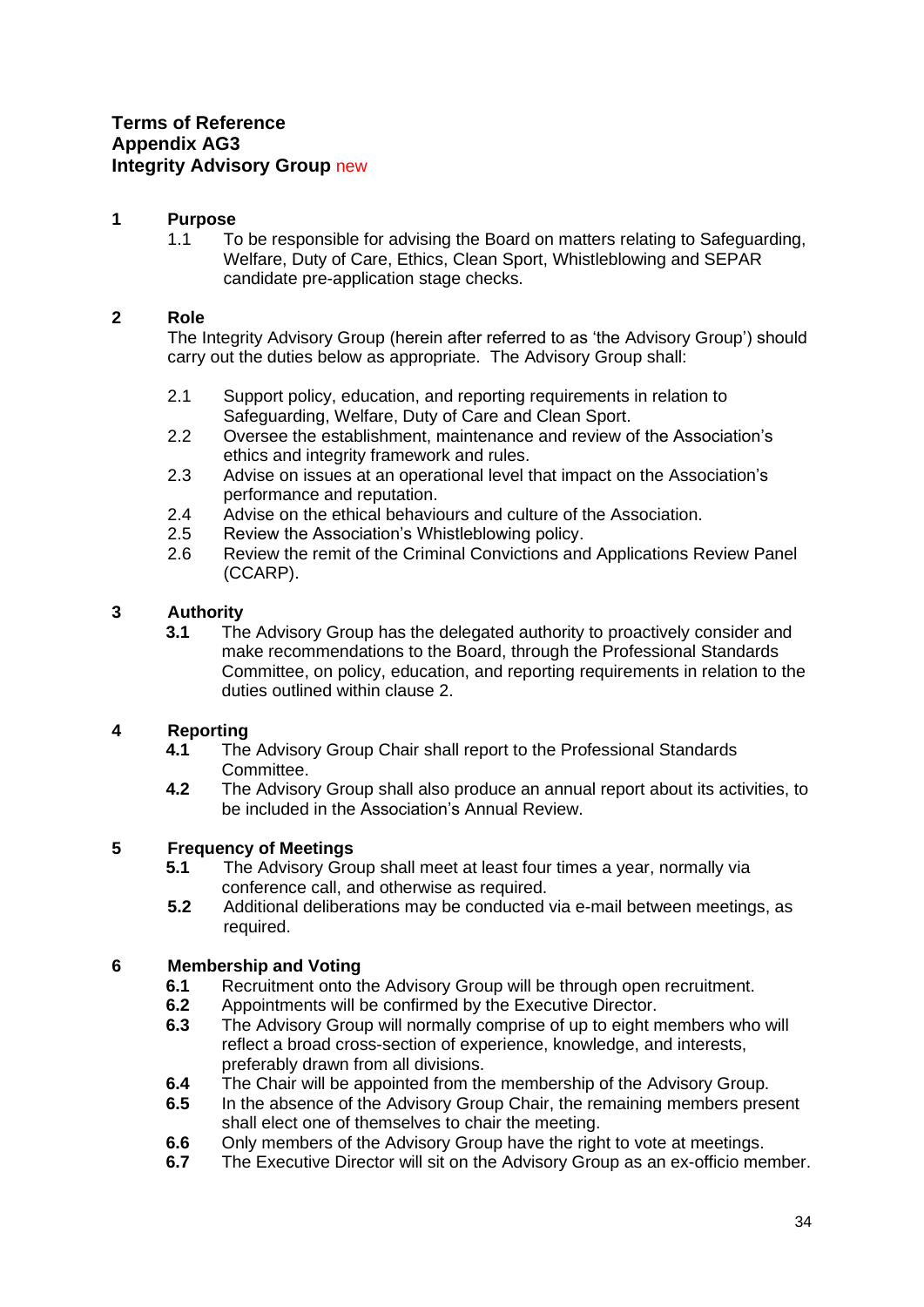- **6.8** A member of the BASES Operational Team will provide administrative support.
- **6.9** Appointed members shall normally hold post for a three-year period.<br>**6.10** Members will be eligible to renew their position subject to approval by
- **6.10** Members will be eligible to renew their position subject to approval by the Executive Director.

**7.1** A quorum is to consist of more than half of the voting members of the Advisory Group.

#### **8 Decision Making**

**8.1** Decisions of the Advisory Group must be decided by at least a majority decision. Every member shall have one vote and in the case of an equality of votes, the Chair of the meeting shall be entitled to a casting vote.

#### **9 Other**

**9.1** The Executive Director shall review the Advisory Group's performance, constitution, and terms of reference at least every two years to ensure it is operating at maximum effectiveness and make any changes it considers necessary.

- **10.1** The roles of Advisory Group Chair and Members are not accompanied by any financial remuneration.
- **10.2** Travel and meeting expenses for Advisory Group members are reimbursed according to the policies and procedures of BASES.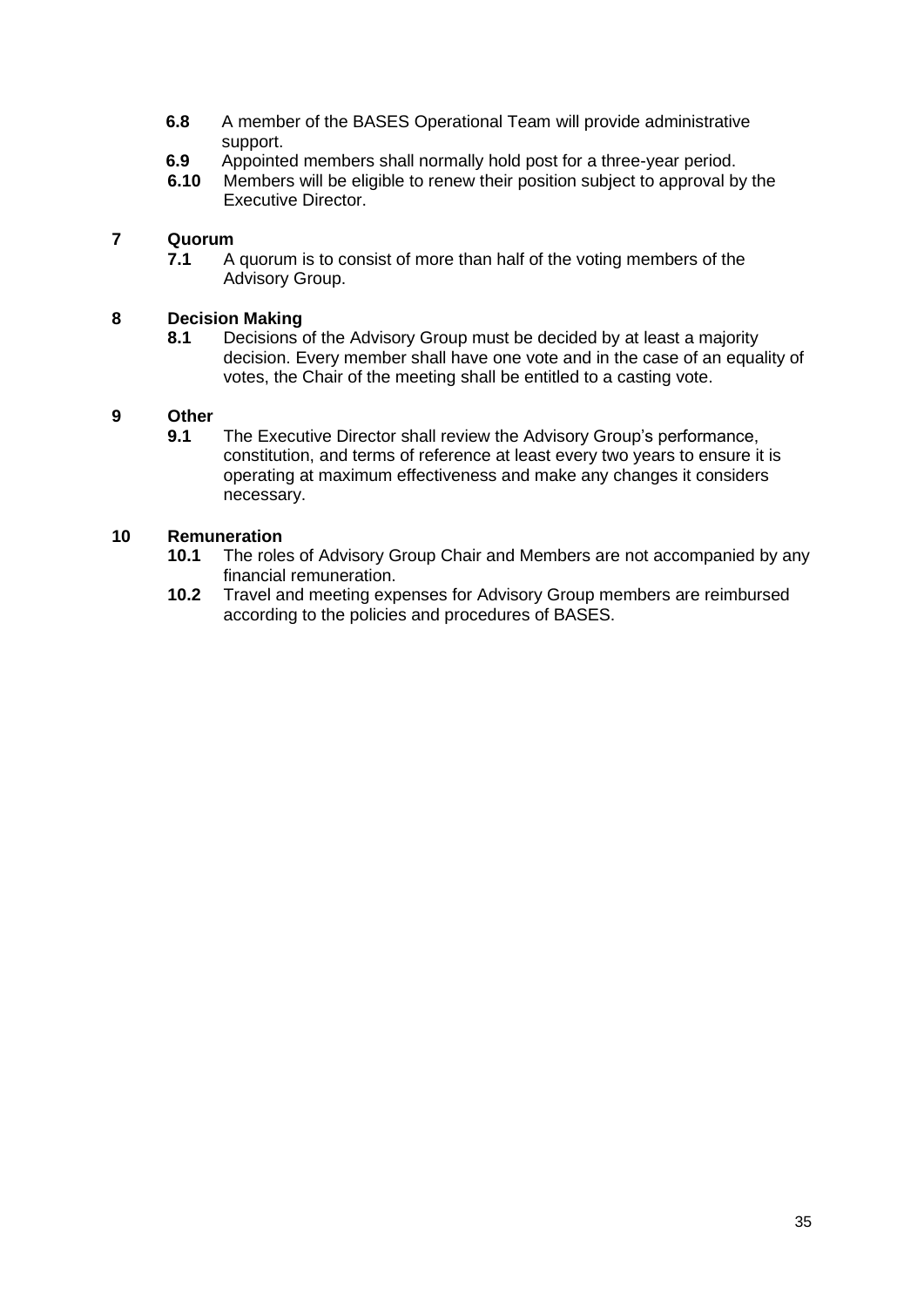## <span id="page-35-0"></span>**Terms of Reference Appendix AG4 Accreditation Advisory Group**

#### **1 Purpose**

1.1 To be responsible for all aspects of the Accreditation and Supervised Experience (SE) scheme including quality assurance, marketing, and communications, and reviewing.

## **2 Role**

The Accreditation Advisory Group (herein after referred to as 'the Advisory Group') should carry out the duties below as appropriate. The Advisory Group shall:

- 2.1 Review re-/accreditation applications and provide feedback against set criteria.
- 2.2 Be responsible for maintaining and developing the reputation and profile of SE and Accreditation.
- 2.3 Periodically determine whether the service meets members' and end users' expectations.
- 2.4 Support the BASES Operational Team with any technical queries regarding the accreditation process, dealing with issues as and when they arise.

#### **3 Authority**

3.1 The Advisory Group shall have the delegated authority to review and update the criteria for BASES Accreditation.

## **4 Reporting**

- **4.1** The Advisory Group Chair shall report to the Professional Standards Committee on all matters within the Advisory Group's duties and responsibilities.
- **4.2** Details of successful accreditation and re-accreditation will be published in The Sport and Exercise Scientist.
- **4.3** The Advisory Group shall also produce an annual report about its activities, to be included in the Association's Annual Review.

## **5 Frequency of Meetings**

- **5.1** The Advisory Group shall meet twice a year, normally via conference call, (usually in February/March and August/September) and otherwise as required.
- **5.2** Additional deliberations may be conducted via e-mail between meetings, as required.

- **6.1** Recruitment onto the Advisory Group will be through open recruitment.
- **6.2** Appointments will be confirmed by the Executive Director.
- **6.3** The Advisory Group will normally comprise of up to ten members, from different disciplinary specialisms and categories of professional practice.
- **6.4** The Chair will be appointed from the membership of the Advisory Group.
- **6.5** In the absence of the Advisory Group Chair, the remaining members present shall elect one of themselves to chair the meeting.
- **6.6** Only members of the Committee have the right to vote at meetings.
- **6.7** The BASES Professional Development & Partnerships Manager will sit on the Advisory Group as an ex-officio member.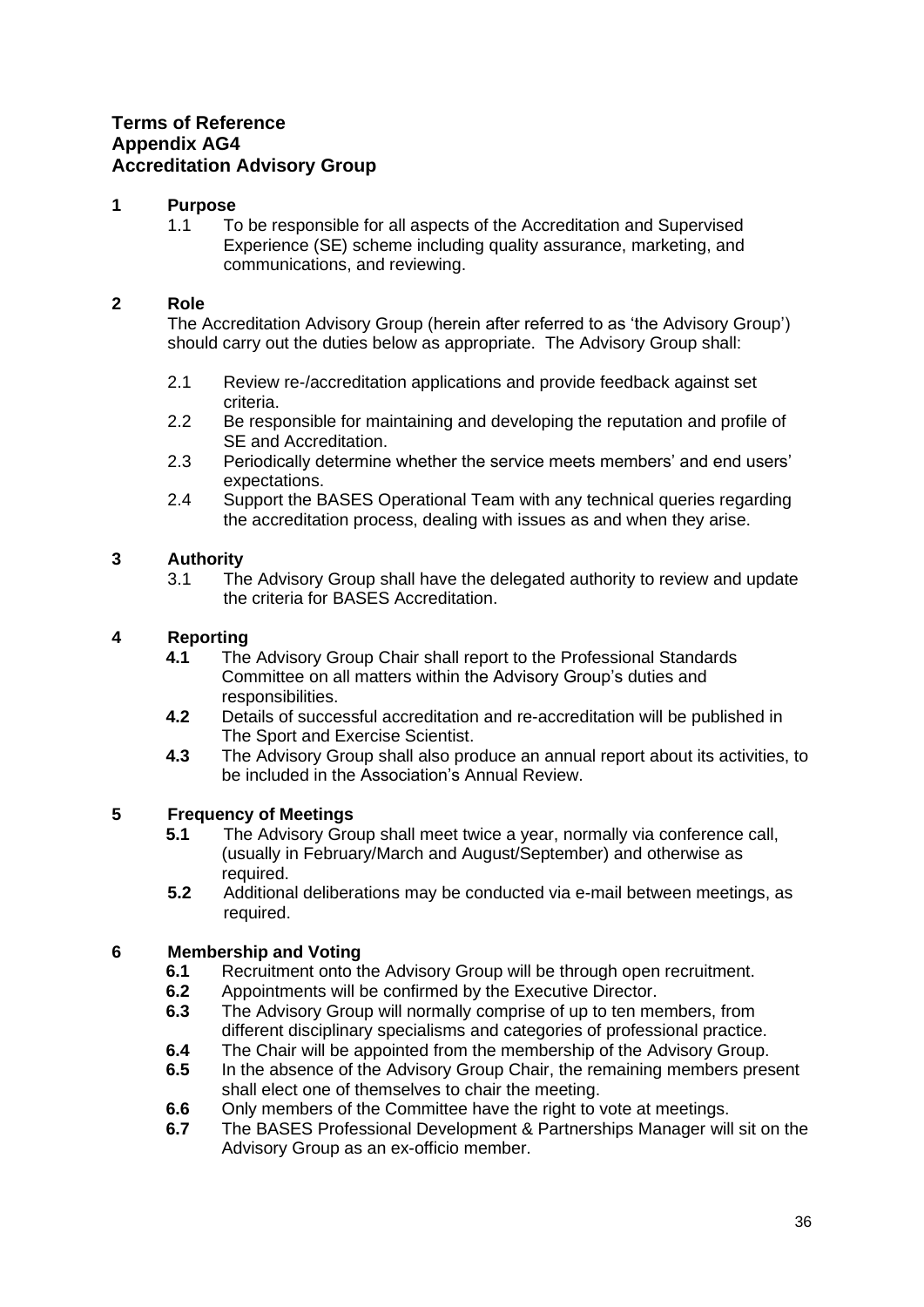- **6.8** The BASES Professional Standards Administrator will provide secretarial support to the Advisory Group.
- **6.9** Appointed members shall normally hold post for a three-year period.<br>**6.10** Members will be eligible to renew their position subject to approval by
- **6.10** Members will be eligible to renew their position subject to approval by the Executive Director.

**7.1** A quorum is to consist of more than half of the voting members of the Advisory Group.

#### **8 Decision Making**

**8.1** Decisions of the Advisory Group must be decided by at least a majority decision. Every member shall have one vote and in the case of an equality of votes, the Chair of the meeting shall be entitled to a casting vote.

#### **9 Other**

**9.1** The Executive Director shall review the Advisory Group's performance, constitution, and terms of reference at least every two years to ensure it is operating at maximum effectiveness and make any changes it considers necessary.

- **10.1** The roles of Advisory Group Chair and Members are not accompanied by any financial remuneration.
- **10.2** Travel and meeting expenses for Advisory Group members are reimbursed according to the policies and procedures of BASES.
- **10.3** It is noted that there is a nominal fee paid for reviewing applications.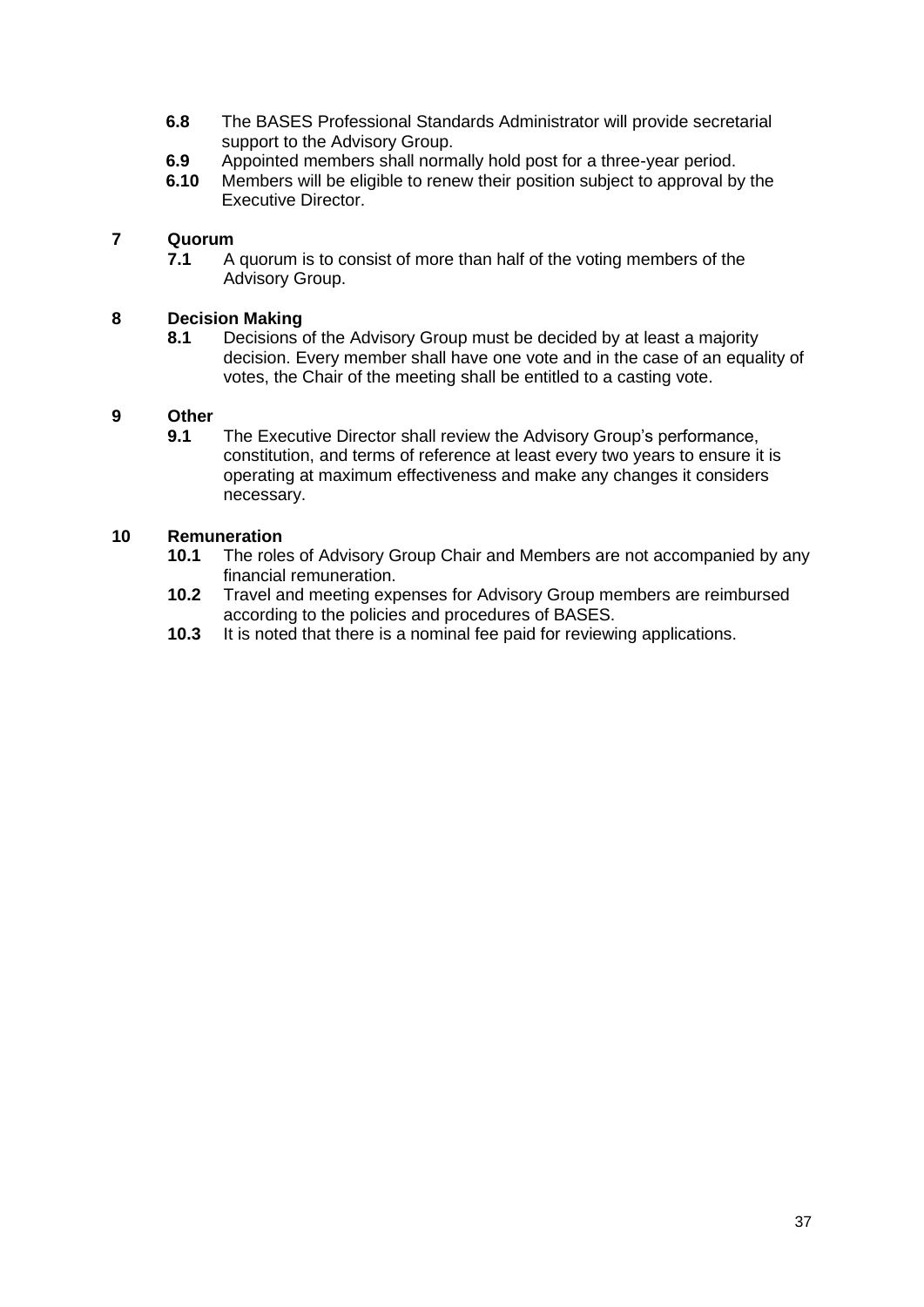## <span id="page-37-0"></span>**Terms of Reference Appendix AG5 Sport & Exercise Psychology Accreditation Route Advisory Group**

## **1 Purpose**

1.1 To be responsible for all aspects of the Sport and Exercise Psychology Accreditation Route (SEPAR) including quality assurance, marketing, and communications, assessing, alignment to the Health and Care Professions Council (HCPC) Standards of Education and Training, and Standards of Proficiency.

## **2 Role**

The Sport and Exercise Psychology Accreditation Route Advisory Group (herein after referred to as 'the Advisory Group') should carry out the duties below as appropriate. The Advisory Group shall:

- **2.1** Review and monitor all aspects associated with quality assurance (e.g. SEPAR documentation, provision of candidate feedback).
- **2.2** Review and monitor discipline needs for ensuring alignment to the HCPC Standards of Education and Training, and Standards of Proficiency.
- **2.3** Systematically determine whether the service meets members and end users needs and expectations.
- **2.4** Maintain and develop the reputation via engagement in marketing and communications for the SEPAR, and the broader role of BASES to wider society.
- **2.5** Support the development of the HCPC annual monitoring documentation.
- **2.6** Note any matters arising from the DBS process should any criminal conviction panels be convened.
- **2.7** Monitor Equal Opportunities data and address arising issues where appropriate.
- **2.8** Receive and respond to learner complaints and academic appeals.

## **3 Authority**

- **3.1** The Advisory Group Chair will be the designated point of contact for the HCPC.
- **3.2** The Advisory Group shall have the delegated authority to review and update the criteria for SEPAR.

## **4 Reporting**

- **4.1** The Advisory Group Chair shall report to the Professional Standards Committee on all matters within the Advisory Group's duties and responsibilities.
- **4.2** Details of successful endorsements will be published in The Sport and Exercise Scientist.
- **4.3** The Advisory Group shall also produce an annual report about its activities, to be included in the Association's Annual Review.

#### . **5 Frequency of Meetings**

- **5.1** The Advisory Group shall meet at least two times a year, normally via conference call, and otherwise as required.
- **5.2** Additional deliberations may be conducted via e-mail between meetings, as required.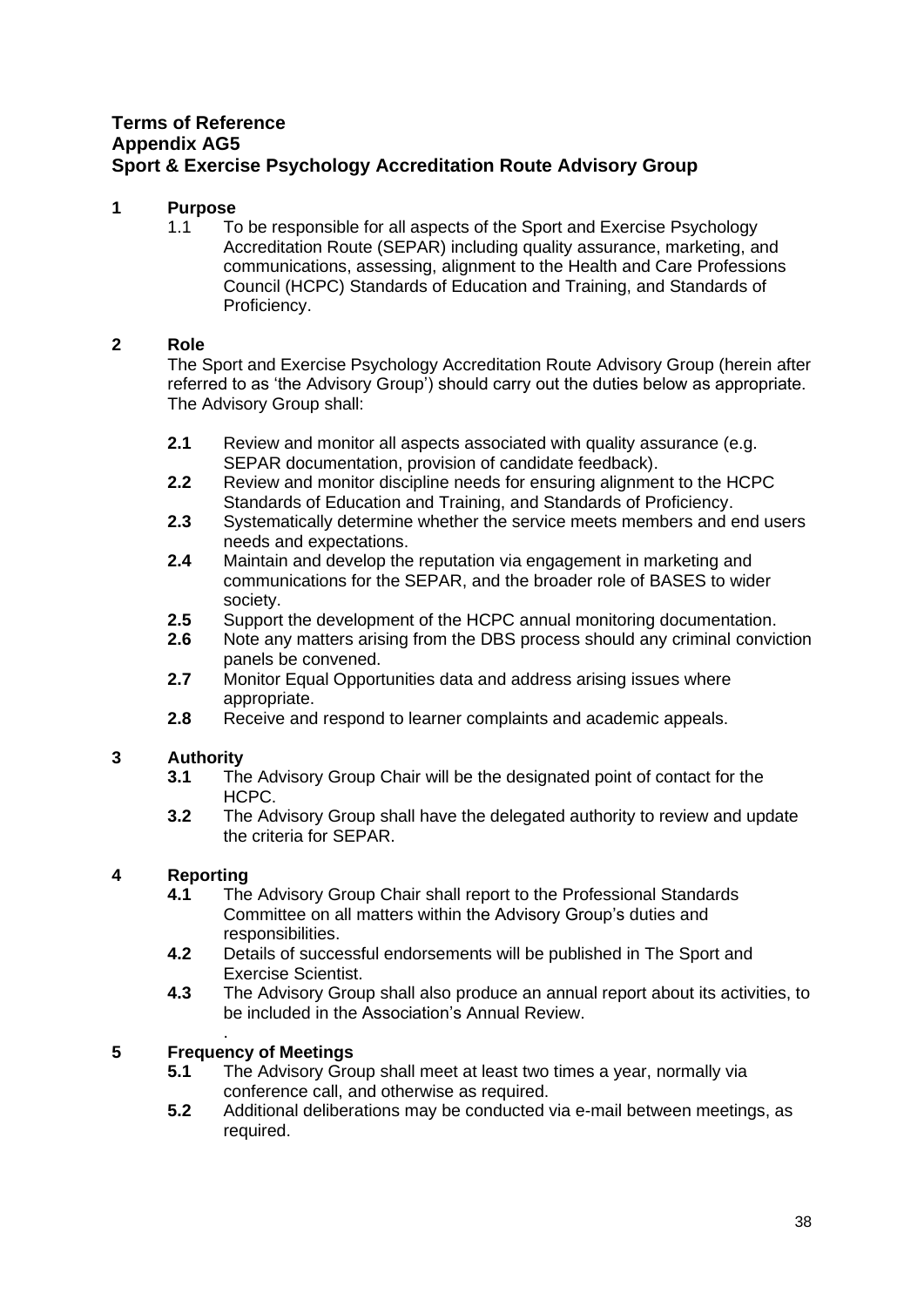#### **6 Membership and Voting**

- **6.1** The general Advisory Group members include: two reviewer representatives, two candidate representatives, two supervisor representatives, two end-user representatives.
- **6.2** For the general Advisory Group members, appointments will normally be via an open application process that will be led by the Professional Development and Partnerships Manager. Appointments will be confirmed by the Executive Director.
- **6.3** The Ex-officio members include: Advisory Group Chair, Division of Psychology Chair, Division of Psychology CPD representative, BASES Professional Development and Partnerships Manager, BASES Professional Standards Administrator, two external examiners.
- **6.4** Ex-officio members shall hold a post for the duration of their tenure. All other representatives shall normally hold post for three years and will be eligible to renew their position subject to approval.
- **6.5** In the absence of the Advisory Group Chair, the remaining members present shall elect one of themselves to chair the meeting.
- **6.6** Only members of the Advisory Group have the right to vote at meetings.

## **7 Quorum**

**7.1** A quorum is to consist of more than half of the voting members of the Advisory Group.

#### **8 Decision Making**

- **8.1** Decisions of the Advisory Group must be decided by at least a majority decision.
- **8.2** Every member shall have one vote and in the case of an equality of votes, the Chair of the meeting shall be entitled to a casting vote.

#### **9 Other**

**9.1** The Executive Director shall review the Advisory Group's performance, constitution, and terms of reference at least every two years to ensure it is operating at maximum effectiveness and make any changes it considers necessary.

- **10.1** The roles of the Advisory Group Chair and Members are not accompanied by any financial remuneration.
- **10.2** Travel and meeting expenses for Advisory Group members are reimbursed according to the policies and procedures of BASES.
- **10.3** It is noted that there is a nominal fee paid to SEPAR Reviewers for reviewing candidate applications.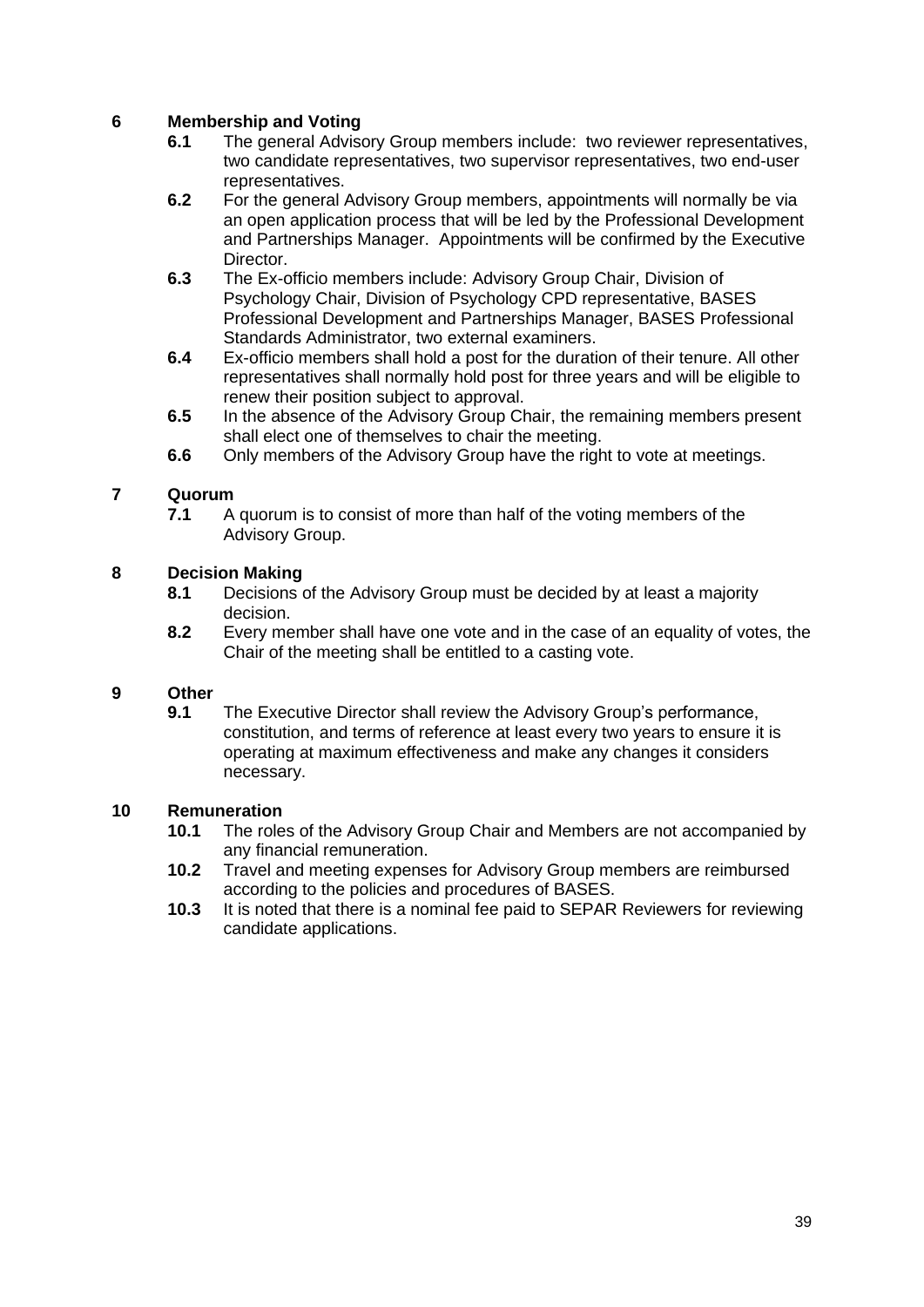## <span id="page-39-0"></span>**Terms of Reference Appendix AG6**

Sport and Exercise Psychology Accreditation Route (SEPAR) Criminal Convictions and Applications Review Panel (CCARP) new

## **1 Purpose**

To be responsible for advising the Sport & Exercise Psychology Accreditation Route Advisory Group (SEPAR-AG) and the SEPAR Lead on matters relating to SEPAR candidate pre-application stage checks including, but not limited to identity, DBS alternative checks (where not available for international applicants) and DBS outcomes where a disclosure(s) is shown.

#### **2 Role**

The Criminal Convictions and Applications Review Panel (herein after referred to as CCARP) should carry out the duties below as appropriate. The CCARP shall:

- 2.1 Support policy development and the education of those associated with SEPAR regarding SEPAR candidate pre-application stage checks, including identity, DBS alternative checks and DBS outcomes, where a disclosure(s) is shown Oversee the establishment, maintenance, and review of SEPAR preapplication checks.
- 2.2 Advise on issues at an operational level that impact on the SEPAR performance and the wider reputation of BASES.

## **3 Authority**

3.1 The CCARP has the delegated authority to proactively consider and make recommendations to the (SEPAR-AG) and the Integrity Advisory Group (IAG), on policy, education, and reporting requirements in relation to the duties outlined within clause 2.

#### **4 Reporting**

- 4.1 The CCARP will feed into both the IAG and the SEPAR-AG, ultimately reporting to the Professional Standards Committee (PSC).
- 4.2 The CCARP outcomes will be included within the SEPAR-AG annual report.

## **5 Frequency of Meetings**

- **5.1** The CCARP will meet as required and on request from SEPAR-AG normally via conference call.
- **5.2** Additional deliberations may be conducted via e-mail between meetings, as required.

- **6.1** The CCARP will normally comprise of the following individuals: IAG Chair; SEPAR-AG Chair; Psychology Division Chair; Executive Director and Independent Non-Executive Director.
- **6.2** The BASES Professional Standards Administrator will provide administrative support.
- **6.3** The Chair will be the Chair of the IAG.
- **6.4** In the absence of the Chair, the remaining members present shall elect one of themselves to chair the meeting.
- **6.5** Only members of the CCARP have the right to attend and vote at meetings.
- **6.6** Appointed members shall normally hold post for the period of their role.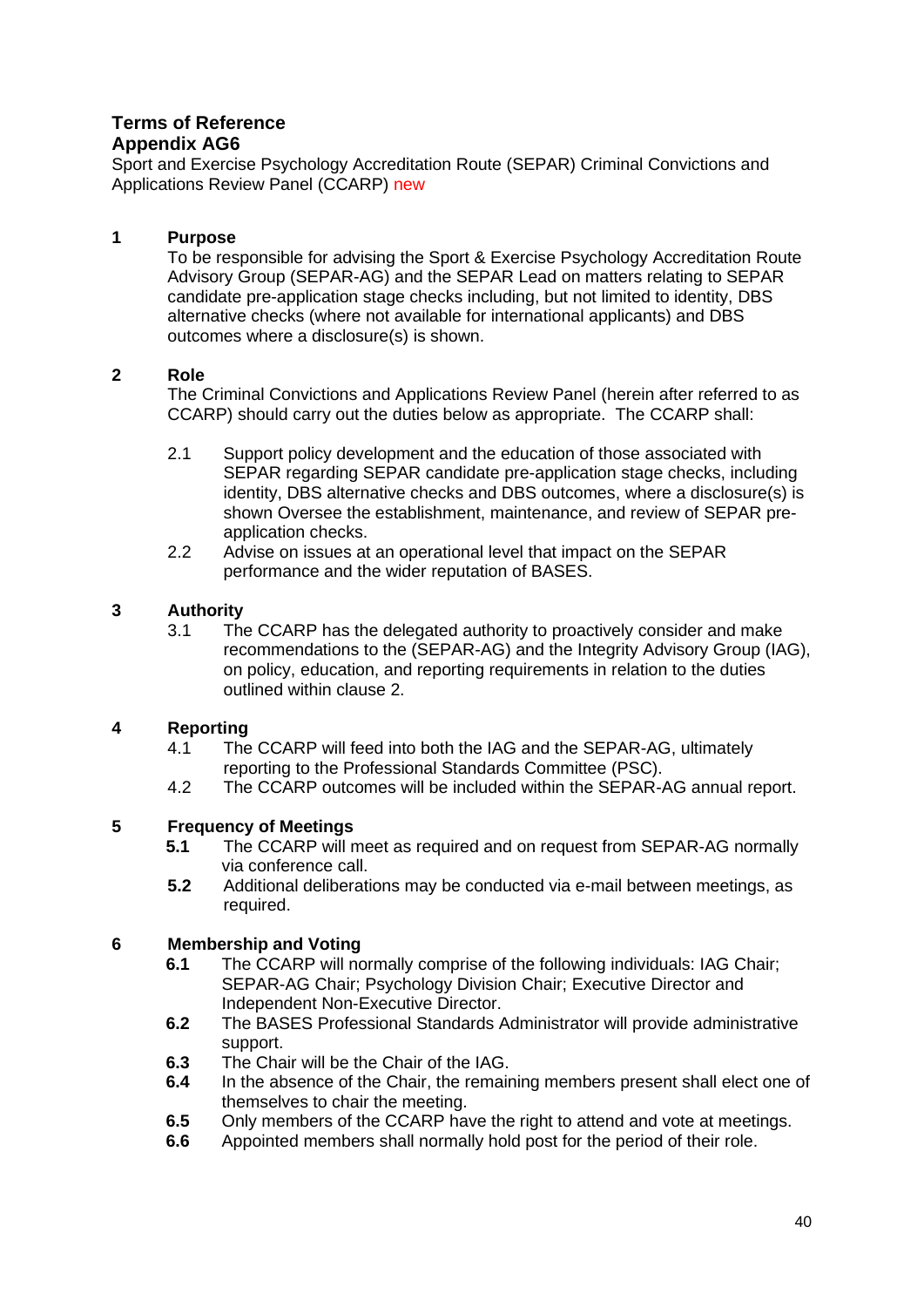**7.1** A quorum is to consist of more than half of the voting members of the CCARP.

## **8 Decision Making**

**8.1** Decisions of the CCARP must be decided by at least a majority decision. Every member shall have one vote and in the case of an equality of votes, the Chair of the meeting shall be entitled to a casting vote.

## **9 Other**

**9.1** The Executive Director shall review the CCARP performance, constitution, and terms of reference at least every two years to ensure it is operating at maximum effectiveness and make any changes it considers necessary.

- **10.1** The roles of CCARP Chair and Members are not accompanied by any financial remuneration.
- **10.2** Travel and meeting expenses for CCARP Advisory Group members are reimbursed according to the policies and procedures of BASES.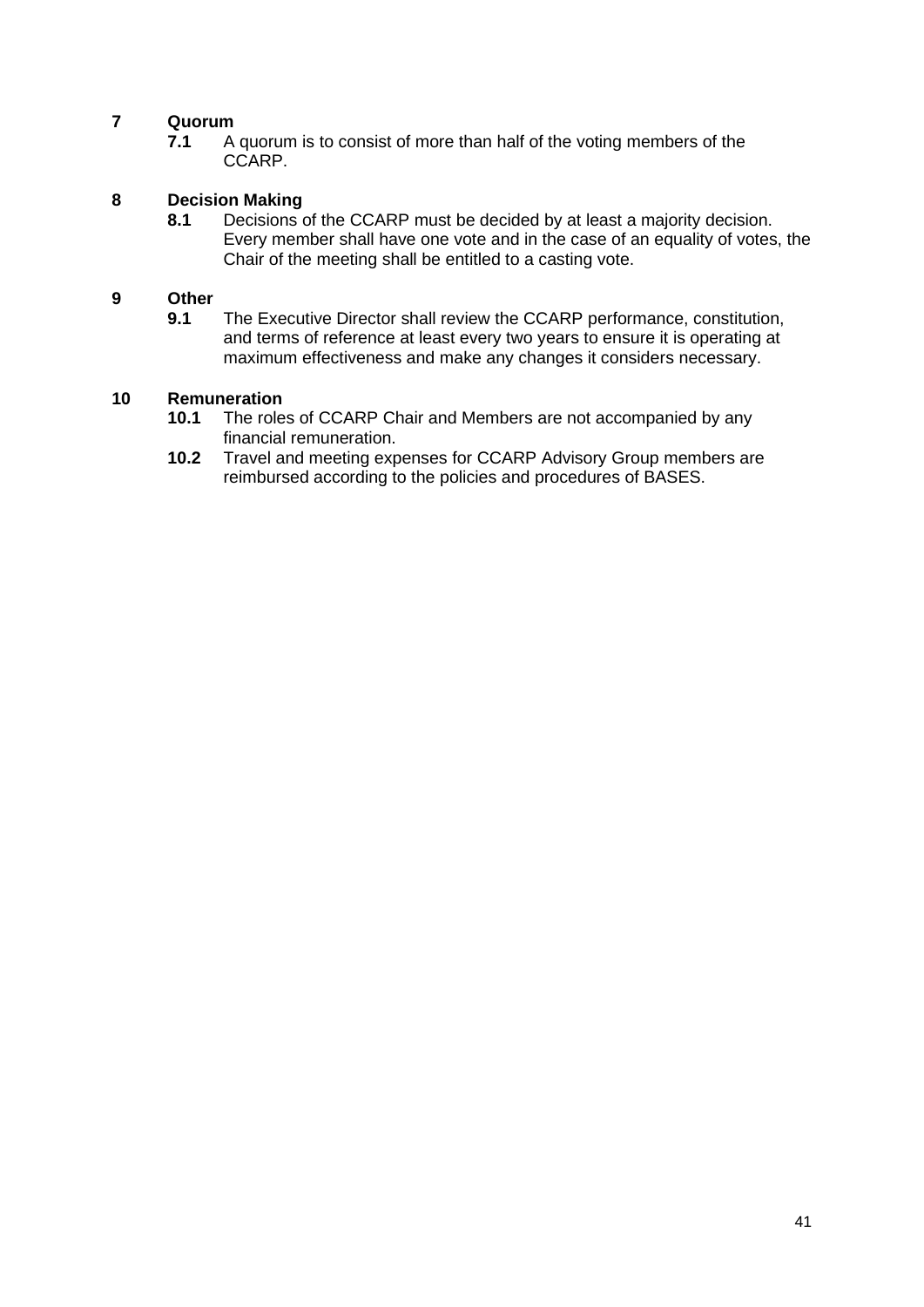# <span id="page-41-0"></span>**Terms of Reference Appendix AG7 HE Endorsement Scheme Advisory Group** new

#### **1 Purpose**

1.1 To be responsible for all aspects of the BASES Undergraduate and Postgraduate Endorsement Schemes, including quality assurance, marketing, and communications, and reviewing.

#### **2 Role**

The HE Endorsement Scheme Advisory Group (herein after referred to as 'the Advisory Group') should carry out the duties below as appropriate. The Advisory Group shall:

- 2.1 Review accreditation and re-accreditation applications and provide feedback against set criteria.
- 2.2 Be responsible for maintaining and developing the reputation and profile of all BASES' HE Endorsement Schemes, both undergraduate and postgraduate.
- 2.3 Periodically determine whether the service meets end users' expectations.
- 2.4 Support the BASES Operational Team with any technical queries regarding the endorsement process, dealing with issues as and when they arise.

## **3 Authority**

**3.1** The Advisory Group shall have the delegated authority to review and update the criteria for all HE Endorsement Schemes.

## **4 Reporting**

- **4.1** The Advisory Group Chair shall report to the Professional Standards Committee on all matters within the Advisory Group's duties and responsibilities.
- **4.2** Details of successful endorsement and re-endorsement will be published in The Sport and Exercise Scientist.
- **4.3** The Advisory Group shall also produce an annual report about its activities, to be included in the Association's Annual Review.

#### **5 Frequency of Meetings**

- **5.1** The Advisory Group shall meet three times a year, normally via conference call, (usually in February, June, and October) and otherwise as required.
- **5.2** Additional deliberations may be conducted via e-mail between meetings, as required.

- **6.1** Recruitment onto the Advisory Group will be through open recruitment.
- **6.2** Appointments will be confirmed by the Executive Director.<br>**6.3** The Advisory Group will normally comprise of six members
- **6.3** The Advisory Group will normally comprise of six members.
- **6.4** The Chair will be appointed from the membership of the Advisory Group.<br>**6.5** In the absence of the Advisory Group Chair, the remaining members presented
- **6.5** In the absence of the Advisory Group Chair, the remaining members present shall elect one of themselves to chair the meeting.
- **6.6** Only members of the Advisory Group have the right to vote at meetings.
- **6.7** The BASES Senior Admin Officer will provide administrative support to the Advisory Group.
- **6.8** Appointed members shall normally hold post for a three-year period.
- **6.9** Members will be eligible to renew their position subject to approval by the Executive Director.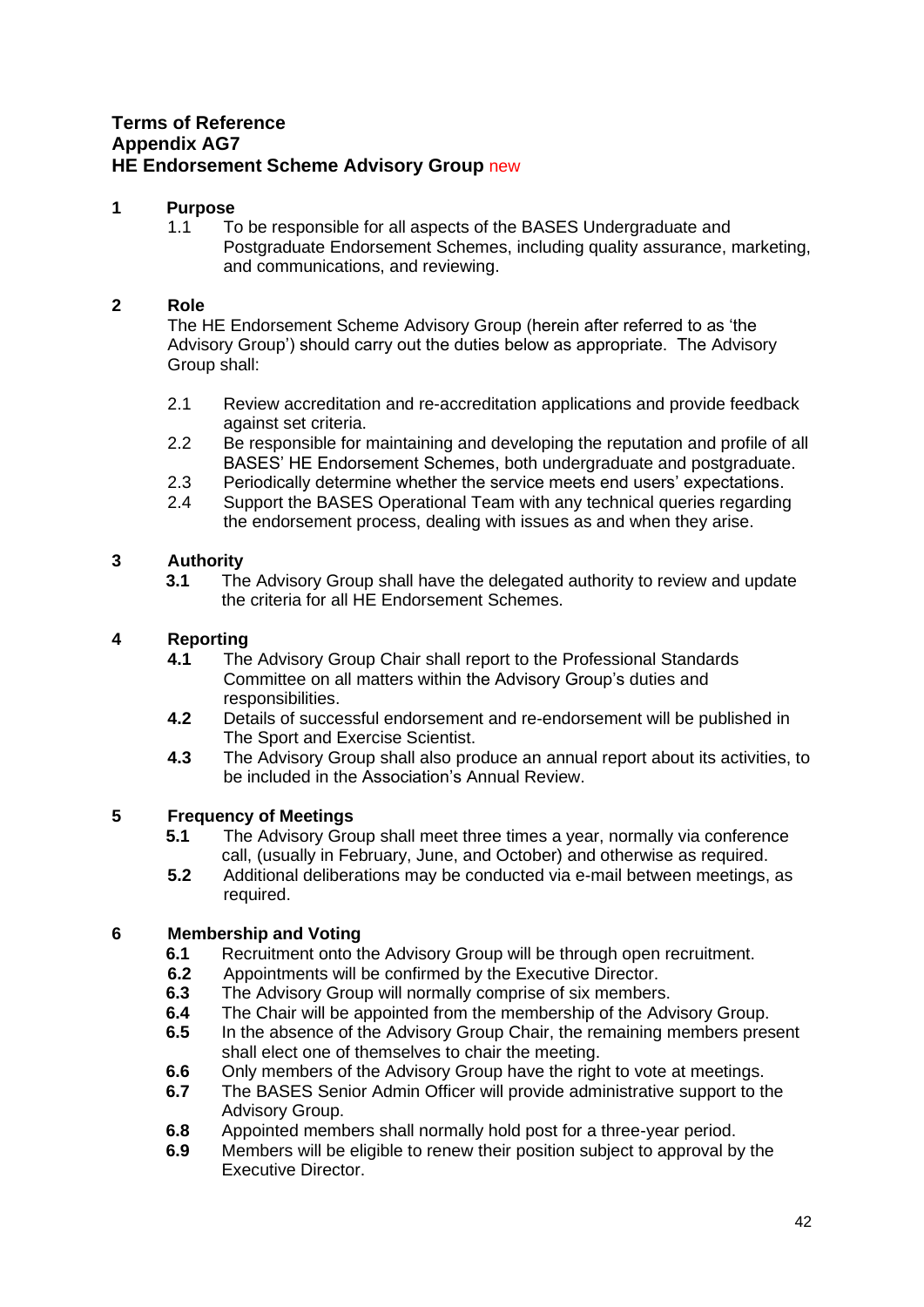**7.1** A quorum is to consist of more than half of the voting members of the Advisory Group.

# **8 Decision Making**

**8.1** Decisions of the Advisory Group must be decided by at least a majority decision. Every member shall have one vote and in the case of an equality of votes, the Chair of the meeting shall be entitled to a casting vote.

## **9 Other**

**9.1** The Executive Director shall review the Panel's performance, constitution, and terms of reference at least every two years to ensure it is operating at maximum effectiveness and make any changes it considers necessary.

- **10.1** The roles of Advisory Group Chair and Members are not accompanied by any financial remuneration.
- **10.2** However, a nominal fee is associated with reviewing applications.<br>**10.3** Travel and meeting expenses for Advisory Group members are re
- **10.3** Travel and meeting expenses for Advisory Group members are reimbursed according to the policies and procedures of BASES.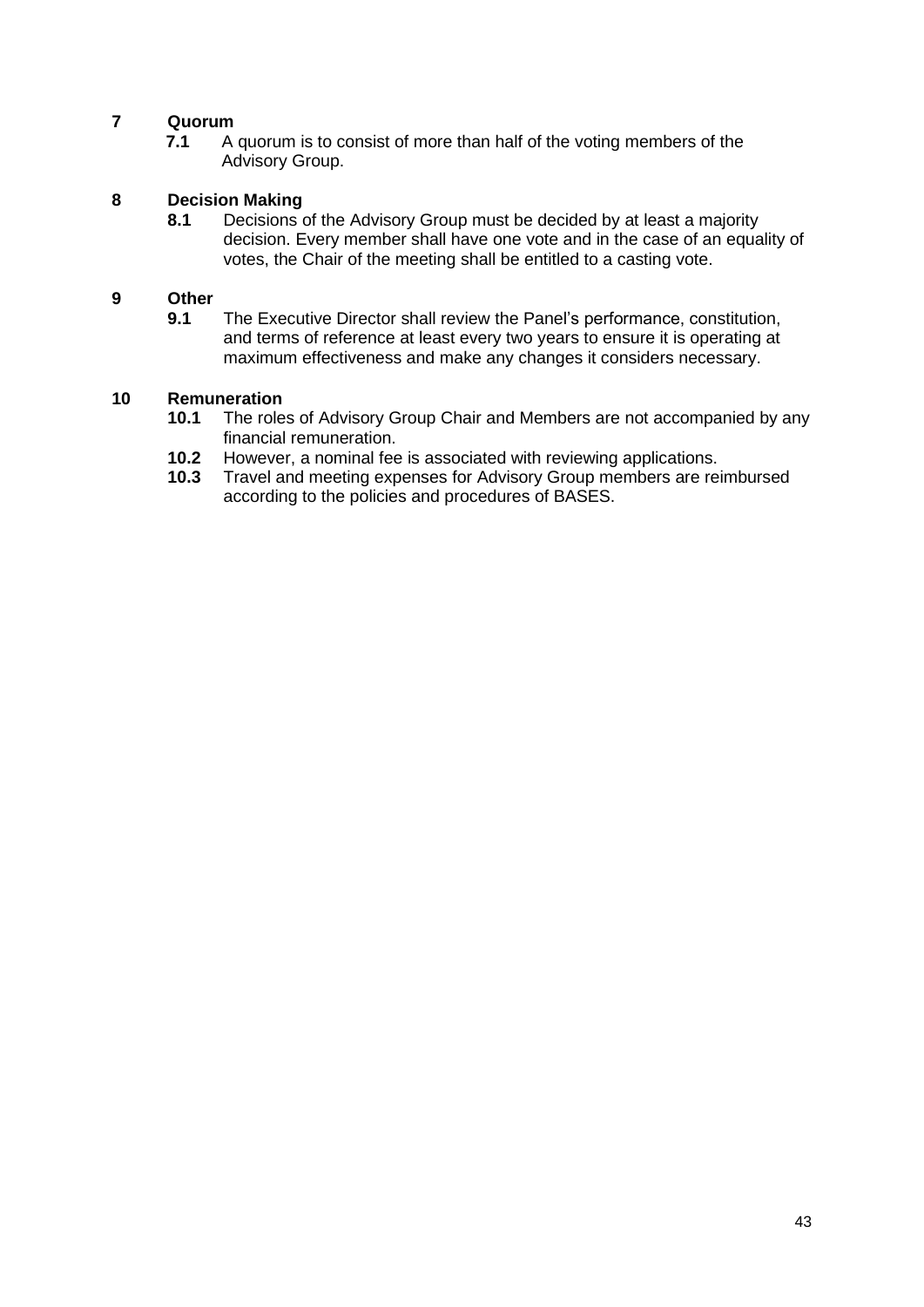# <span id="page-43-0"></span>**Terms of Reference Appendix AG8 Laboratory Accreditation Advisory Group**

## **1 Purpose**

1.1 To be responsible for all aspects of the BASES Laboratory Accreditation scheme, including quality assurance and reviewing.

## **2 Role**

The Laboratory Accreditation Advisory Group (herein after referred to as 'the Advisory Group') should carry out the duties below as appropriate. The Advisory Group shall:

- 2.1 Review accreditation and re-accreditation applications and provide feedback against set criteria.
- 2.2 Be responsible for maintaining and developing the reputation and profile of BASES Lab Accreditation.
- 2.3 Periodically determine whether the service meets end users' expectations.
- 2.4 Support the BASES Operational Team with any technical queries regarding the accreditation process, dealing with issues as and when they arise.

## **3 Authority**

**3.1** The Advisory Group shall have the delegated authority to review and update the criteria for BASES Lab accreditation.

## **4 Reporting**

- **4.1** The Advisory Group Chair shall report to the Professional Standards Committee on all matters within the Advisory Group's duties and responsibilities.
- **4.2** Details of successful endorsement and re-endorsement will be published in The Sport and Exercise Scientist.
- **4.3** The Advisory Group shall also produce an annual report about its activities, to be included in the Association's Annual Review.

## **5 Frequency of Meetings**

- **5.1** The Advisory Group shall normally meet two times a year, normally via conference call, and otherwise as required.
- **5.2** Additional deliberations may be conducted via e-mail between meetings, as required.

- **6.1** Recruitment onto the Advisory Group will be through open recruitment.
- **6.2** Appointments will be confirmed by the Executive Director.
- **6.3** The Advisory Group will normally comprise of seven members.
- **6.4** The Chair will be appointed from the membership of the Advisory Group.
- **6.5** In the absence of the Advisory Group Chair, the remaining members present shall elect one of themselves to chair the meeting.
- **6.6** Only members of the Advisory Group have the right to vote at meetings.
- **6.7** The BASES Senior Admin Officer will provide administrative support to the Advisory Group.
- **6.8** Appointed members shall normally hold post for a four-year period.
- **6.9** Members will be eligible to renew their position subject to approval by the Executive Director.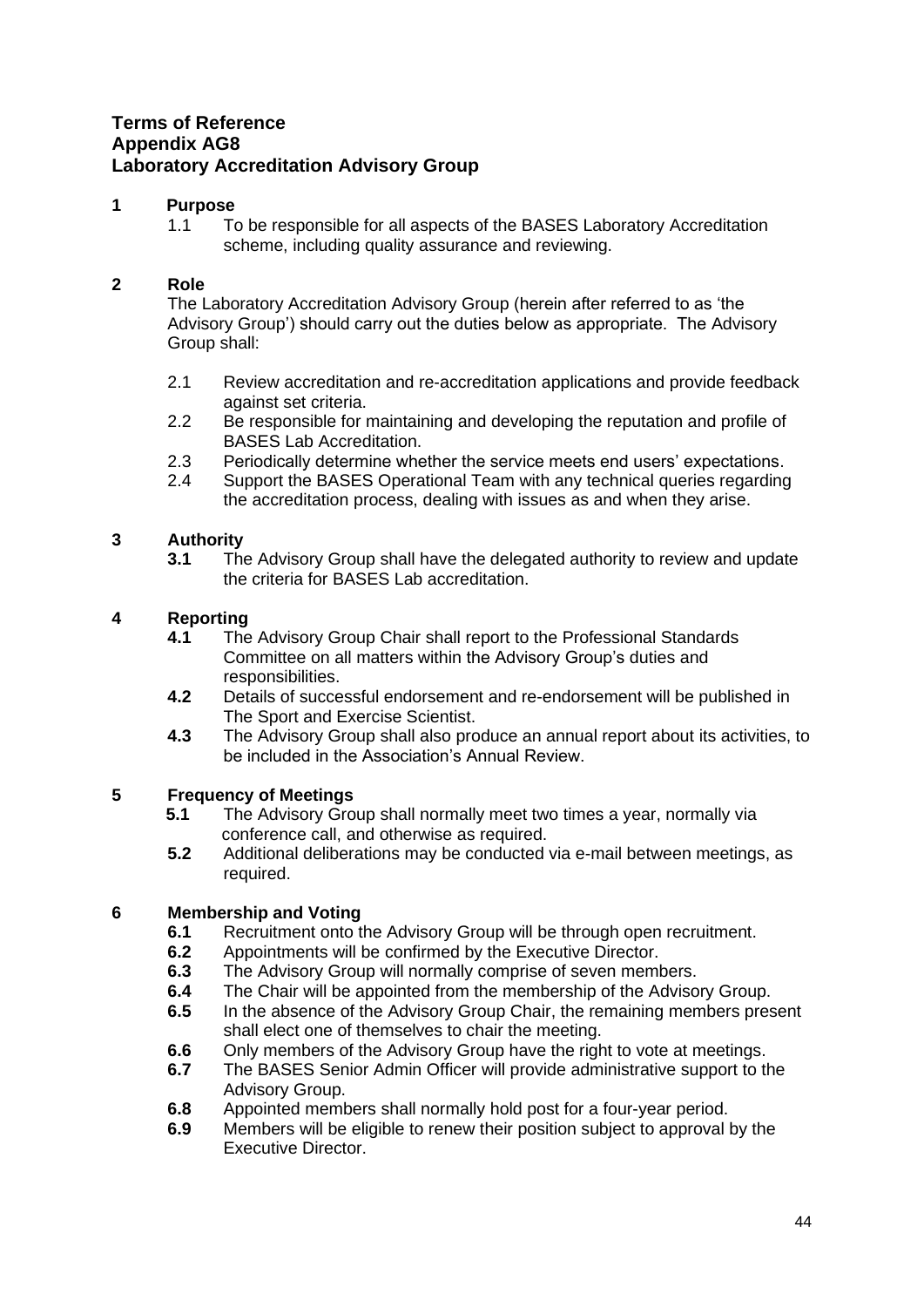**7.1** A quorum is to consist of more than half of the voting members of the Advisory Group.

# **8 Decision Making**

**8.1** Decisions of the Advisory Group must be decided by at least a majority decision. Every member shall have one vote and in the case of an equality of votes, the Chair of the meeting shall be entitled to a casting vote.

## **9 Other**

**9.1** The Executive Director shall review the Panel's performance, constitution, and terms of reference at least every two years to ensure it is operating at maximum effectiveness and make any changes it considers necessary.

- **10.1** The roles of Advisory Group Chair and Members are not accompanied by any financial remuneration.
- **10.2** However, a nominal fee is associated with reviewing applications and for undertaking site visits.
- **10.3** Travel and meeting expenses for Advisory Group members are reimbursed according to the policies and procedures of BASES.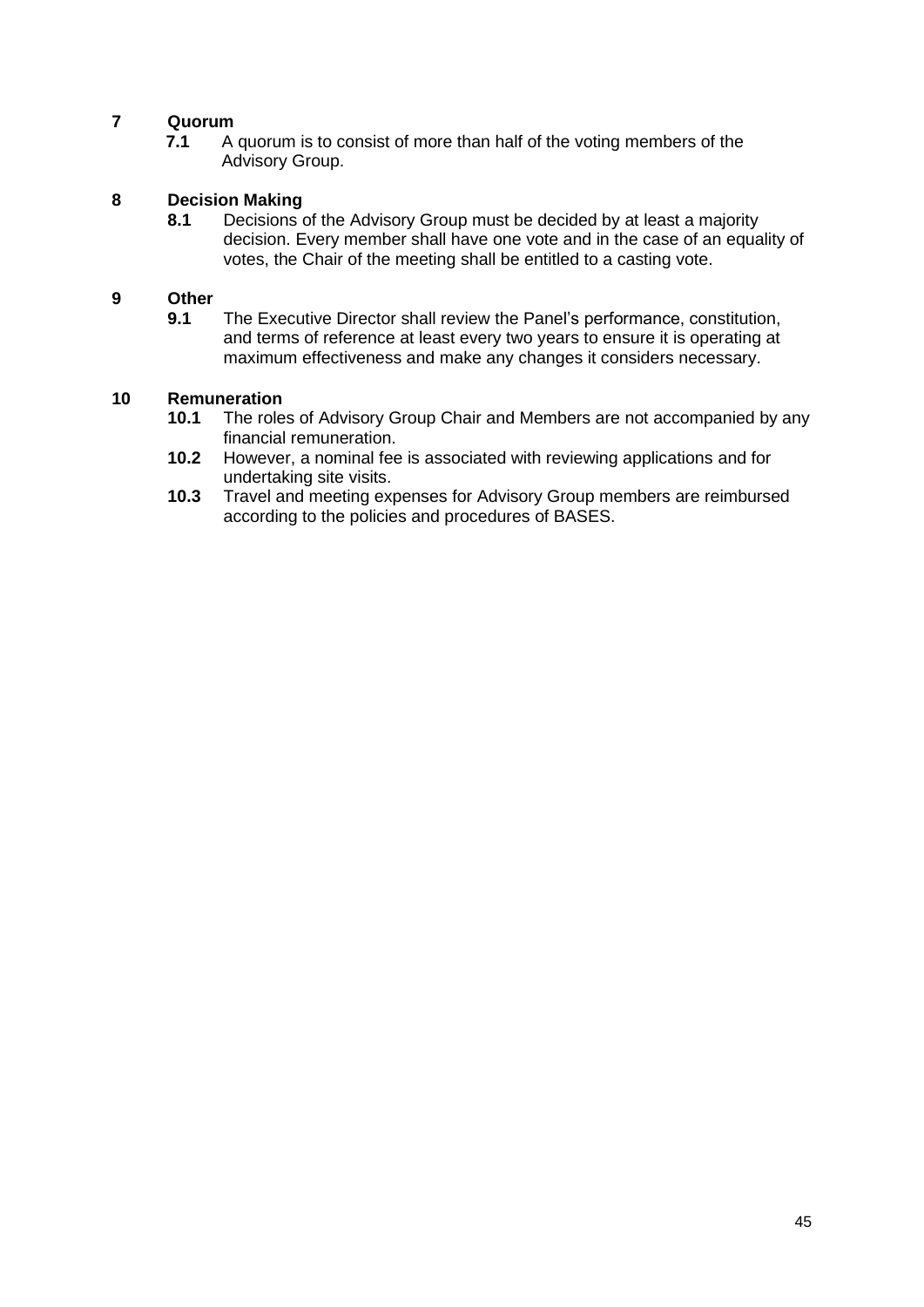## <span id="page-45-0"></span>**Terms of Reference Appendix AG9 Student Advisory Group**

## **1 Purpose**

- **1.1** To support the Board in their responsibilities for the quality of the BASES student experience
- **1.2** To provide a regular opportunity for student members to raise issues of concern or importance as they relate to the BASES experience.

## **2 Role**

The Student Advisory Group (herein after referred to as 'the Advisory Group') should carry out the duties below as appropriate. The Advisory Group shall:

- **2.1** Advise the Executive Director on strategic activity in support of an excellent student membership experience, with emphasis on student opportunities, student engagement and the learning environment BASES provides.
- **2.2** Support the Executive Director in developing action plans to enhance the student BASES experience.
- **2.3** Monitor the churn between student- to full professional membership following graduation and identify solutions to reduce the level.
- **2.4** Receive and monitor student satisfaction surveys (via the main member satisfaction survey) offering ideas on any issues where satisfaction appears to be falling, or otherwise gives cause for concern.
- **2.5** Provide a forum for discussing and monitoring collaborative progress against agreed actions on the key priorities of the student membership.
- **2.6** Commission new work to help address shared priorities through establishing task and finish groups.
- **2.7** Have oversight of the mechanisms and systems which enables student members to provide feedback on all aspects of their BASES experience.
- **2.8** To benchmark the BASES student experience against competitors and best practice within the science sector, sharing what learnings can be brought from the higher rated ones.
- **2.9** To support the local organising committee for the annual Student conference, which is a key point at which students connect with BASES. The Advisory Group may provide an annual update on how well the conference was attended, key points of engagement, etc.

## **3 Authority**

5.1 The Advisory Group has the delegated authority to recommend actions to enhance the BASES student experience.

## **4 Reporting**

- **4.1** The Advisory Group Chair shall report to the Stakeholder Committee on all matters within the Advisory Group's duties and responsibilities.
- **4.2** The Advisory Group shall also produce an annual report about its activities, to be included in the Association's Annual Review.

## **5 Frequency of Meetings**

- **5.1** The Advisory Group shall meet at least three times a year, normally via conference call, and otherwise as required.
- **5.2** Additional deliberations may be conducted via e-mail between meetings, as required.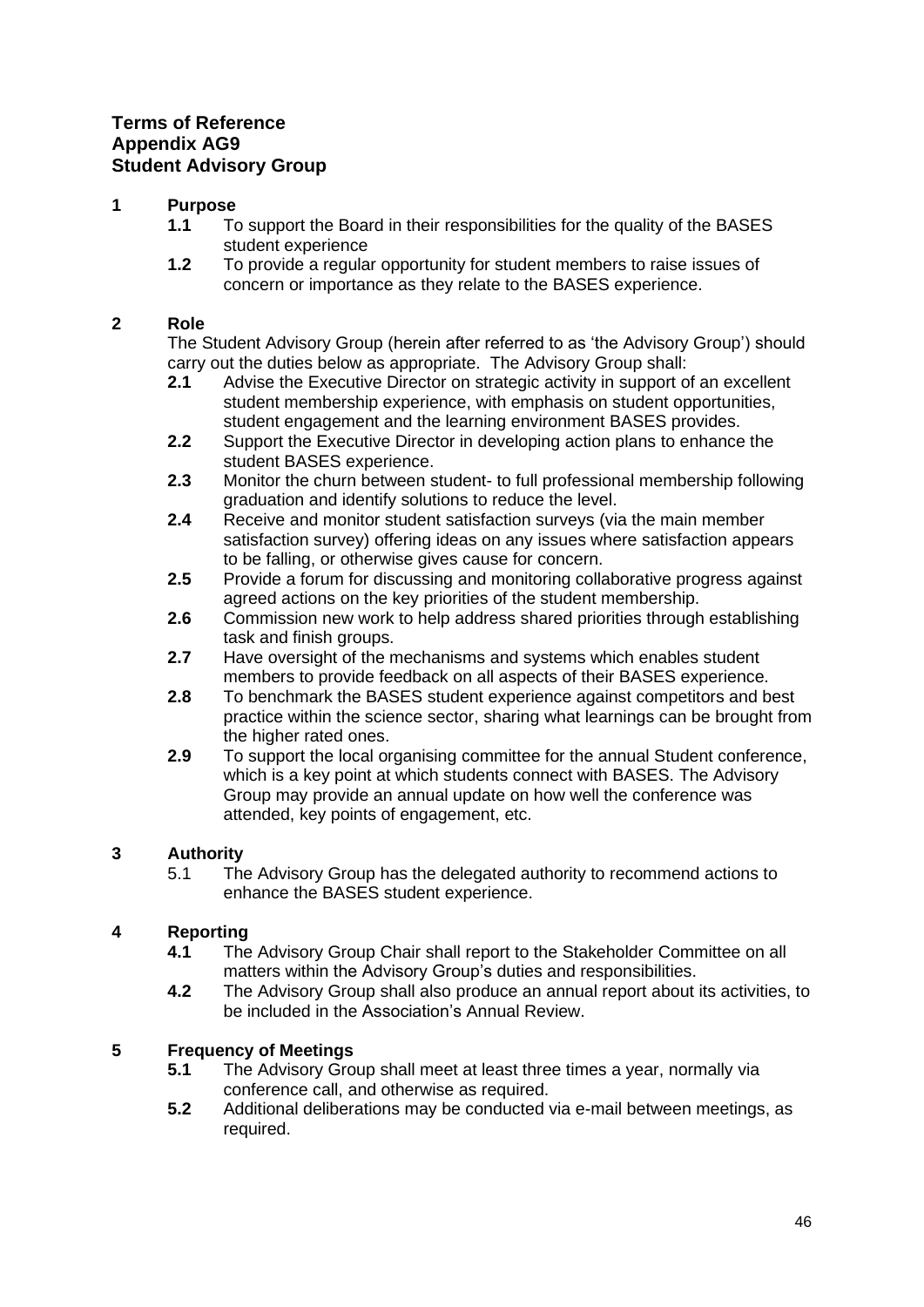## **6 Membership and Voting**

- **6.1** Recruitment onto the Advisory Group will be through open recruitment.
- **6.2** Appointments will be confirmed by the Executive Director.
- **6.3** The Advisory Group will normally comprise of up to 10 members, drawn from all five divisions, including one Undergraduate and one Postgraduate member per division.
- **6.4** The Chair will be appointed from the membership of the Advisory Group.
- **6.5** In the absence of the Advisory Group Chair, the remaining members present shall elect one of themselves to chair the meeting.
- **6.6** Only members of the Advisory Group have the right to vote at meetings.
- **6.7** The BASES Marketing and Communications Manager will sit on the Advisory Group as an ex-officio member and will provide secretarial support to the Advisory Group.
- **6.8** Appointed members shall normally hold post for a two-year period.
- **6.9** Members will be eligible to renew their position subject to approval by the Executive Director.

#### **7 Quorum**

**7.1** A quorum is to consist of more than half of the voting members of the Committee.

#### **8 Decision Making**

**8.1** Decisions of the Advisory Group must be decided by at least a majority decision. Every member shall have one vote and in the case of an equality of votes, the Chair of the meeting shall be entitled to a casting vote.

#### **9 Other**

**9.1** The Executive Director shall review the Advisory Group's performance, constitution, and terms of reference at least every two years to ensure it is operating at maximum effectiveness and make any changes it considers necessary.

- **10.1** The roles of Advisory Group Chair and Members are not accompanied by any financial remuneration.
- **10.2** Travel, meeting and conference-attendance expenses for Advisory Group members are reimbursed according to the policies and procedures of BASES.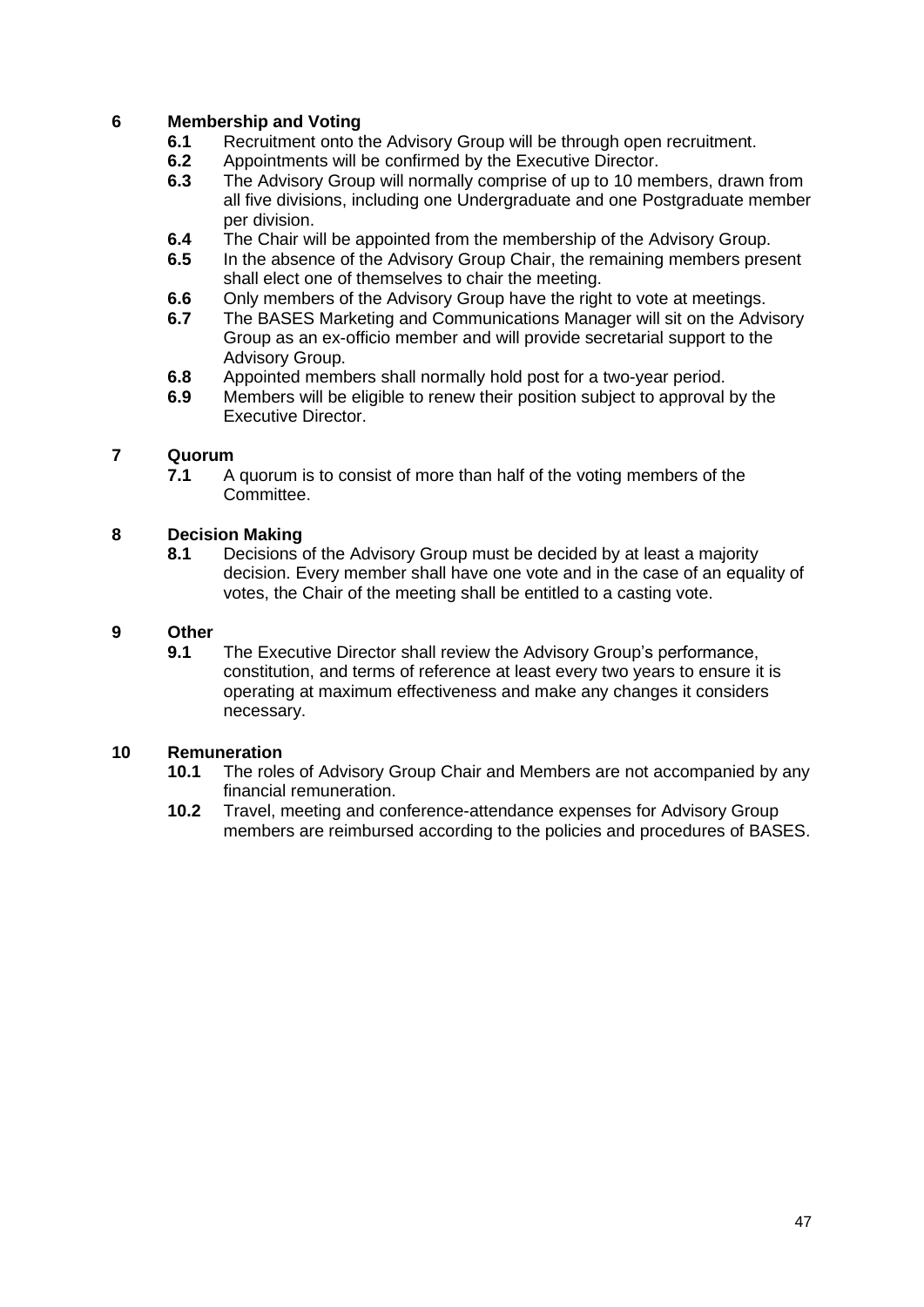# **Terms of Reference Appendix AG10 Heads of Department Advisory Group**

# **1 Purpose**

<span id="page-47-0"></span>1.1 To be responsible for the technical content and planning of the annual Heads of Department event.

## **2 Role**

The Heads of Department Advisory Group (herein after referred to as 'the Advisory Group') should carry out the duties below as appropriate. The Advisory Group shall:

- 2.1 Consider key topics, themes, and speakers.
- 2.2 Confirm the Keynote speakers and Invited Guest Speakers, liaising with them over their involvement in the event delivery.
- 2.3 Attend the annual Heads of Department event and chair any sessions.
- 2.4 Contribute to a debrief of the event, making recommendations for the successful planning of the next annual event.

## **3 Authority**

**3.1** The Advisory Group shall have the delegated authority to consider and confirm the invited Guest Speakers for the annual event.

## **4 Reporting**

- **4.1** The Advisory Group Chair shall report to the Stakeholder Committee on all matters within the Advisory Group's duties and responsibilities.
- **4.2** Details of confirmed speakers and programme overview will be included within The Sport and Exercise Scientist.
- **4.3** Details of the annual Heads of Department event will be included in the Association's Annual Review.

#### **5 Frequency of Meetings**

- **5.1** The Advisory Group shall meet at least two times a year, normally via conference call, and otherwise as required.
- **5.2** Additional deliberations may be conducted via e-mail, as required.

## **6 Membership and Voting**

- **6.1** Recruitment onto the Advisory Group will be through open recruitment.
- **6.2** Appointments will be confirmed by the Executive Director.
- **6.3** The Advisory Group will normally comprise of up to seven members, covering a broad range of expertise and disciplines.
- **6.4** The Chair will be appointed from the membership of the Advisory Group.
- **6.5** In the absence of the Advisory Group Chair, the remaining members present shall elect one of themselves to chair the meeting.
- **6.6** Only members of the Advisory Group have the right to vote on issues.
- **6.7** The BASES Administrator will provide administrative support to the Advisory Group.
- **6.8** Appointed members shall normally hold post for a two-year period.
- **6.9** Members will be eligible to renew their position subject to approval by the Executive Director

## **7 Quorum**

**7.1** A quorum is to consist of more than half of the voting members of the Advisory Group.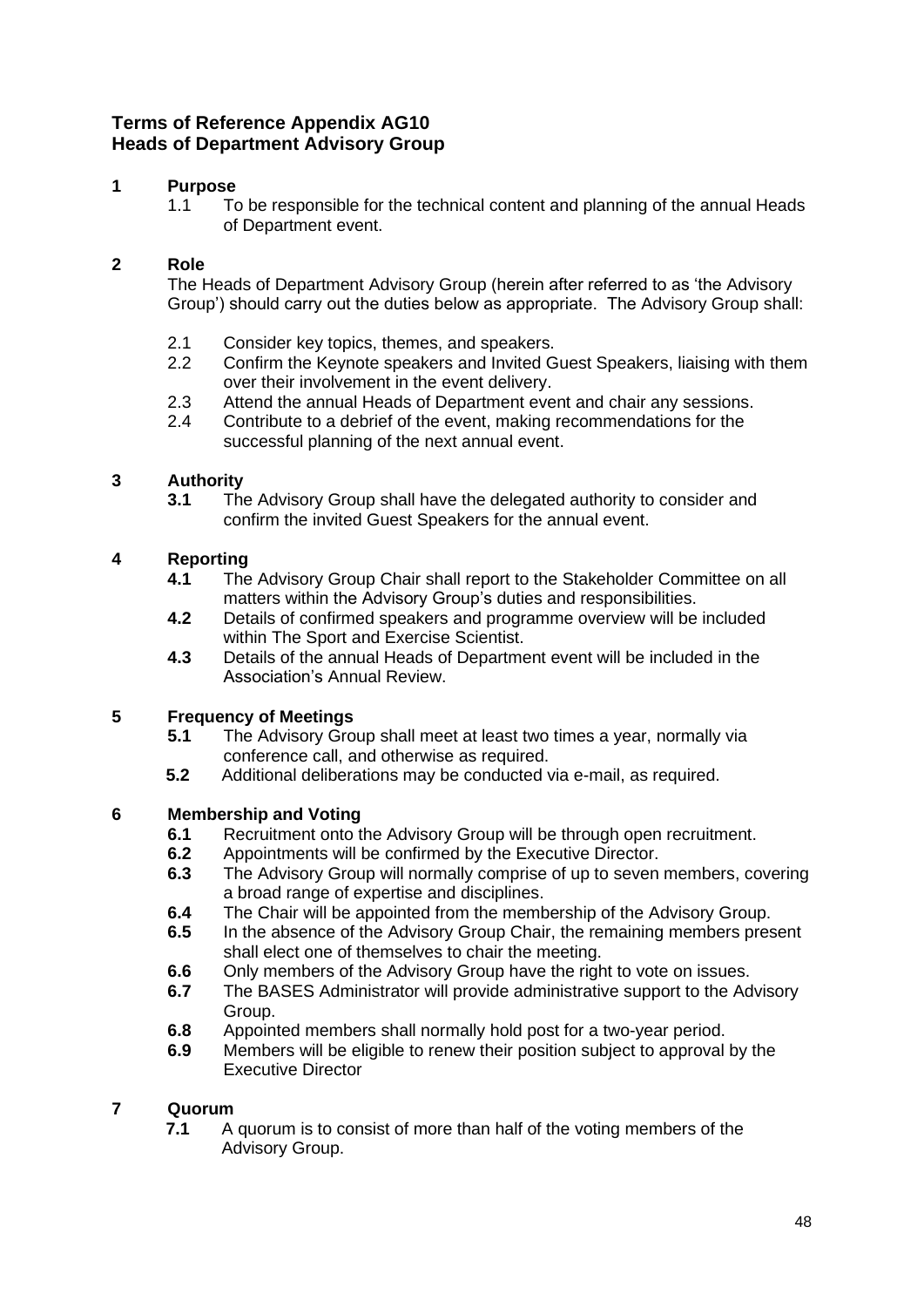## **8 Decision Making**

**8.1** Decisions of the Advisory Group must be decided by at least a majority decision. Every member shall have one vote and in the case of an equality of votes, the Chair of the meeting shall be entitled to a casting vote.

# **9 Other**

**9.1** The Executive Director shall review the Advisory Group's performance, constitution, and terms of reference at least every two years to ensure it is operating at maximum effectiveness and make any changes it considers necessary.

- **10.1** The roles of Advisory Group Chair and Members are not accompanied by any financial remuneration.
- **10.2** Travel, meeting and conference-attendance expenses for Advisory Group members are reimbursed according.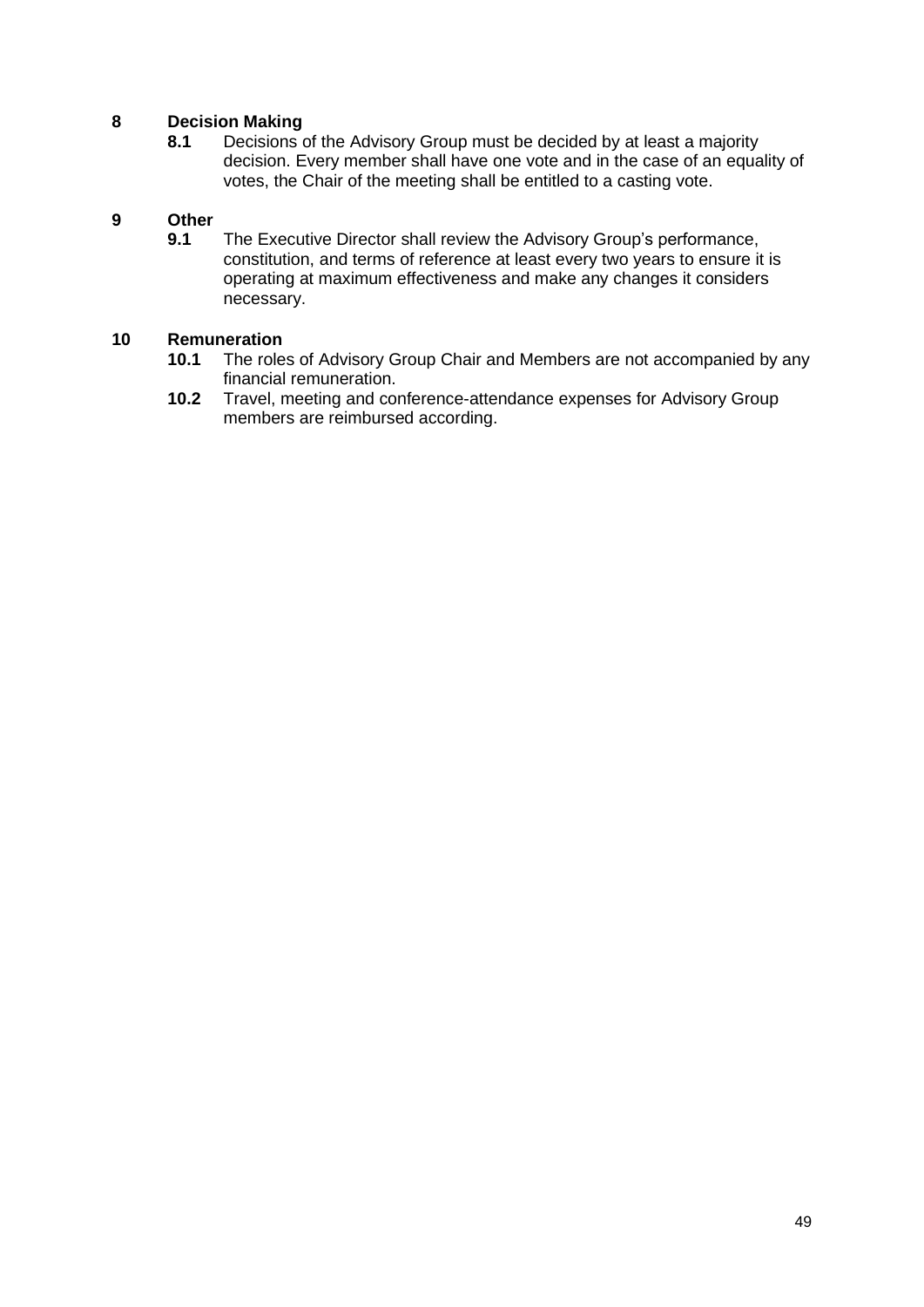## <span id="page-49-0"></span>**Terms of Reference Appendix AG11 The Sport and Exercise Scientist Editorial Group**

#### **1 Purpose**

**1.1** To shape the coverage and content of each issue of The Sport and Exercise Scientist, and provide guidance on how The Sport and Exercise Scientist can best serve readers' interests and contribute to CPD.

#### **2 Role**

The Sport and Exercise Scientist (TSES) Editorial Advisory Group (herein after referred to as 'Editorial Group') should carry out the duties below as appropriate. The Advisory Group shall:

- 2.1 Shape the content of four editions of TSES each year Spring, Summer, Autumn and Winter.
- 2.2 Engage with the Division Chair and Division CPD Rep over proposed articles.
- 2.3 Meet BASES members' CPD needs.
- 2.4 Build the Association's brand.

## **3 Authority**

3.1 The Editorial Group is accountable to the BASES Board and shall have the delegated authority to consider and confirm the content for all TSES editions.

## **4 Reporting**

- **4.1** The Editor of TSES shall report to the Learning & Development Committee on all matters within the Editorial Group's duties and responsibilities.
- **4.2** The Editorial Group shall produce an annual report about its activities, to be included in the Association's Annual Review.

#### **5 Frequency of Meetings**

- **5.1** The Editorial Group shall generally meet four times a year, normally via conference call, and otherwise as required.
- **5.2** An annual face-to-face meeting may take place, if required.
- **5.3** Additional deliberations may be conducted via e-mail between meetings, as required.

- **6.1** Recruitment of TSES Editor will be through open recruitment.<br>**6.2** The Appointments and Remuneration Committee will appoint
- **6.2** The Appointments and Remuneration Committee will appoint TSES Editor, who will Chair the Editorial Group.
- **6.3** Appointments onto the Editorial Group will be confirmed by TSES Editor.
- **6.4** The Editorial Group will normally comprise of approximately 14 individuals with Division-specific expertise and a Book and Resource Review Editor.
- **6.5** In the absence of the Editorial Group Chair, the remaining members present shall elect one of themselves to chair the meeting.
- **6.6** Only members of the Editorial Group have the right to vote at meetings.
- **6.7** The Chair shall record the notes / actions of the meetings, before sharing them with the Editorial Group.
- **6.8** Appointed members shall normally hold post for a three-year period.
- **6.9** Members will be eligible to renew their position subject to approval by the Executive Director.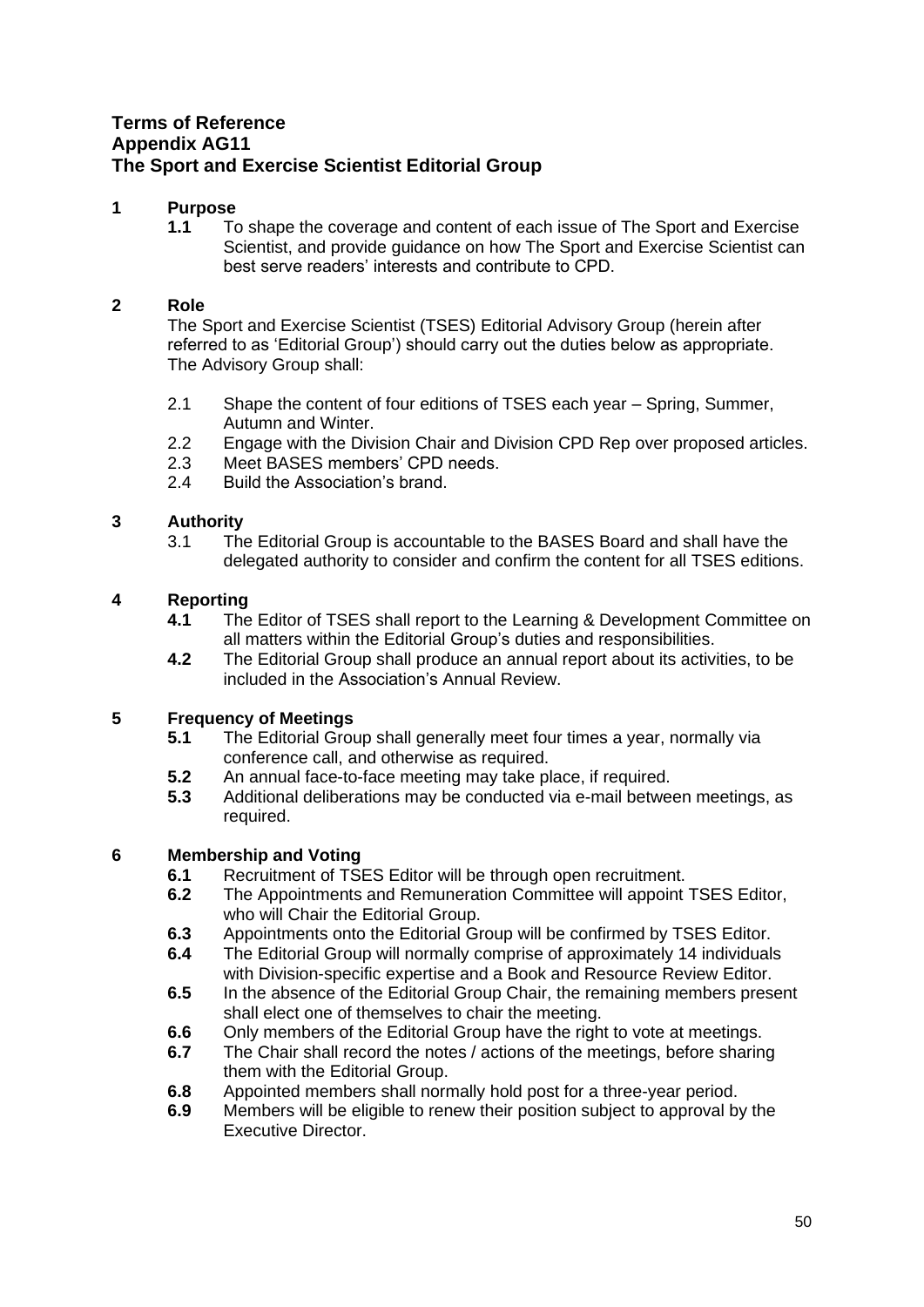**7.1** A quorum is to consist of more than half of the voting members of the Editorial Group.

# **8 Decision Making**

**8.1** Decisions of the Editorial Group must be decided by at least a majority decision. Every member shall have one vote and in the case of an equality of votes, the Chair of the meeting shall be entitled to a casting vote.

#### **9 Other**

**9.1** The Executive Director shall review the Editorial Group's performance, constitution, and terms of reference at least every two years to ensure it is operating at maximum effectiveness and make any changes it considers necessary.

- 10.1 TSES Editor is a salaried consultant position.<br>**10.2** The roles of Editorial Group members are not
- **10.2** The roles of Editorial Group members are not accompanied by any financial remuneration.
- **10.3** Travel and meeting expenses for TSES Editorial Group members are reimbursed according to the policies and procedures of BASES.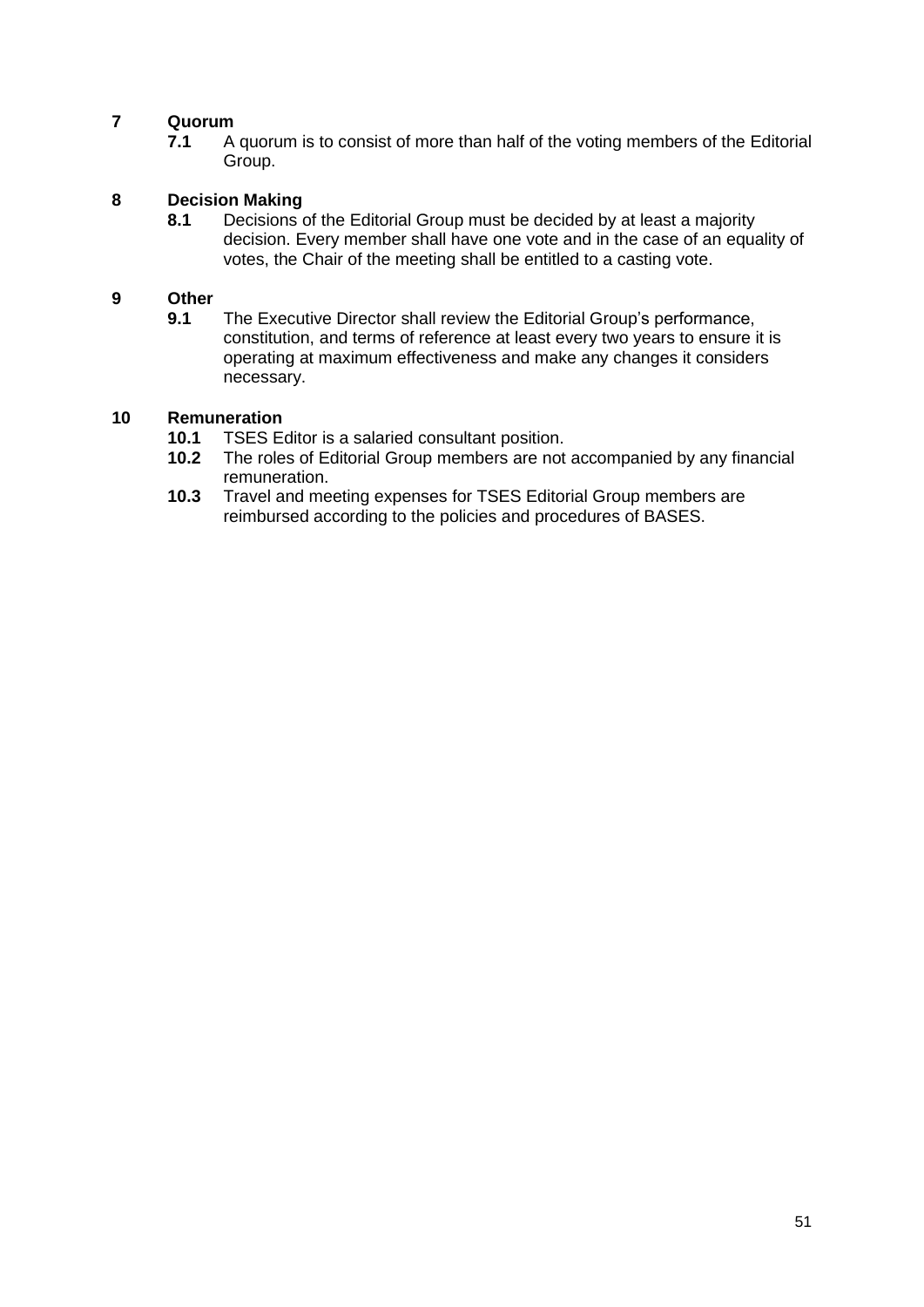## <span id="page-51-0"></span>**Terms of Reference Appendix AG12 BASES Conference Planning Group** (formerly the Scientific Programme Committee)

## **1 Purpose**

1.1 To be responsible for the technical content and planning of the annual BASES Conference.

## **2 Role**

The BASES Conference Planning Group (herein after referred to as 'the Planning Group') should carry out the duties below as appropriate. The Planning Group shall:

- 2.1 Consider key topics, themes, and speakers.<br>2.2 Engage with the BASES Divisions regarding
- Engage with the BASES Divisions regarding the planning of the Conference and the draft topics and speakers.
- 2.3 Confirm the Keynote speakers and Invited Guest Speakers, liaising with them over their involvement in the Conference delivery.
- 2.4 Review, score and rank all member-invite session applications so that the highest scoring one(s) can be invited to present that year.
- 2.5 Attend the annual Conference and chair the invited Keynote and Parallel invited symposia sessions.
- 2.6 Attend a de-brief session and make recommendations for the successful planning of the next annual Conference.

## **3 Authority**

**3.1** The Planning Group shall have the delegated authority to consider and confirm the invited Guest Speakers for the annual Conference.

## **4 Reporting**

- **4.1** The Planning Group Chair shall report to the Learning & Development Committee on all matters within the Planning Group's duties and responsibilities.
- **4.2** Details of confirmed speakers and the programme overview will be included within The Sport and Exercise Scientist.
- **4.3** Details of the annual Conference will be included in the Association's Annual Review.

## **5 Frequency of Meetings**

- **5.1** The Planning Group shall normally meet a minimum of four times a year, mainly via conference call, but also in person at the annual conference.
- **5.2** Additional deliberations may be conducted via e-mail, as required.

- **6.1** Recruitment onto the Planning Group will be through open recruitment.
- **6.2** Appointments will be confirmed by the Executive Director.
- **6.3** The Planning Group will normally comprise of up to seven members, covering a broad range of expertise and disciplines.
- **6.4** The Chair will be appointed from the membership of the Planning Group.
- **6.5** In the absence of the Planning Group Chair, the remaining members present shall elect one of themselves to chair the meeting.
- **6.6** Only members of the Planning Group have the right to vote at meetings.
- **6.7** The BASES Executive Director will sit on the Planning Group as an ex-officio member and shall provide operational support.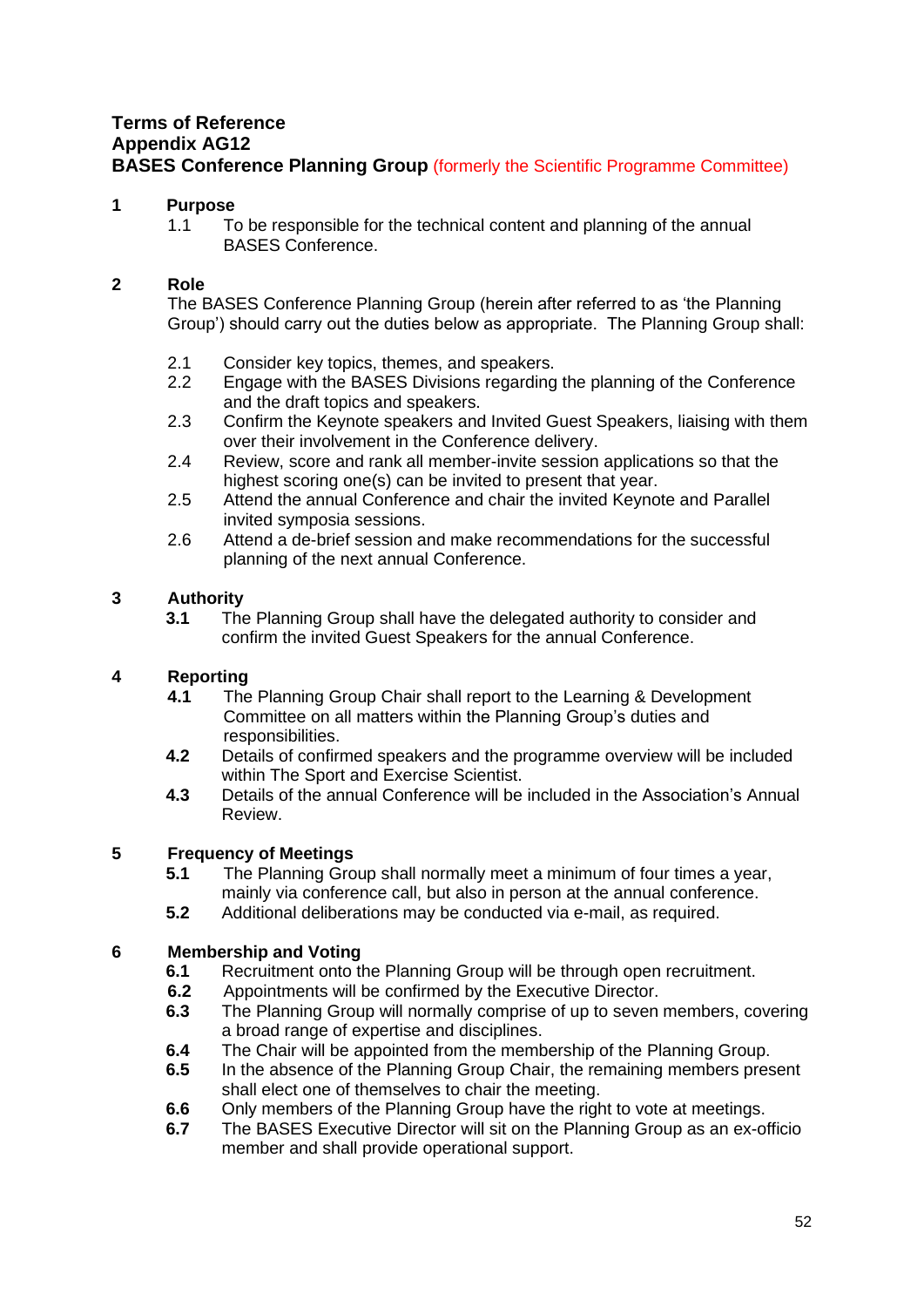- **6.8** The Chair / Executive Director shall record the notes / actions of the meetings, before sharing them with the Planning Group.
- **6.9** Appointed members shall normally hold post for a two-year period.<br>**6.10** Members will be eligible to renew their position subject to approval
- **6.10** Members will be eligible to renew their position subject to approval by the Executive Director.

**7.1** A quorum is to consist of more than half of the voting members of the Planning Group.

#### **8 Decision Making**

**8.1** Decisions of the Planning Group must be decided by at least a majority decision. Every member shall have one vote and in the case of an equality of votes, the Chair of the meeting shall be entitled to a casting vote.

#### **9 Other**

**9.1** The Executive Director shall review the Planning Group's performance, constitution, and terms of reference at least every two years to ensure it is operating at maximum effectiveness and make any changes it considers necessary.

- **10.1** The roles of Planning Group Chair and Members are not accompanied by any financial remuneration.
- **10.2** Travel, meeting and conference-attendance expenses for Planning Group members are reimbursed according to the policies and procedures of BASES.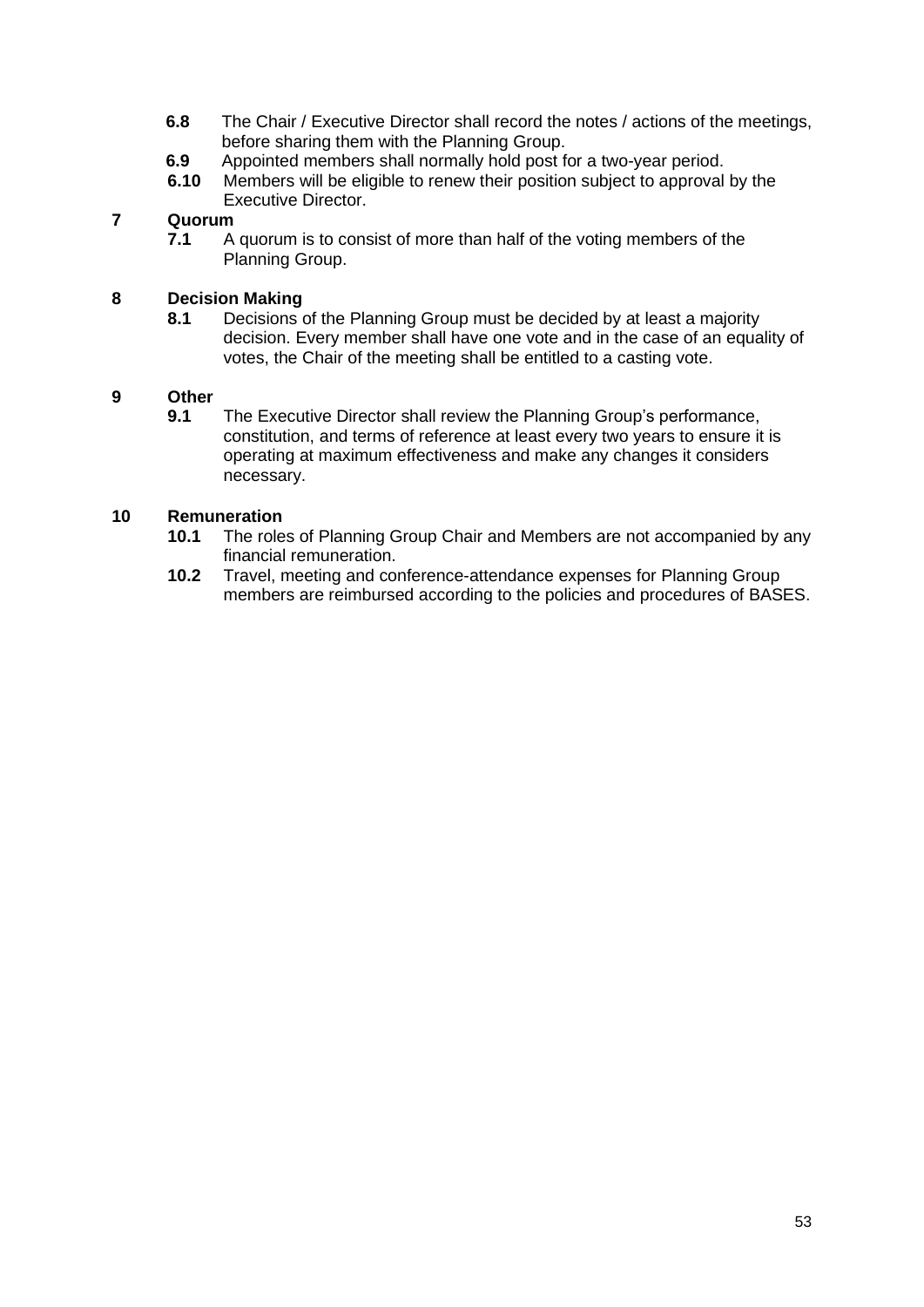# <span id="page-53-0"></span>**Terms of Reference Appendix AG13 CPD Advisory Group**

## **1 Purpose**

- **1.1** To promote and facilitate good practice in all aspects of education, training, and professional development for BASES members.
- **1.2** To provide a Spring-Summer and Autumn-Winter workshop and webinar programme.

## **2 Role**

The CPD Advisory Group (herein after referred to as 'the Advisory Group') should carry out the duties below as appropriate. The Advisory Group shall:

- 2.1 Develop and promote a BASES Spring-Summer and Autumn-Winter CPD programme. The overall annual programme should normally comprise two workshops and two webinars per each division.
- 2.2 In developing the programme, the Advisory Group should liaise with Divisions, Special Interest Groups, BASES members and other professional associations. The workshops and webinars need to cater for those on Supervised Experience, accredited individuals and other BASES members who may not be seeking accreditation.
- 2.3 Proactively seek individuals to run workshops and webinars.
- 2.4 Provide advice to individuals volunteering to run workshops and webinars.
- 2.5 Provide feedback on the quality of submitted formal proposals.
	- 2.5.1 whether the topic area is one of interest and it is worth submitting a formal proposal.
	- 2.5.2 whether the programme is likely to be of interest to BASES members.
	- 2.5.3 whether the presenters are professionally qualified to deliver the programme.
	- 2.5.4 whether the programme has adequate interactive content.
	- 2.5.5 whether the proposal form is written in a style appropriate for promotional purposes.
	- 2.5.6 whether the overall CPD programme is balanced and the scheduling of workshops and webinars is appropriate.
- 2.6 Based on the considerations above, make a decision whether the workshop or webinar should be accepted, deferred to the either the next six-month programme or to the following year, or not accepted, providing constructive feedback that can be provided to the applicant.
- 2.7 Ensure proposals adhere to the *Guide to Hosting a Workshop Guidelines* and *Webinar Presenter Guidelines.*

## **3 Authority**

**3.1** The Advisory Group shall have the delegated authority to plan and promote the suite of CPD events for BASES members across the year.

## **4 Reporting**

- **4.1** The Advisory Group Chair shall report to the Learning & Development Committee on all matters within the Advisory Group's duties and responsibilities.
- **4.2** Details of confirmed CPD events will be placed on the BASES website, in the monthly member newsletter and will be referenced within the 'Diary Dates' section of the Sport and Exercise Scientist.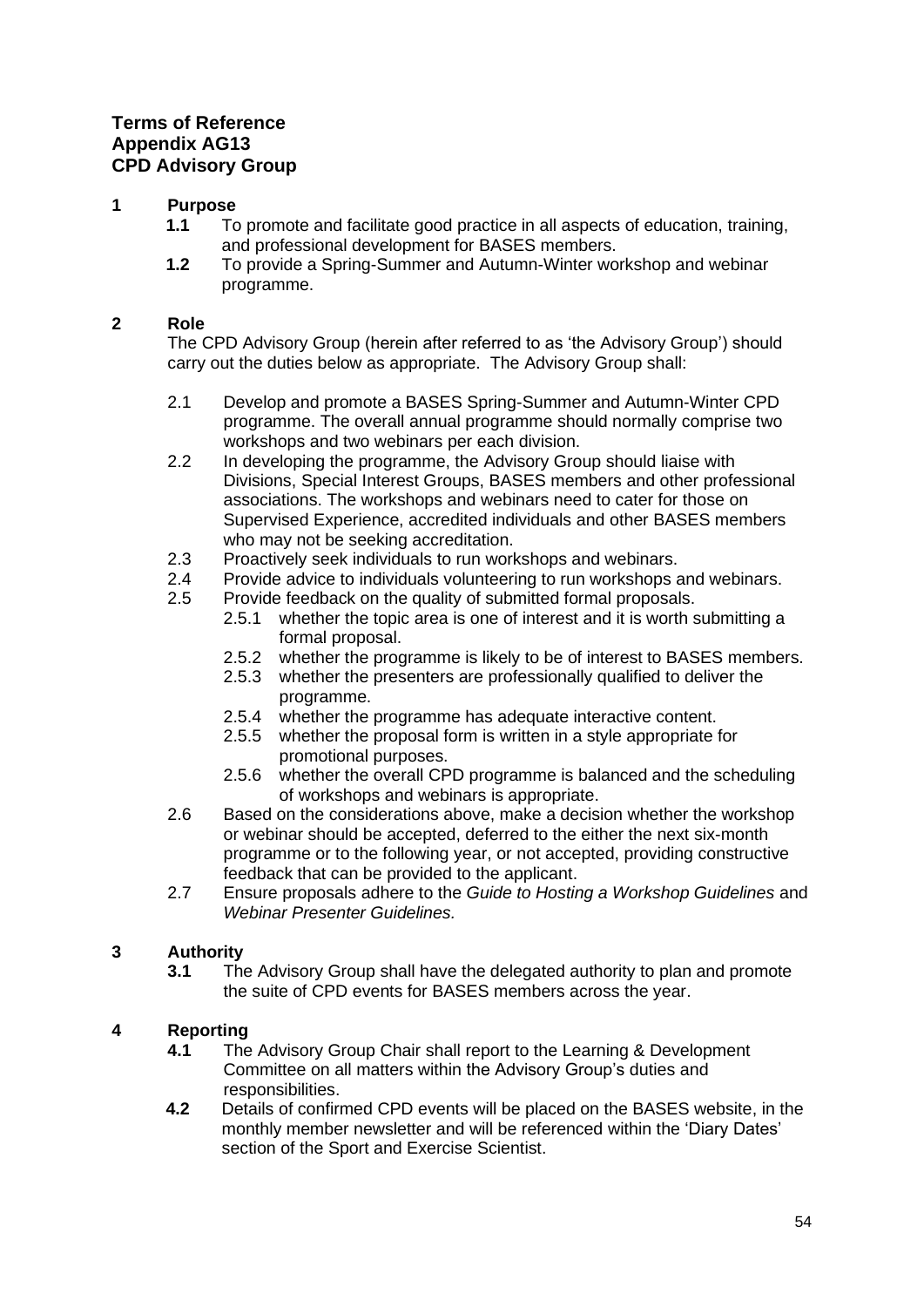## **5 Frequency of Meetings**

- **5.1** The Advisory Group shall meet a minimum of two times a year, normally via conference call,
- **5.2** Additional deliberations may be conducted via e-mail, as required.

#### **6 Membership and Voting**

- **6.1** Recruitment as a CPD Division Representative will be through open recruitment.
- **6.2** The CPD Division Representatives are appointed by the Human Resources, Remuneration and Appointments Committee.
- **6.3** The Advisory Group will normally comprise of the five CPD Division Representatives plus the Lead Presenter of the Supervised Experience / SEPAR core modules.
- **6.4** The Chair will be appointed from the membership of the Advisory Group.
- **6.5** In the absence of the Advisory Group Chair, the remaining members present shall elect one of themselves to chair the meeting.
- **6.6** The BASES Professional Development & Partnerships Manager will sit on the Committee as an ex-officio member.
- **6.7** The BASES Administrator will provide secretarial support to the Advisory Group, recording the notes / actions of the meetings, before sharing them with the Advisory Group.
- **6.8** Only members of the Advisory Group have the right to vote at meetings.
- **6.9** Appointed members shall normally hold post for a two-year period.
- **6.10** Members will be eligible to renew their position subject to approval by the Executive Director.

#### **7 Quorum**

**7.1** A quorum is to consist of more than half of the voting members of the Advisory Group.

#### **8 Decision Making**

**8.1** Decisions of the Advisory Group must be decided by at least a majority decision. Every member shall have one vote and in the case of an equality of votes, the Chair of the meeting shall be entitled to a casting vote.

#### **9 Other**

**9.1** The Executive Director shall review the Advisory Group's performance, constitution, and terms of reference at least every two years to ensure it is operating at maximum effectiveness and make any changes it considers necessary.

- **10.1** The roles of Advisory Group Members are not accompanied by any financial remuneration.
- **10.2** Travel, meeting and conference-attendance expenses for Advisory Group members are reimbursed according to the policies and procedures of BASES.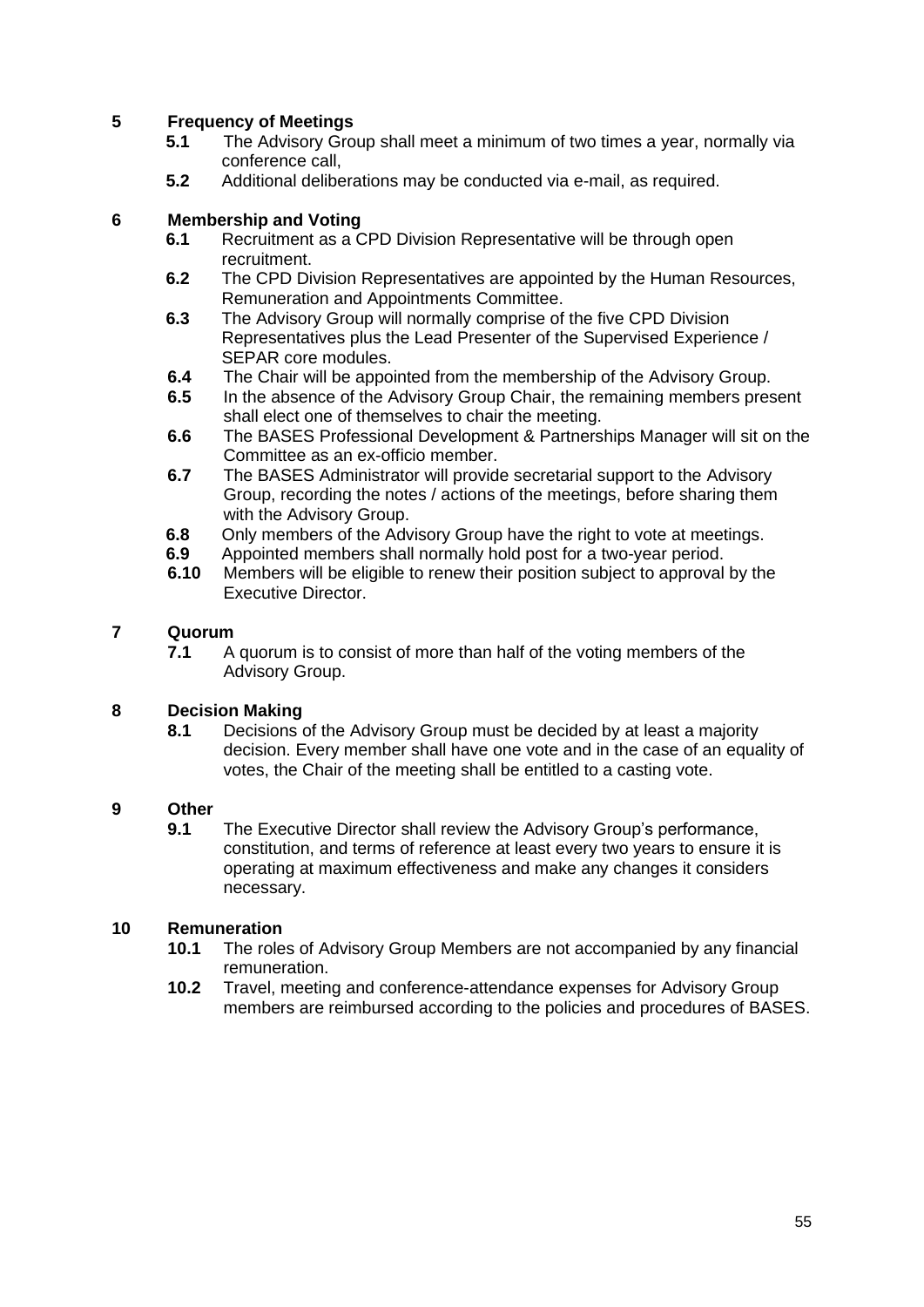## <span id="page-55-0"></span>**Terms of Reference Appendix AG14 Expert Statement Advisory Group**

#### **1 Purpose**

- 1.1 To be responsible for reviewing all Expert Statements which are submitted to BASES twice a year (normally May and October). [There may be exceptional circumstances when statements are submitted and considered outside of these times.]
- 1.2 To be responsible for reviewing all Position Stands which are submitted to BASES.

## **2 Role**

The BASES Expert Statement Advisory Group (herein after referred to as 'the Advisory Group') should carry out the duties below as appropriate. The Advisory Group shall:

- **2.1** Consider the merits of all submitted Expert Statements and Position Stands, including
	- 2.1.1 The importance, impact and interest of the topic.
	- 2.1.2 The role of sport and exercise science within this topic.
	- 2.1.3 The expertise of the development team.
	- 2.1.4 Its uniqueness to existing BASES Expert Statements and Position Stands.
- 2.2 Conduct a review of the Expert Statement and Position Stand and offer feedback as to how the statement / stand can be improved.
- 2.3 Review subsequent iterations of the statement / stand.
- 2.4 Maintain a record of all published BASES Expert Statements and Position Stands, once the BASES Operational Team has collated this.
- 2.5 Determine a review date for all published Expert Statements and Position Stands.
- 2.6 Make recommendations to BASES Board on the removal or updating of all published Expert Statements and Position Stands.
- 2.7 Ensure that the review is completed by the original team, or a new team, if relevant.

## **3 Authority**

**3.1** The Board will formally approve all Expert Statements and Position Stands.

## **4 Reporting**

- **4.1** The Advisory Group Chair shall report to the Learning & Development Committee on all matters within the Advisory Group's duties and responsibilities.
- **4.2** The Expert Statements will be published in The Sport and Exercise Scientist and included on the BASES website.
- **4.3** Position Stands will be promoted and will be published on the BASES website.
- **4.4** Lead authors will be asked to present their Expert Statement within the BASES Annual Conference.

## **5 Frequency of Meetings**

- **5.1** The Advisory Group shall conduct its work remotely, typically twice a year (around submission dates).
- **5.2** Additional deliberations may be conducted via e-mail, as required.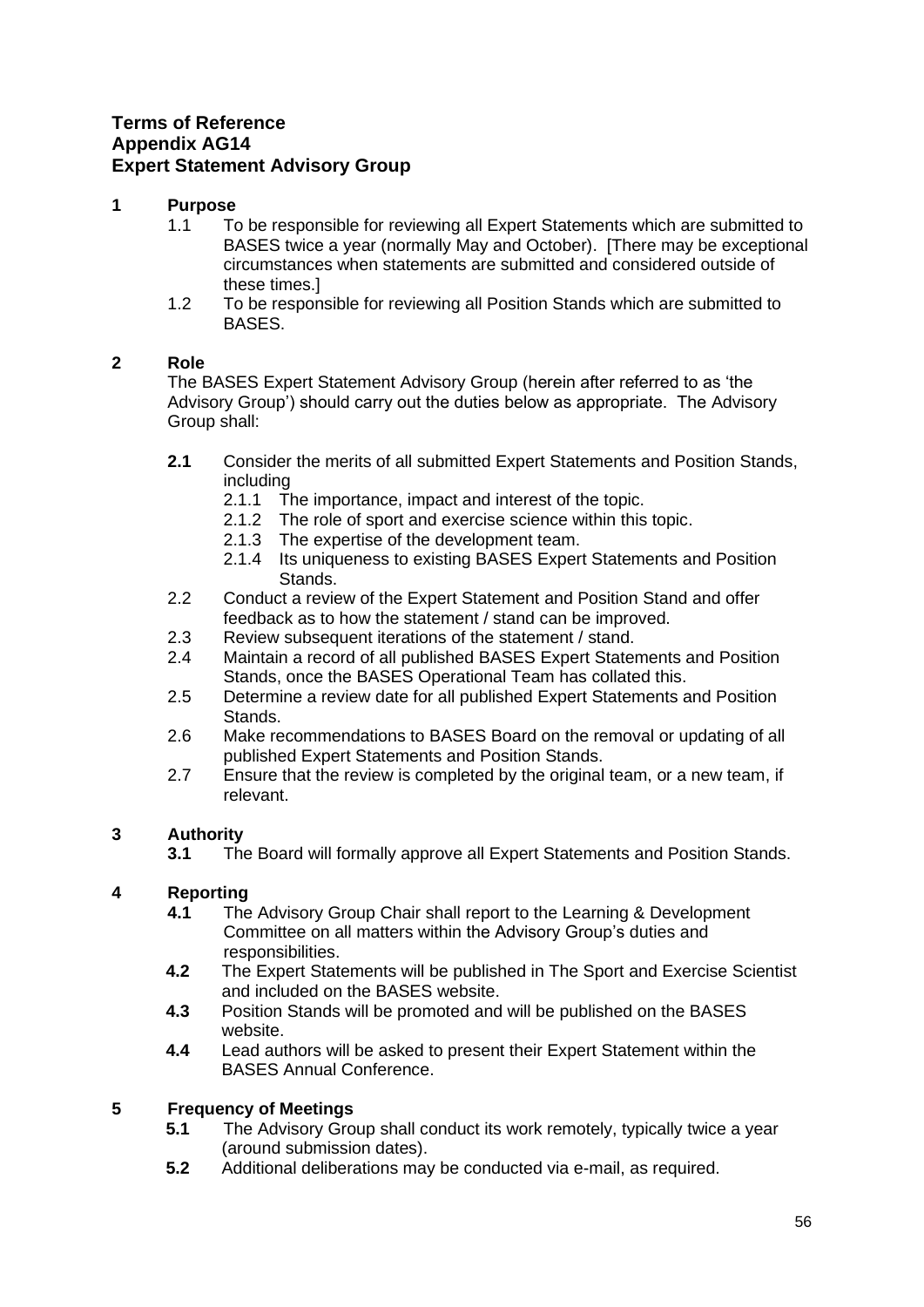## **6 Membership**

- **6.1** Recruitment onto the Advisory Group will be through open recruitment.<br>**6.2** Appointments will be confirmed by members of the Board.
- **6.2** Appointments will be confirmed by members of the Board.<br>**6.3** The Advisory Group will normally comprise of up to five me
- **6.3** The Advisory Group will normally comprise of up to five members, covering a broad range of expertise and disciplines.
- **6.4** Appointed members shall normally hold post for a three-year period.
- **6.5** Members will be eligible to renew their position subject to approval by the Executive Director.

#### **7 Quorum**

**7.1** A quorum is to consist of more than half of the voting members of the Panel.

#### **8 Decision Making**

**8.1** Decisions of the Advisory Group must be decided by at least a majority decision. Every member shall have one vote.

#### **9 Other**

**9.1** The Executive Director shall review the Advisory Group's performance, constitution, and terms of reference at least every two years to ensure it is operating at maximum effectiveness and make any changes it considers necessary.

- **10.1** The roles of Advisory Group Members are not accompanied by any financial remuneration.
- **10.2** Travel and meeting expenses for Panel members are reimbursed according to the policies and procedures of BASES.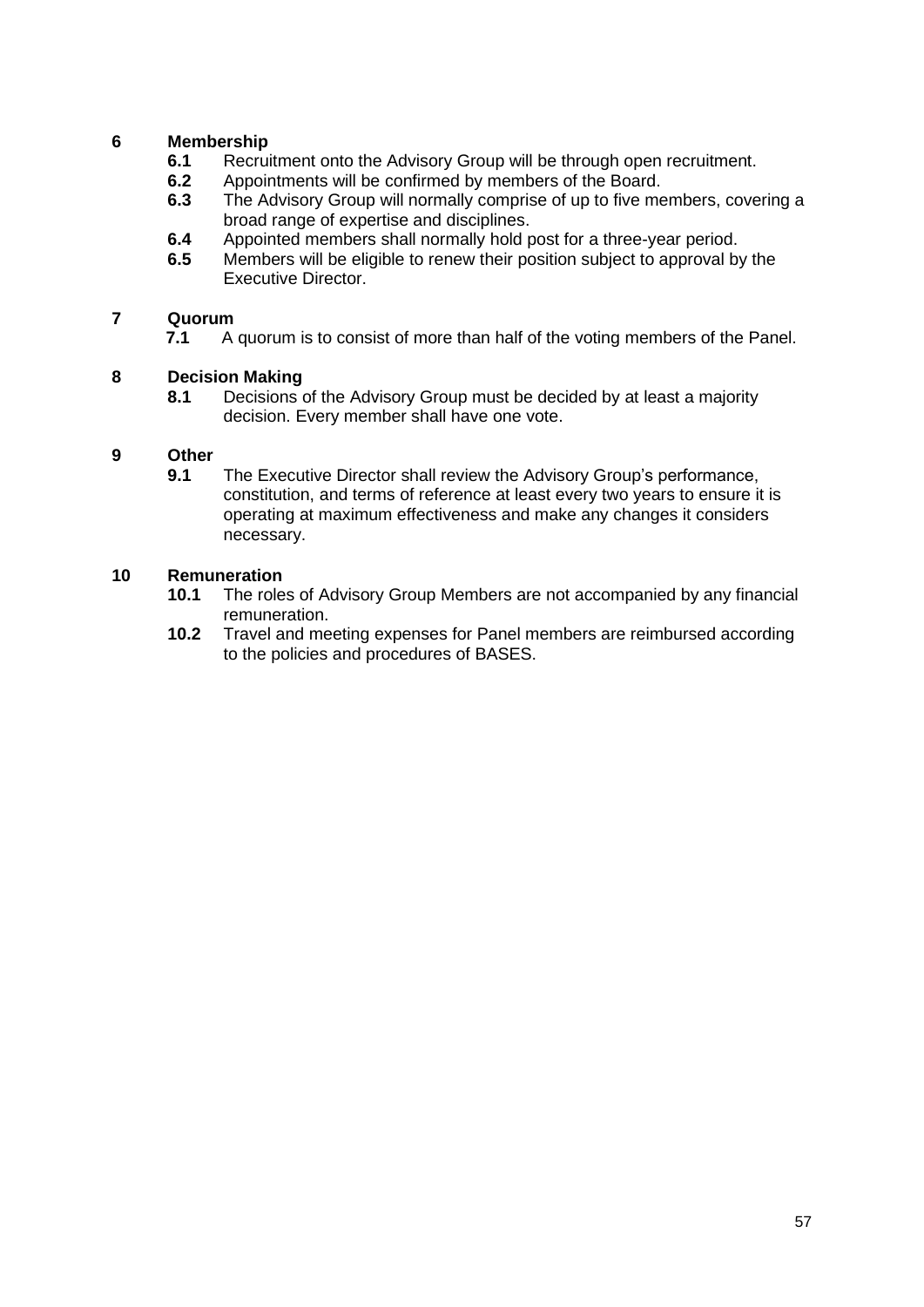## <span id="page-57-0"></span>**Terms of Reference Appendix AG15 Awards Advisory Group**

## **1 Purpose**

- 1.1 To advise on, or determine, such awards, grants, and honours as are referred, or delegated, to it by the BASES Board.
- 1.2 The value of the awards and grants form part of the budget approved by the Board at the start of each financial year.

## **2 Role**

The Awards Advisory Group (herein after referred to as 'the Advisory Group') should carry out the duties below as appropriate. The Advisory Group shall:

- 2.1 review and revise terms of reference for BASES fellowships, awards, and grants.
- 2.2 confirm recipients for BASES fellowships.<br>2.3 select recipients for the BASES awards are
- select recipients for the BASES awards and grants.
- 2.4 draft terms of reference for new BASES awards and grants.

## **3 Authority**

- 3.1 The Advisory Group shall have the delegated authority to review and confirm the winners of all BASES Awards and Grants.
- 3.2 The Advisory Group shall revert to the Finance and Risk Committee if they need to exceed the delegated budgetary authority.

## **4 Reporting**

- **4.1** The Advisory Group Chair shall report to the Finance and Risk Committee on all matters within the Advisory Group's duties and responsibilities.
- **4.2** Details of successful Awards, Grants and Fellowships will be published in The Sport and Exercise Scientist.
- **4.3** The Advisory Group shall produce an annual report about its activities, to be included in the Association's Annual Review.

## **5 Frequency of Meetings**

- **5.1** The Advisory Group shall meet a minimum of twice a year, normally via conference call,
- **5.2** Additional deliberations may be conducted via e-mail, as required.

- **6.1** Recruitment onto the Advisory Group will be through open recruitment.
- **6.2** Appointments will be confirmed by the Executive Director.
- **6.3** The Advisory Group will normally comprise of up to eight members, covering a broad range of expertise and disciplines.
- **6.4** Advisory Group members should be a BASES member and have some experience in marking/judging awards.
- **6.5** The Chair will be appointed from the membership of the Advisory Group.
- **6.6** In the absence of the Advisory Group Chair, the remaining members present shall elect one of themselves to chair the meeting.
- **6.7** Only members of the Advisory Group have the right to vote at meetings.
- **6.8** The BASES Senior Administrator will provide administrative support to the Advisory Group.
- **6.9** Appointed members shall normally hold post for a three-year period.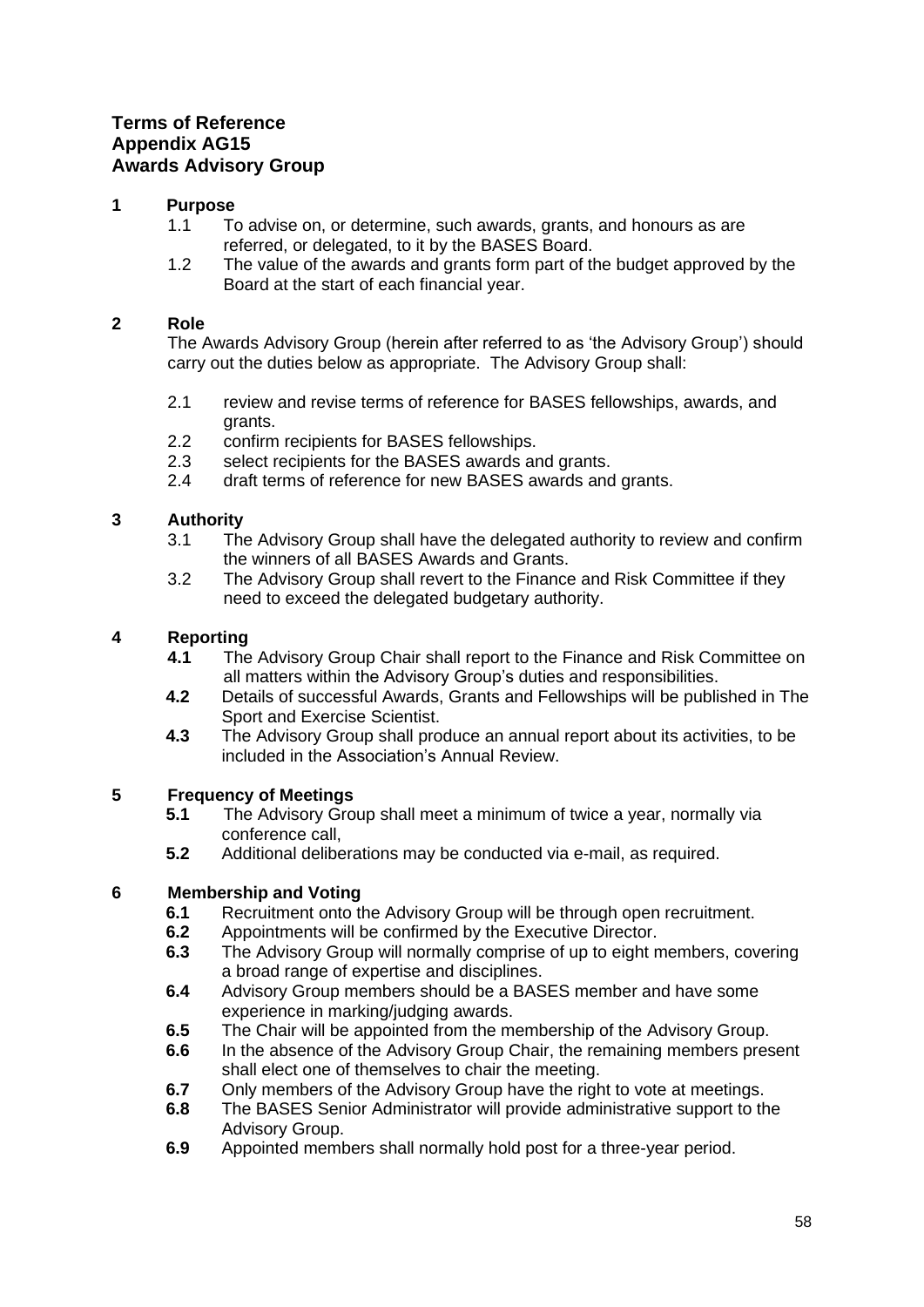**6.10** Members will be eligible to renew their position subject to approval by the Executive Director.

# **7 Quorum**

**7.1** A quorum is to consist of more than half of the voting members of the Advisory Group.

#### **8 Decision Making**

**8.1** Decisions of the Advisory Group must be decided by at least a majority decision. Every member shall have one vote and in the case of an equality of votes, the Chair of the meeting shall be entitled to a casting vote.

# **9 Other**

**9.1** The Executive Director shall review the Advisory Group's performance, constitution, and terms of reference at least every two years to ensure it is operating at maximum effectiveness and make any changes it considers necessary.

- **10.1** The roles of Advisory Group Chair and Members are not accompanied by any financial remuneration.
- **10.2** Travel and meeting expenses for Committee members are reimbursed according to the policies and procedures of BASES.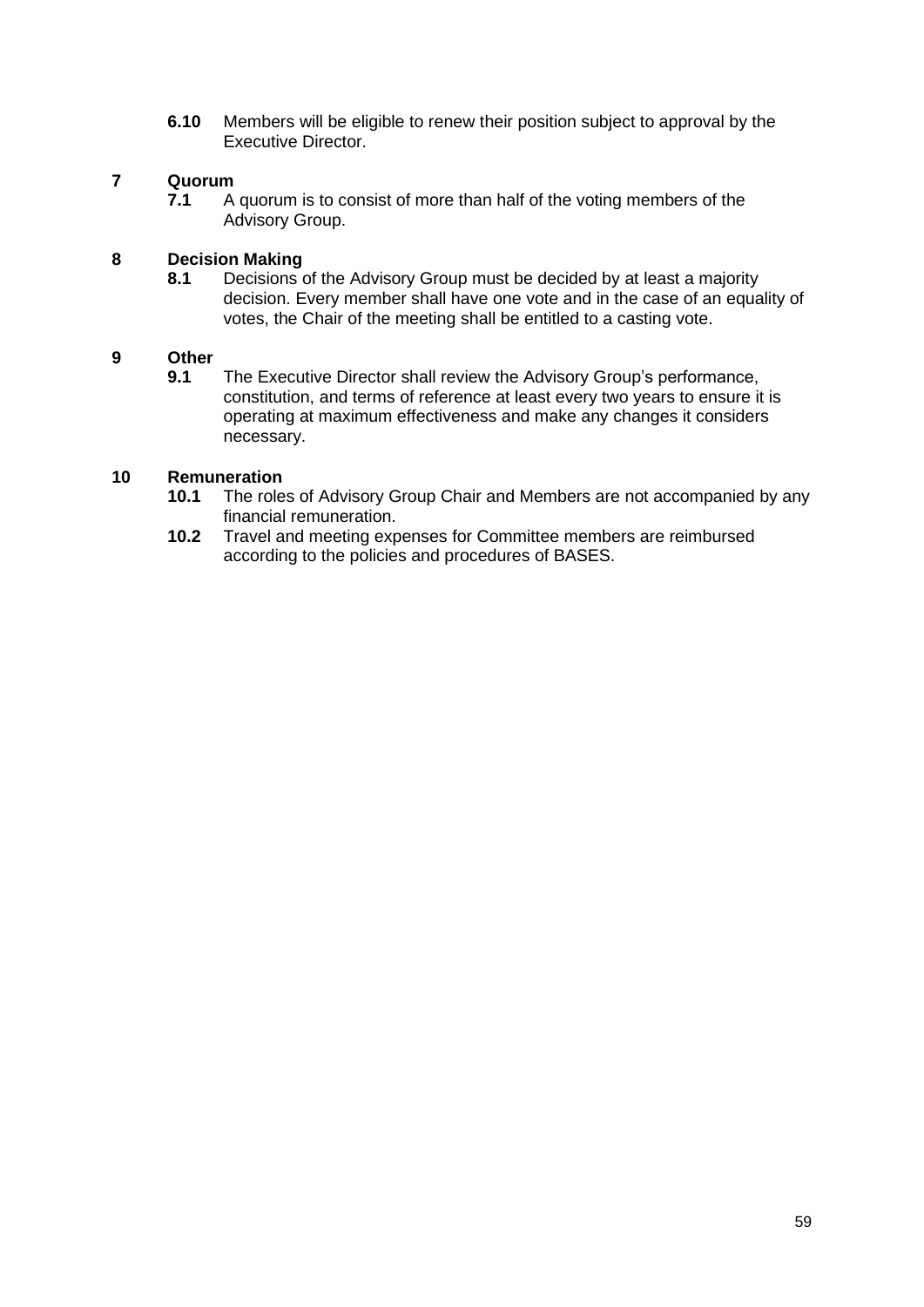## <span id="page-59-0"></span>**Terms of Reference Appendix AG16 Commercial Advisory Group new**

## **1 Purpose**

- **1.1** To enhance the promotion of BASES through obtaining corporate sponsorships and commercial opportunities.
- **1.2** To attract new commercial opportunities and sustain support from existing commercial opportunities.
- **1.3** To promote all commercial opportunities to the BASES membership.

## **2 Role**

The Commercial Advisory Group (herein after referred to as 'the Advisory Group') should carry out the duties below as appropriate. The Advisory Group shall support the BASES Operational Team to:

- **2.1** Provide Relationship Management with current commercial opportunities:
	- 2.1.1 Facilitate involvement of Sponsors within key programmes and events.
	- 2.1.2 Send regular emails to Sponsors communicating upcoming key events and programmes.
	- 2.1.3 Host periodic webinar to keep Sponsors in touch with BASES.
	- 2.1.4 Oversee the sponsor renewal process.
- **2.2** Lead the development of new commercial opportunities:
	- 2.2.1 Handle enquiries from prospective companies.
	- 2.2.2 Undertake due diligence to ensure the ethical and legal standing of potential sponsors.
	- 2.2.3 Launch periodic initiatives to recruit new sponsors.
	- 2.2.4 Monitor and track prospect list.

## **3 Authority**

**3.1** The Advisory Group have the delegated authority to establish a commercial programme for BASES; defining the levels of sponsorship associated with the amount of donations; and developing, approaching, and getting both sustaining sponsors and key commercial partners for BASES.

## **4 Reporting**

- **4.1** The Advisory Group Chair shall report to the Finance and Audit Committee on all matters within the Advisory Group's duties and responsibilities.
- **4.2** The Advisory Group shall also produce an annual report about its activities, to be included in the Association's Annual Review.

## **5 Frequency of Meetings**

- **5.1** The Group shall meet at least three times a year, normally via conference call, and otherwise as required.
- **5.2** Additional deliberations may be conducted via e-mail between meetings, as required.

- **6.1** Recruitment onto the Advisory Group will be through open recruitment.
- **6.2** Appointments will be confirmed by the Executive Director.
- **6.3** The Committee will normally comprise of up to eight members.
- **6.4** The Chair will be appointed from the membership of the Advisory Group.